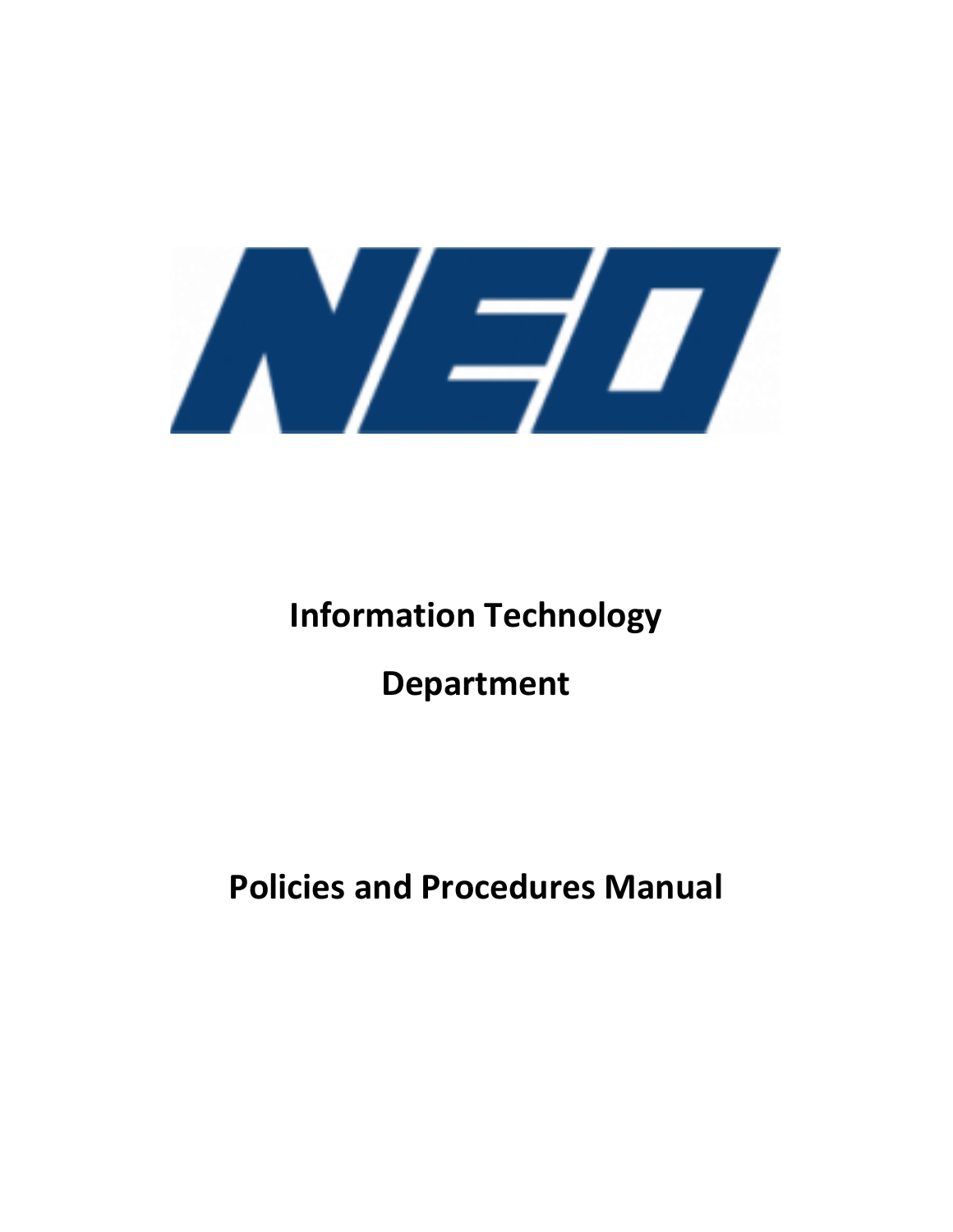## **Overview**

This document serves as a rulebook and roadmap for successfully and properly utilizing the technology resources at Northeastern Oklahoma A&M College (NEO). Careful consideration should be taken to verify that one's actions fall within the authorized parameters for access, utilization, distribution, and modification of NEO's technology resources set forth within this document.

Any misuse, misappropriation, negligence, or deliberate disobedience concerning these policies and procedures will not be tolerated. It is up to each individual employee and affiliate of NEO to familiarize him/herself with the policies and procedures set forth herein prior to signing the agreement form at the end of this document.

It is the purpose of the NEO Information Technology (IT) Department to provide these policies and procedures in order to address potential situations and to provide steps to take during these situations. However, not all situations can ever be addressed so it is up to each individual employee and affiliate to use these policies and procedures for an example of what type of actions to take.

The NEO IT Department does encourage all NEO employees and associates to err on the side of caution should a difficult situation present Itself that is not discussed herein. If this should occur, the employee or associate of NEO can always take advantage of the NEO IT Department's open-door policy and ask for assistance.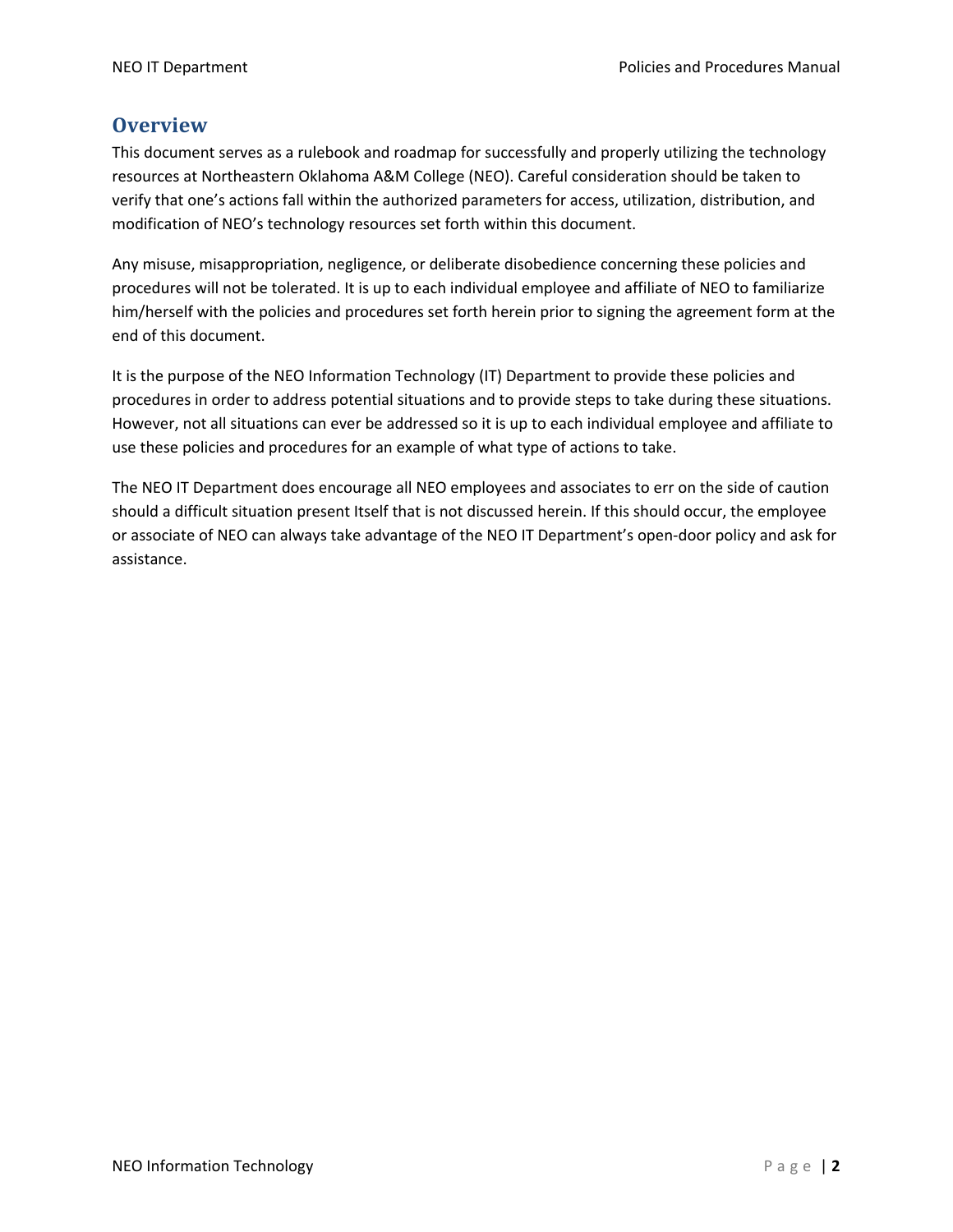## **Contents**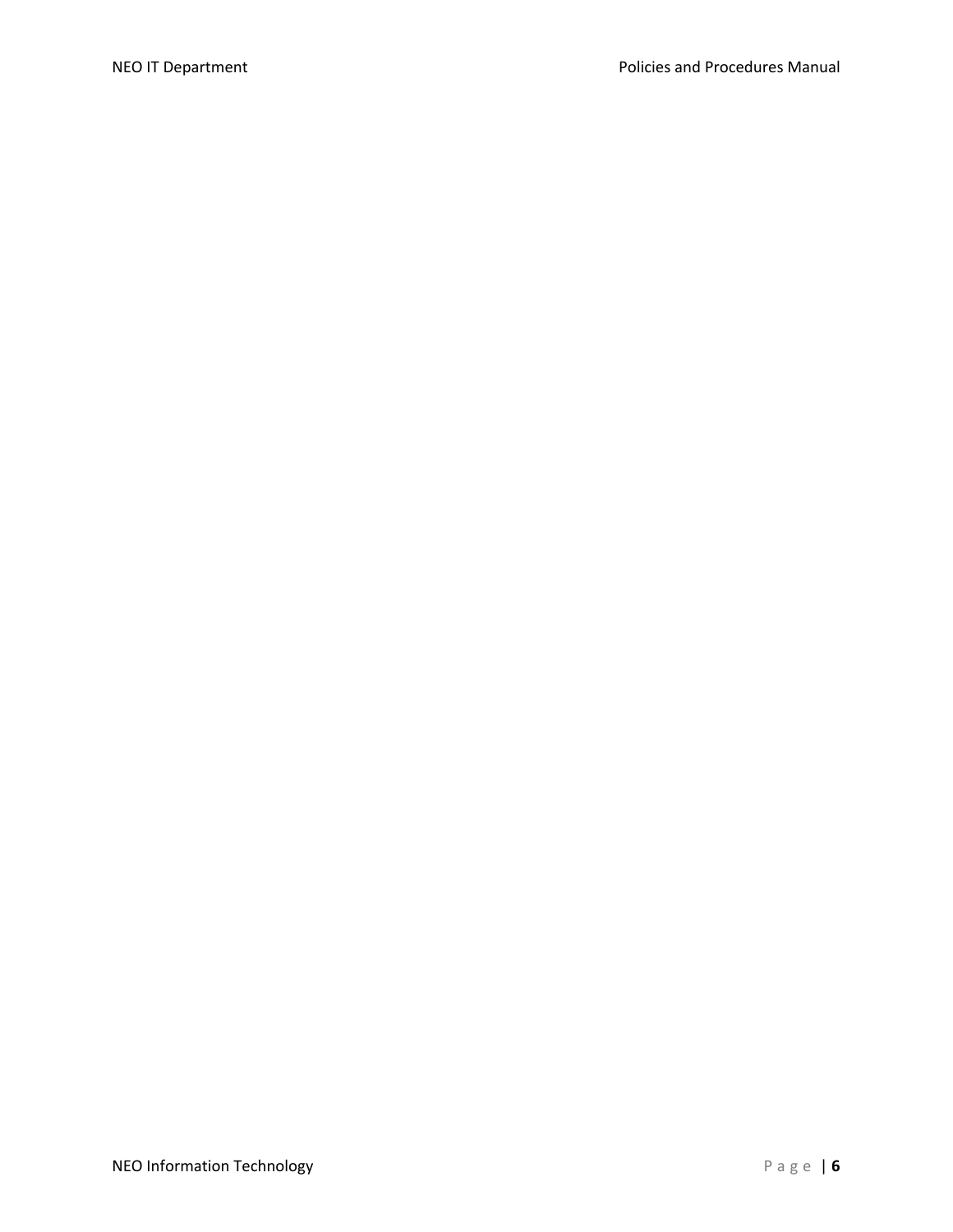## **Plans**

## **Business Continuity Plan**

(Please see the NEO IT Department's dedicated BCP document.)

## **Disaster Recovery Plan**

(Please see the NEO IT Department's dedicated DRP document.)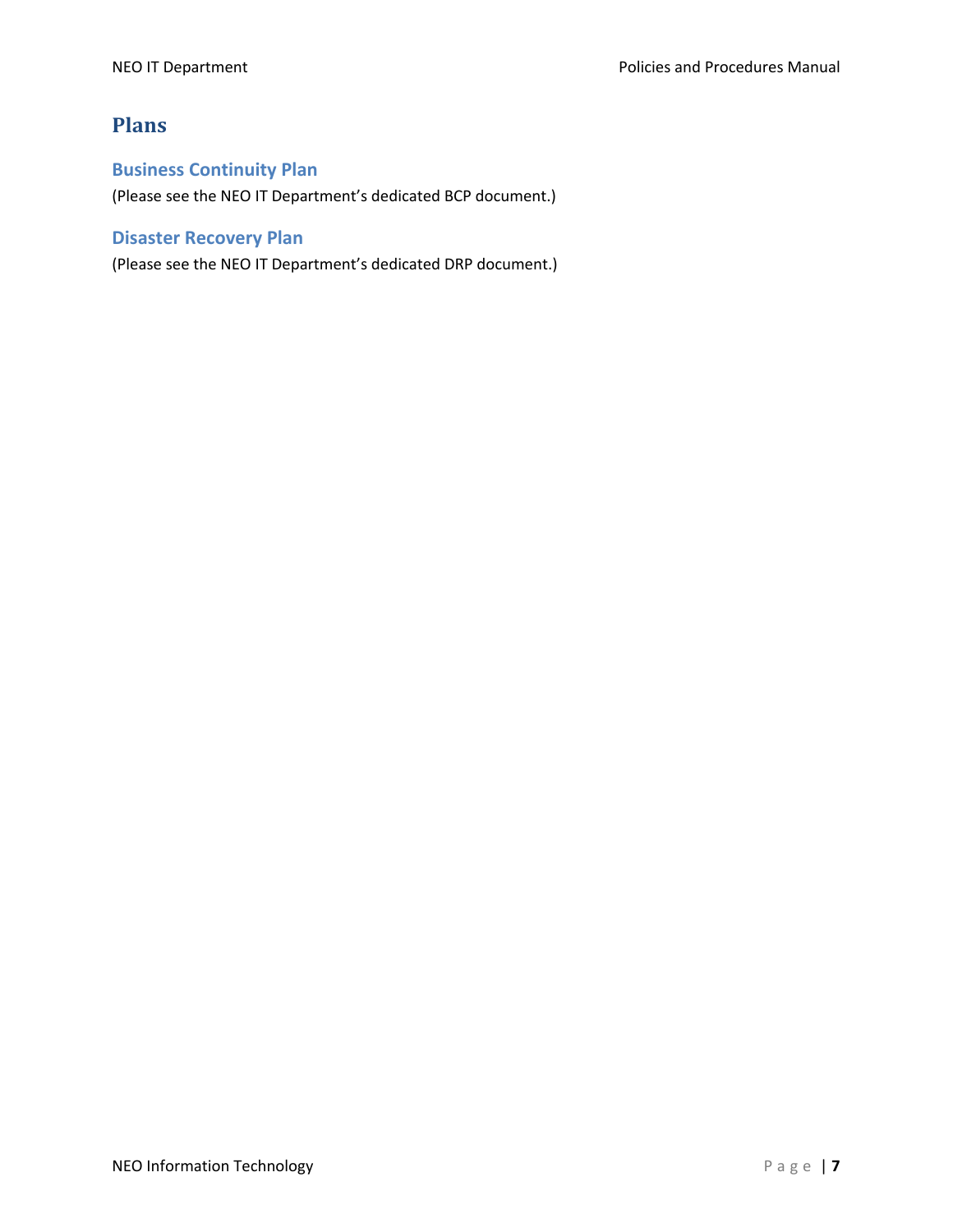## **Policies**

## **Acceptable Use Policy**

#### **Overview**

This policy establishes the acceptable usage guidelines for all NEO-owned technology resources. These resources can include, but are not limited to, the following equipment:

- Computers
	- o Desktop Computers, Mobile Devices, Servers, etc.
- Network Equipment
	- o Switches, Routers, Network and Communications Cabling, Wall Plates, Wireless Antennas, Wireless Bridge Devices, Fiber Optic Lines, Fiber Optic Equipment, VoIP Phones, etc.
- Audio/Video Equipment
	- o Video Codecs, HDTVs, Document Cameras, Projectors, Security Cameras, Miscellaneous Cabling, Digital Cameras and Camcorders, Printers, Copiers, Fax Machines, etc.
- Software
	- o Operating Systems, Application Software, etc.
- Resources
	- o Group Drive File Storage, Website File Storage, Email Accounts, Social Networking Accounts, etc.

This policy applies to all employees, contractors, consultants, temporaries, and other workers at NEO, including any and all personnel affiliated with third parties, including vendors. This policy applies to all equipment that is owned or leased by NEO.

### **Policy**

While NEO's IT Department desires to provide a reasonable level of freedom and privacy, users should be aware that all NEO-owned equipment, network infrastructure, and software applications are the property of NEO and therefore are to be used for official use only. Also, all data residing on NEO-owned equipment is also the property NEO and therefore, should be treated as such, and protected from unauthorized access.

The following activities provide a general roadmap to use NEO's technology resources in an acceptable manner:

- All passwords used to access NEO systems must be kept secure and protected from unauthorized use.
- No user account can be shared between individuals. Authorized users are responsible for the security of their own passwords and accounts.
- Do not transfer personally identifiable information on portable equipment and storage devices.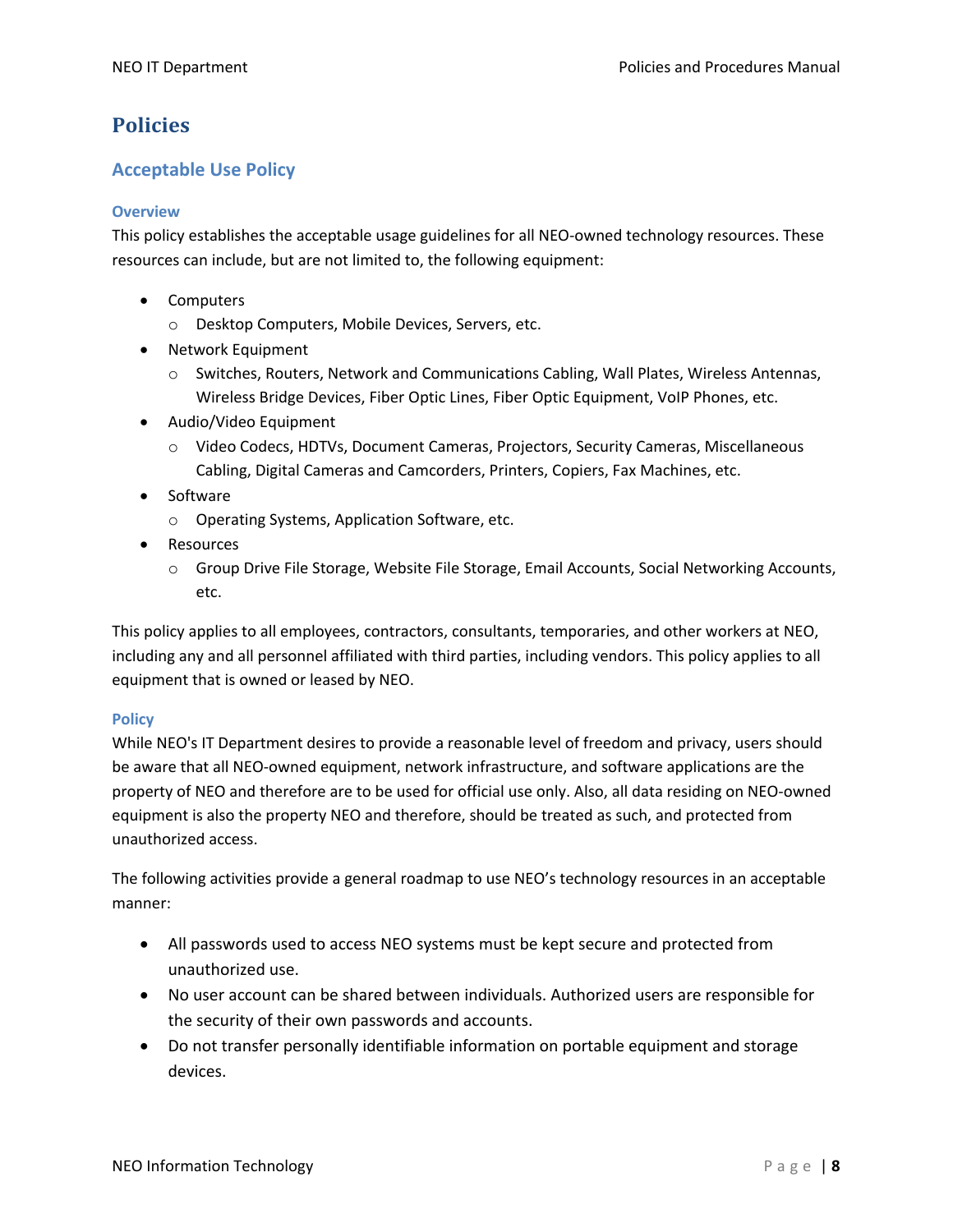- Public postings by employees from a NEO email address should contain the following disclaimer stating that the opinions expressed are strictly their own and not necessarily those of NEO, unless the posting is in the course of business duties:
	- $\circ$  Any views or opinions presented in this message are solely those of the author and do not necessarily represent those of Northeastern Oklahoma A&M College. Employees of Northeastern Oklahoma A&M College are expressly required not to make defamatory statements and not to infringe or authorize any infringement of copyright or any other legal right by electronic communications. Any such communication is contrary to NEO policy and outside the scope of the employment of the individual concerned. NEO will not accept any liability in respect of such communication, and the employee responsible will be personally liable for any damages or other liability arising.
- All computers residing on the internal NEO network, whether owned by the employee or NEO, shall be continually executing approved virus-scanning software with a current, up-todate virus database.
- Employees must use extreme caution when opening e-mail attachments received from unknown senders.
- Personally identifiable information cannot be sent via electronic means and should be transferred within the internal network or through secure VPN connections.
- Off-campus work should be completed via a secure VPN connection so that no data is transferred off-network.
- All workstations should be kept secure. Users should lock the workstation when not attended to protect unauthorized users from accessing secure files.

The following activities are, in general, prohibited. Employees may be exempted from these restrictions during the course of their legitimate job responsibilities (e.g., systems administration staff may have a need to disable the network access of a host if that host is disrupting production services).

Under no circumstances is an employee of NEO authorized to engage in any activity that is illegal under local, state, federal or international law while utilizing NEO-owned resources.

The lists below are by no means exhaustive, but attempt to provide a framework for activities which fall into the category of unacceptable use.

The following activities are strictly prohibited, with no exceptions:

- Violations of the rights of any person or company protected by copyright, trade secret, patent or other intellectual property, or similar laws or regulations, including, but not limited to, the installation or distribution of "pirated" or other software products that are not appropriately licensed for use by NEO.
- Unauthorized copying of copyrighted material including, but not limited to, digitization and distribution of photographs from magazines, books or other copyrighted sources, copyrighted music, and the installation of any copyrighted software for which NEO or the end user does not have an active license is strictly prohibited.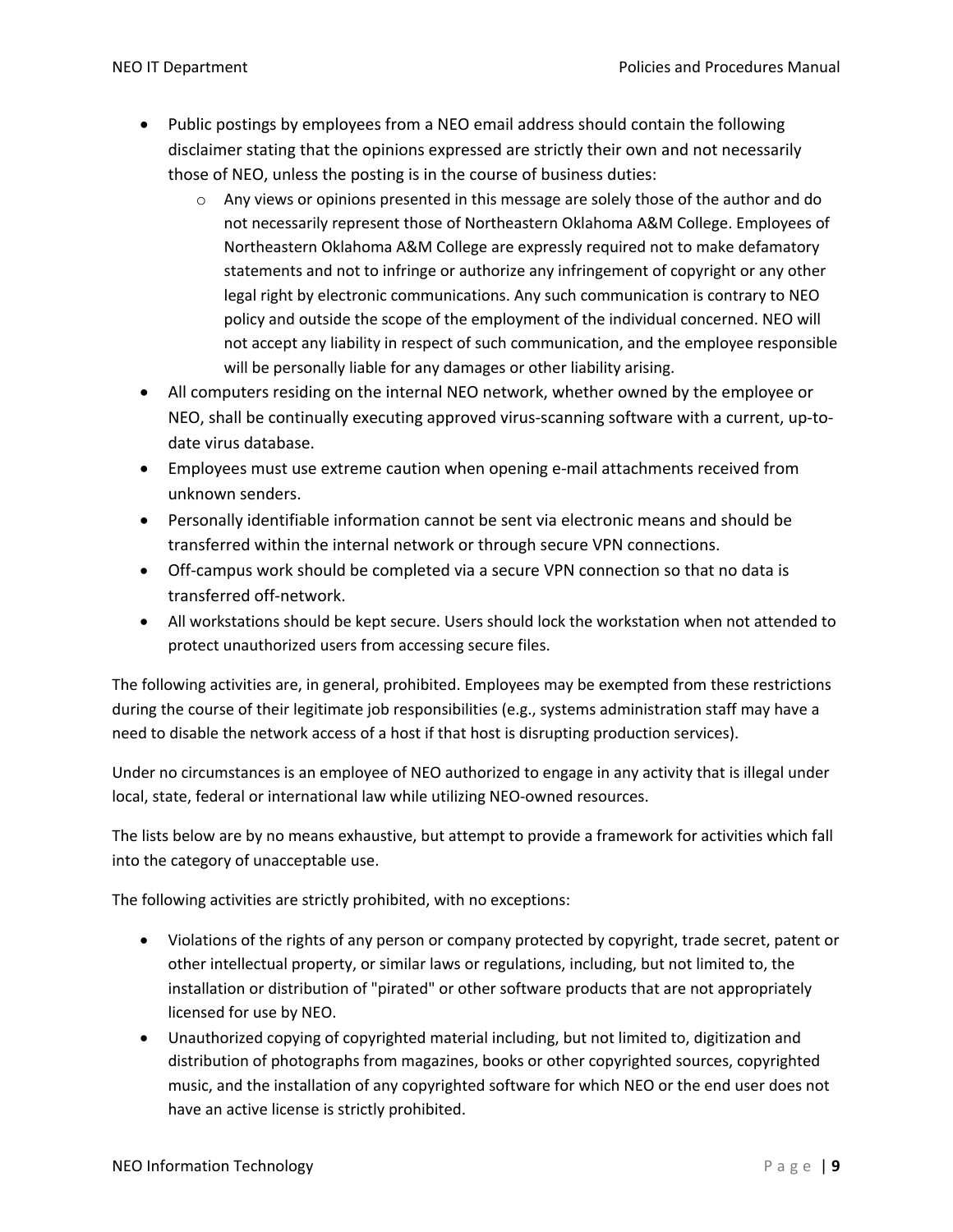- Exporting software, technical information, encryption software or technology, in violation of international or regional export control laws, is illegal. The appropriate management should be consulted prior to export of any material that is in question.
- Introduction of malicious programs into the network or server environments (e.g., viruses, worms, Trojan horses, rootkit, etc.).
- Revealing your account password to others or allowing use of your account by others. This includes family and other household members when work is being done at home.
- Using a NEO computing asset to actively engage in procuring or transmitting material that is in violation of sexual harassment or hostile workplace laws in the user's local jurisdiction.
- Making fraudulent offers of products, items, or services originating from any NEO account.
- Making statements about warranty, expressly or implied, unless it is a part of normal job duties.
- Effecting security breaches or disruptions of network communication. Security breaches include, but are not limited to, accessing data of which the employee is not an intended recipient or logging into a server or account that the employee is not expressly authorized to access, unless these duties are within the scope of regular duties. For purposes of this section, "disruption" includes, but is not limited to, network sniffing, pinged floods, packet spoofing, denial of service, and forged routing information for malicious purposes.
- Port scanning or security scanning is expressly prohibited unless prior notification to the NEO IT Department is made.
- Executing any form of network monitoring which will intercept data not intended for the employee's host, unless this activity is a part of the employee's normal job/duty.
- Circumventing user authentication or security of any host, network or account.
- Interfering with or denying service to any user other than the employee's host (for example, denial of service attack).
- Using any program/script/command, or sending messages of any kind, with the intent to interfere with, or disable, a user's terminal session, via any means, locally or via the Internet/Intranet/Extranet.
- Sending unsolicited email messages, including the sending of "junk mail" or other advertising material to individuals who did not specifically request such material (email spam).
- Any form of harassment via email, telephone or paging, whether through language, frequency, or size of messages.
- Unauthorized use, or forging, of email header information.
- Solicitation of email for any other email address, other than that of the poster's account, with the intent to harass or to collect replies.
- Creating or forwarding "chain letters", "Ponzi" or other "pyramid" schemes of any type.
- Use of unsolicited email originating from within NEO's networks of other Internet/Intranet/Extranet service providers on behalf of, or to advertise, any service hosted by NEO or connected via NEO's network.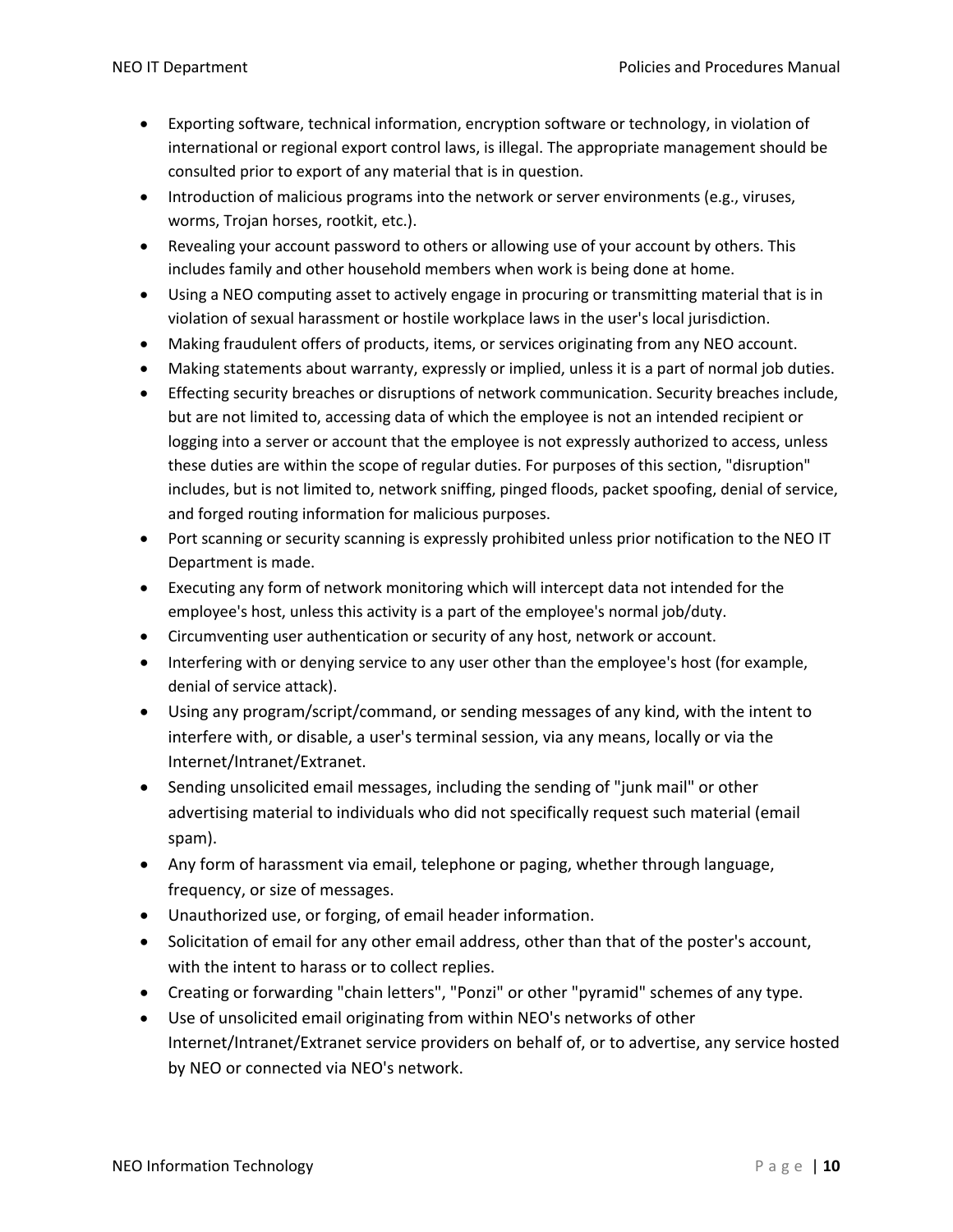## **Access Control Policy**

#### **Overview**

Access controls are designed to minimize potential exposure to the institution resulting from unauthorized use of resources. These controls would also help to preserve and protect the confidentiality, integrity, and availability of the institution networks, systems, and applications.

#### **Policy**

Access to institution-owned systems will only be provided to users based on business requirements, job function, responsibilities, or need-to-know requirements. All additions, changes, and deletions to individual system access must be approved by the appropriate supervisor via the appropriate process, with a valid business justification. Access controls to institution-owned systems are implemented via an access control application. Account creation, deletion, and modification as well as access to protected data and network resources is managed using these processes.

On an annual basis, the institution will audit all user and administrative access to institution-owned systems. Discrepancies in access will be reported to the appropriate supervisor in the responsible unit and remediated accordingly.

#### **Separation of Duties**

Access should be given to individuals based upon their separate duties for each position they hold within the institution. This is to help reduce the likelihood that access is given for which the individual has no legitimate business need.

#### **Least Privilege Access**

All access should begin with least privilege within the system. Additional access above and beyond basic query or user access should be requested and applied based upon the user's position, job duties, and requirements set forth in their job description or by their supervisor. All access should be issued through the identity management system (O-Key/C-Key/LionKey/GoldKey/AggieAccess) or the system access request form (https://apps.okstate.edu/access\_request).

#### **Automated Session Time-Out**

Where capable, all systems should employ an automated timeout mechanism so users will be automatically logged off the system upon a predetermined amount of time away from the system.

#### **Unsuccessful Login Attempts**

When possible, all unsuccessful login attempts should be logged for all systems and upon a specified number of unsuccessful attempts (no more than 5), the user account should be locked temporarily to decrease the likelihood of a brute-force attack on our systems.

#### **Concurrent Login Limitation**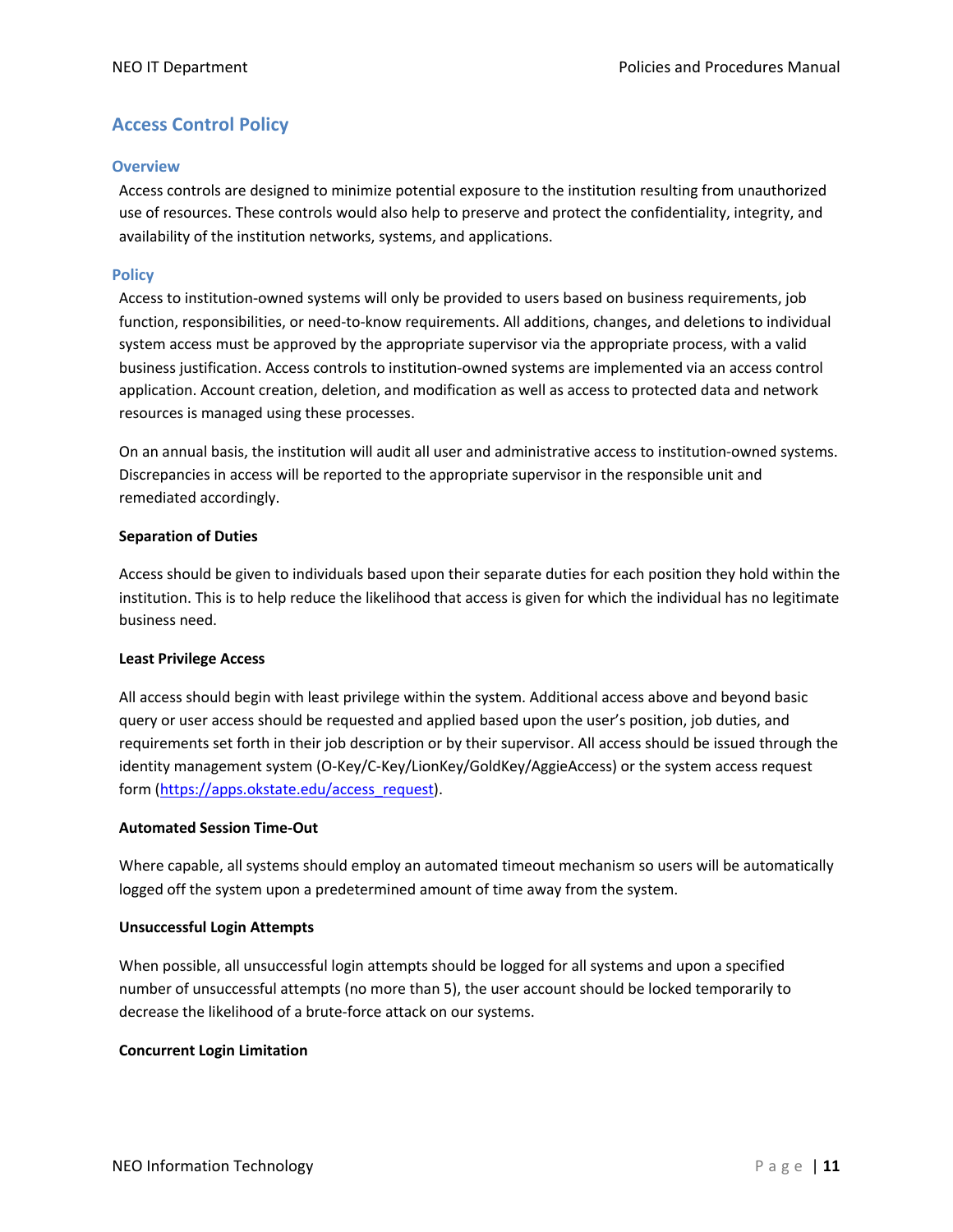Where available, all systems should employ concurrent login limitations so that a given user account can only login once to any given system.

#### **Security Use Banner**

Where available, all systems should display a security banner warning of unauthorized access to the given system and should reference any punishment should the user try to gain access to resources for which they are not allowed.

#### **Previous Login Notification**

Where available, all systems should notify the user of the last previous login with a date and time stamp.

#### **Remote Access Control**

All remote access to systems should be restricted to only those users that require access from outside the campus network. When available, external access should mirror internal access as if the employee was sitting at their desk.

#### **Use of Systems by Third Parties**

All third-party access should be granted through the similar mechanisms employed for standard employees using separation of duties and least privilege access.

#### **Risk Management**

All recommendations herein should be adhered to when possible. However, it is understood that some systems have limitations technologically that may not allow the deployment of some recommendations above. Due to this, the institution should manage the risk associated with not deploying a specific recommendation and choose an appropriate option:

- Identify and accept the risk on a permanent basis
- Identify and accept the risk temporarily until a suitable replacement system is identified and implemented that fulfills all requirements
- Do not accept the risk and immediately identify another system that will fulfill all requirements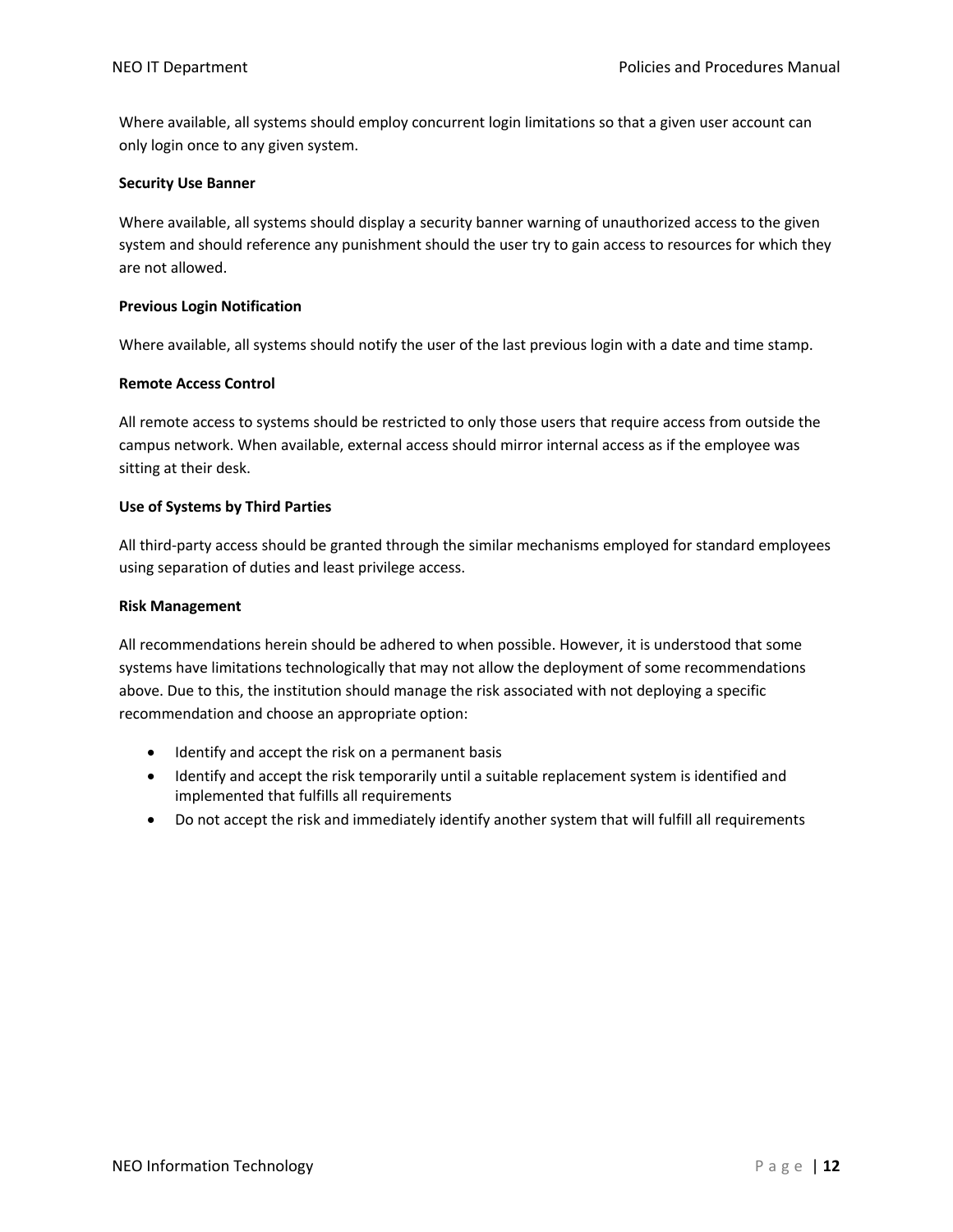## **Accessibility Policy**

#### **Overview**

This policy establishes the accessibility guidelines for all NEO-owned technology resources. The purpose of this policy is to ensure that every NEO student is presented with an equal opportunity to learn and that all employees can adequately use the required technology equipment for the purpose of their required occupation. These requirements must be met where any learning impairment exists for any NEO student or work limitation exists for any NEO employee. These types of accessibility requirements may include, but are not limited to, the following applications or devices:

- Screen reading software
- Screen magnification software
- Stereo headsets or other sound devices

This policy applies to all NEO-owned technology resources in labs and other learning areas for student use and in departmental or teaching areas for employee use.

#### **Policy**

A reasonable attempt shall be made at all times to address the needs of our students and employees, particularly when those needs are due to an accessibility issue presented by a physical impairment or learning disability of some kind. The NEO IT Department shall make every effort to ensure that each and every student is presented with an equal or comparable learning environment regardless of the hurdle they may face.

The NEO IT Department will always strive to offer technology solutions that help improve the learning environments for all students but will be particularly diligent in ensuring that no student will be unable to learn within a classroom due to a physical impairment or learning disability of some kind. The same will be provided for any employee requiring accommodation due to a physical impairment or learning disability of any kind.

Please note that advance notice of these needs is required and may change due to the request. For instance, additional software needs will take some time to produce an order and install the software so it will be unreasonable to expect a request such as this to have an immediate turnaround time.

Casting aside the general expectations above, the NEO IT Department cannot be held liable for issues surrounding software application issues, hardware failures, or the inability of employees or students to convey their respective needs in a reasonable amount of time to allow such software or hardware to be properly installed.

With that said, the NEO IT Department will continually strive to ensure that all learning environments have the necessary technology and are adequately structured in a way to provide the most conducive learning environment possible, regardless if a learning disability or physical impairment may be present for any student. The NEO IT Department will also ensure that all employee areas are adequately designed to facilitate a productive working environment as well.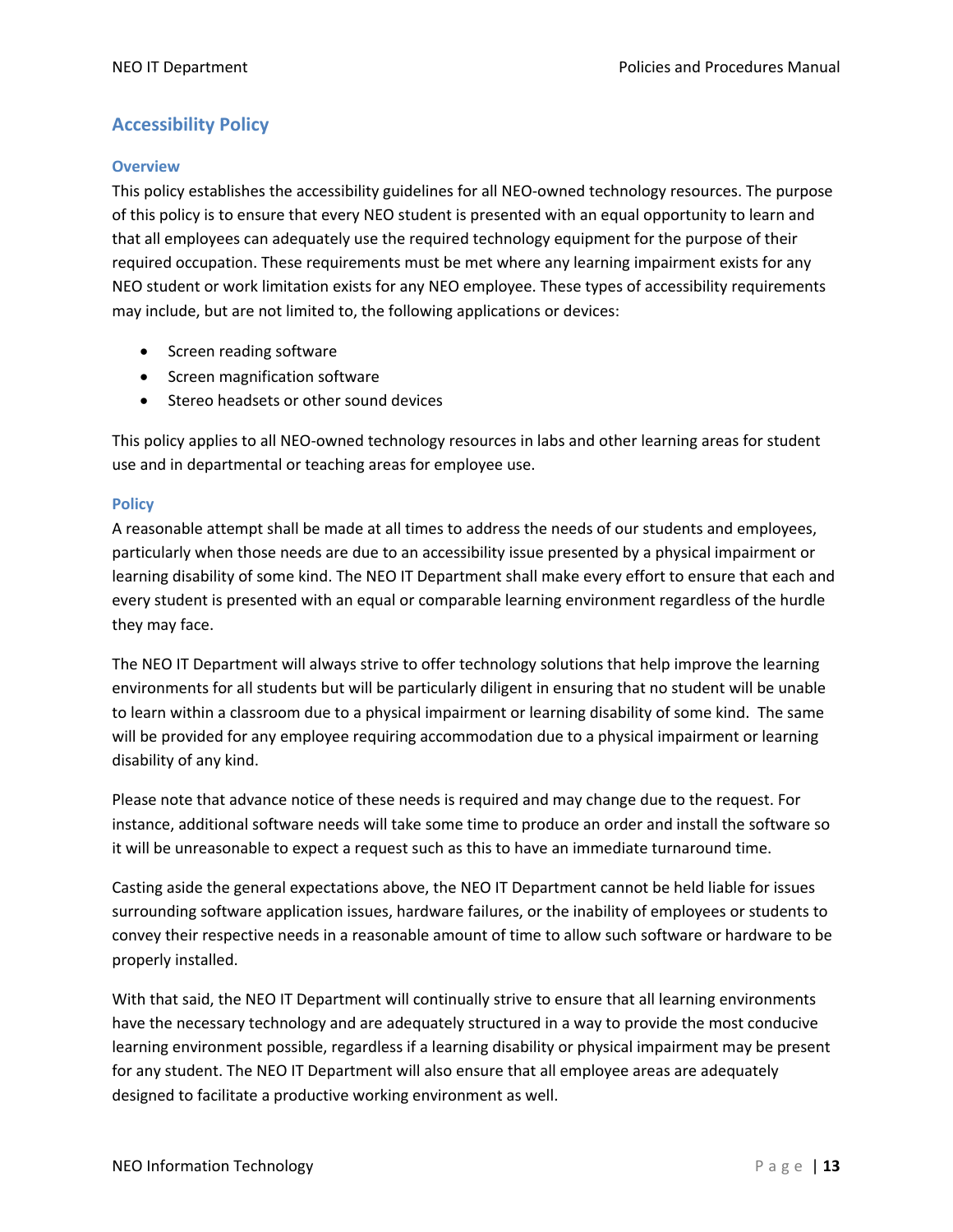## **Asset Management Policy**

#### **Overview**

This policy helps establish standards for managing IT assets. Assets are defined as both hardware devices and software systems that are owned by the institution. This policy will dictate how assets are managed through the full lifecycle of the asset.

It is important to note that state requirements may change or vary to require us to include assets that are purchased at specific monetary value thresholds. However, IT maintains the policy that all IT-related assets should be tagged and tracked appropriately.

All institution-owned IT assets are subject to this policy.

#### **Policy**

The steps in the asset lifecycle are as follows:

- 1. Acquisition
- 2. Deployment/Installation
- 3. Utilization
- 4. Decommission
- 5. Disposal/Destruction/Recycling

Asset Management focuses on the maintenance, support, tracking, and usage of an asset between the first step, Acquisition, and the fifth step, Disposal/Destruction/Recycling.

As soon as an asset is acquired and arrives on campus it reaches the deployment/installation step. Here, it should be prepared for use and immediately tagged with an institutional asset tag and added to the campus inventory system. IT should work closely with Finance since state requirements dictate all institutions should supply an annual IT asset report. It is important that all assets are tagged appropriately in inventory. IT should be part of this process to ensure accurate data is included in the inventory. Relevant asset data should be included, but are not limited to, the following items:

- Make
- Model
- Acquisition Date
- Cost
- Serial Number
- Asset Number
- Location
- Owner

Once an asset is placed into service it reaches the utilization stage. At this point, the location and owner should also be recorded in relevant systems (i.e. SCCM, Meraki Dashboard, Computrace/Absolute). As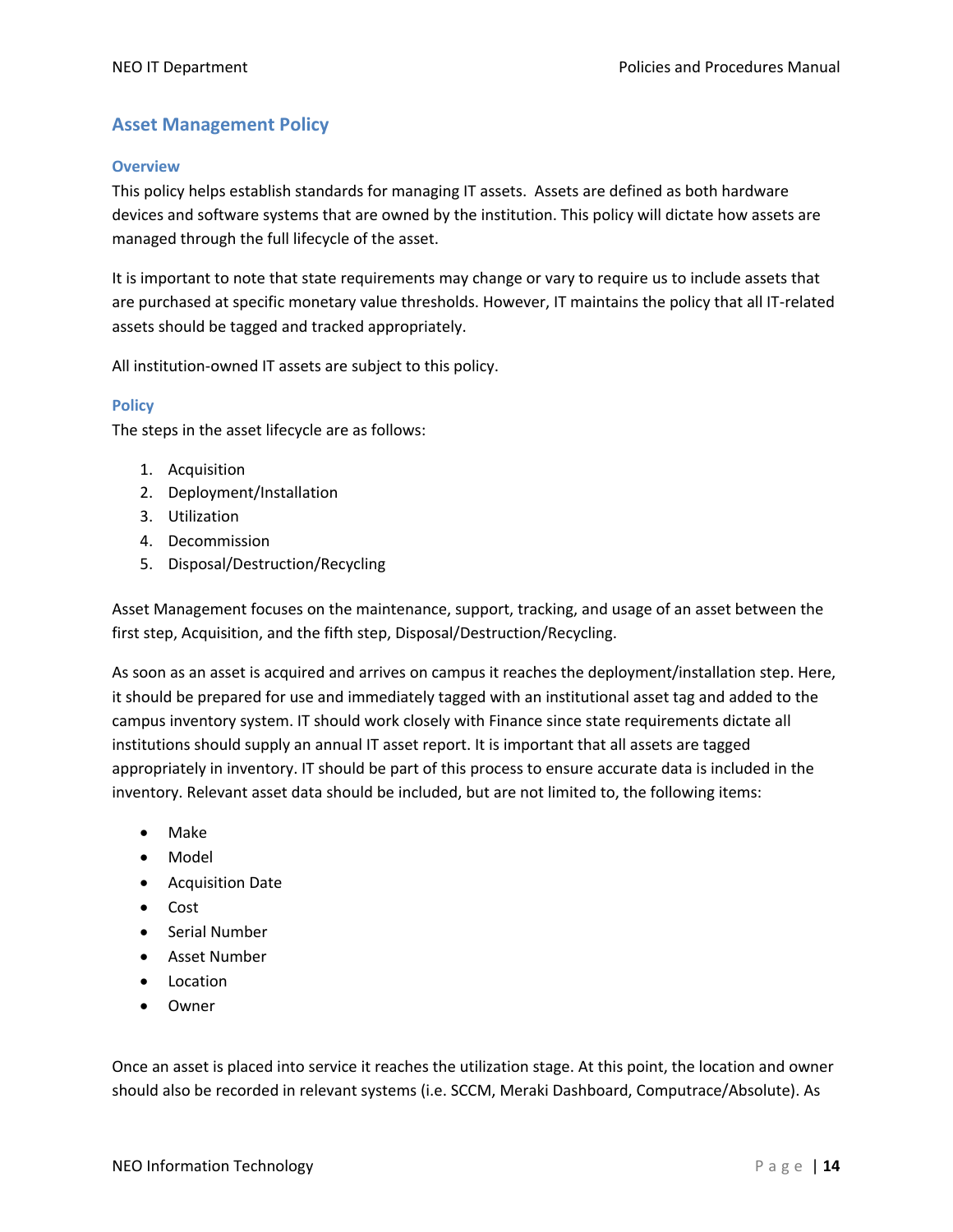this changes, it should be updated accordingly in all relevant locations to maintain a complete view of our inventory.

After an asset has reached its useful end-of-life, it then reaches the decommission stage. All relevant data or portions of the asset hosting data should be removed (i.e. hard drives, memory, storage drives). These parts of the asset are separate and sensitive and should be treated as such.

When decommission is completed, the asset may move to Disposal/Destruction/Recycling step. All data removed from the asset should be stored securely and eventually securely destroyed and disposed of. This can be performed by certified drive destruction techniques that are approved by the State of Oklahoma. The remaining portions of the asset should be stored until disposal/recycling can occur. Options for the remaining portions are surplus, agency transfer, or eventual disposal. Once this is completed, the asset should be removed from the inventory list as it is no longer owned by the institution.

Care should be taken to ensure this process is upheld for all orders with relevant IT assets. Maintaining a proper inventory list is critical to knowing what inventory the institution currently has on-hand and inuse. This is important for planning purposes and helps us to be good stewards of state resources.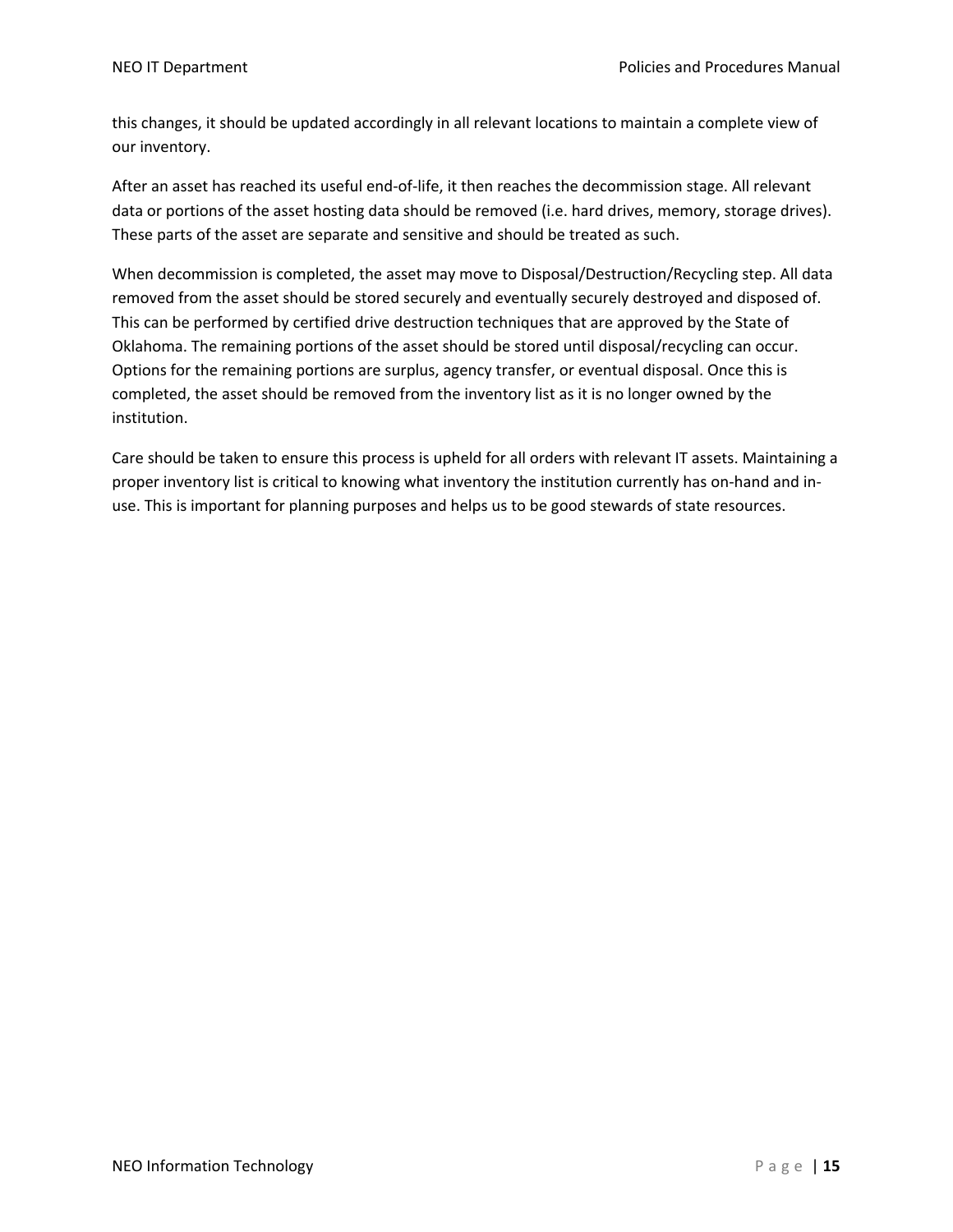## **Auditing Policy**

#### **Overview**

This policy addresses third-party entities and their ability to conduct an internal technology audit. This type of audit is basically a "stress-test" on our technology resources to evaluate the level of security our technology systems present as well as the level of scrutiny it can withstand.

Vulnerabilities are a primary focus for the NEO IT Department. Seeking these vulnerabilities out before they develop into potential problems is best for NEO, IT resources, employees, associates, and students. To accomplish this, internal audits are necessary to periodically determine what vulnerabilities may exist within NEO's technology resources.

The purpose of this agreement is to set forth a policy regarding network security scanning offered by a third-party audit group to NEO. The NEO IT Department shall allow the utilization of various methods (both hardware and software) to perform electronic scans of our networks, firewalls, and other hardware devices located at NEO.

Audits may be conducted to:

- Ensure integrity, confidentiality and availability of information and resources
- Investigate possible security incidents to ensure conformance to the established NEO IT Department's security policies
- Monitor user or system activity where appropriate

#### **Policy**

This policy covers all computers, equipment, and communication devices owned or operated by NEO. This policy also covers any computers, equipment, and communications devices that are present on NEO premises, but which may not be owned or operated by Northeastern Oklahoma A&M College. The thirdparty audit group will not perform Denial of Service activities at any time during an audit.

When requested, and for the purpose of performing an audit, consent for the access required to perform the scan will be provided to members of the third-party audit group by the NEO IT Department. The NEO IT Department hereby provides IT consent to allow the third-party audit group to access IT networks, firewalls, and other hardware devices to the extent necessary to perform the scans authorized in this agreement. The NEO IT Department shall provide protocols, addressing information, and network connections sufficient for the third-party audit group to perform network scanning.

The access involved in the scan may include:

- User level and/or system level access to any computing, networking equipment, and communications devices
- Access to information (electronic, hardcopy, etc.) that may be produced, transmitted, or stored on NEO equipment and/or premises
- Access to work areas (labs, offices, cubicles, storage areas, etc.)
- Access to interactively monitor and log traffic on NEO networks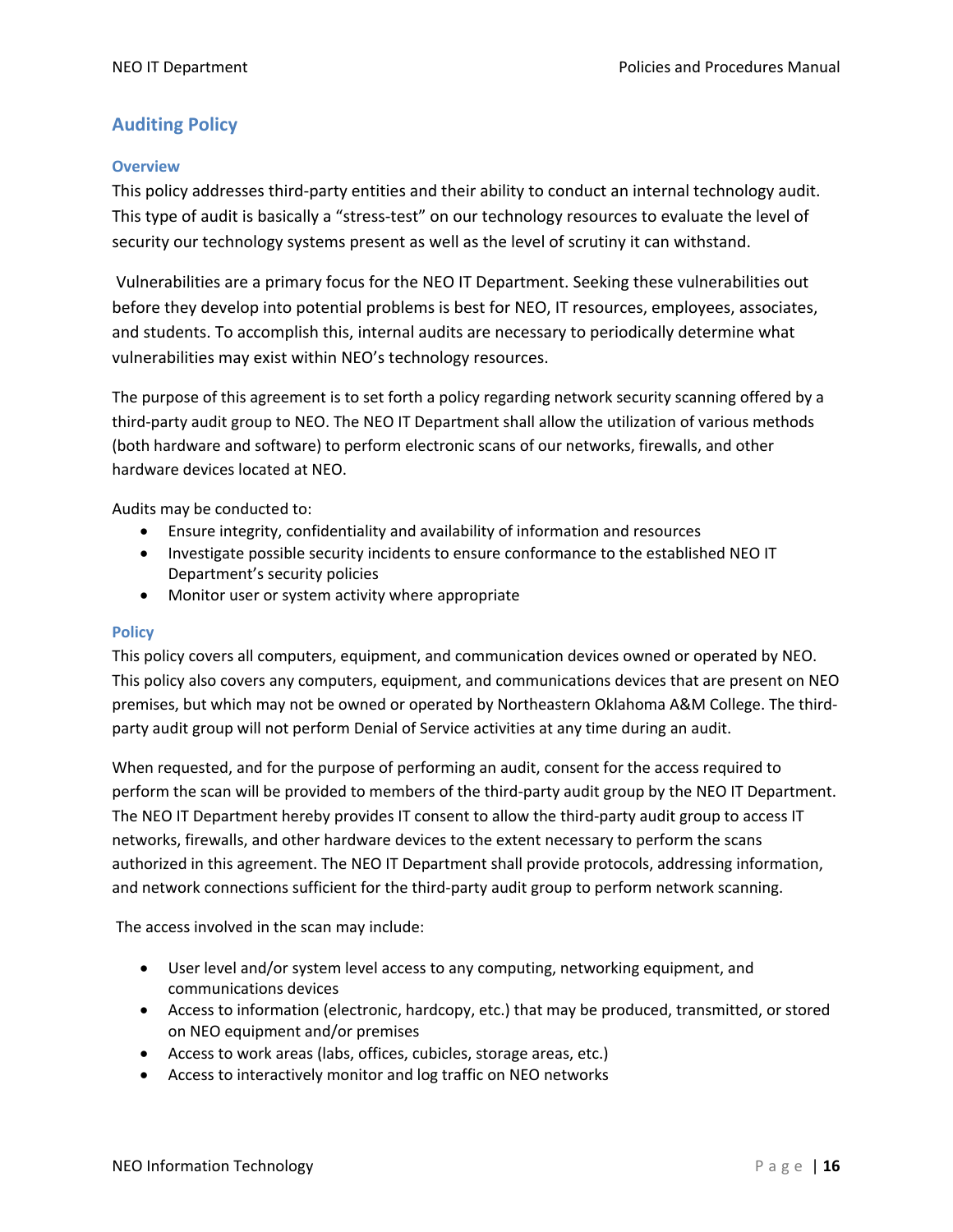Since NEO gains access to certain resources from third-party entities, cooperation from these resources may be required to perform a full network scan. For instance, OneNet provides the Internet connections to the NEO networks. Because of this, a comprehensive network scan may require the assistance of OneNet or other third-party service providers should part of the scanning activities originate outside the NEO network.

Network performance and/or availability may be affected by the network scanning. The NEO IT Department releases any third-party audit group of any and all liability for damages that may arise from network availability restrictions caused by the network scanning, unless such damages are the result of the third-party audit group's gross negligence or intentional misconduct.

The NEO IT Department shall identify, in writing, a person to be available should the third-party have questions regarding data discovered or should the third-party require assistance.

NEO and the third-party audit group shall identify, in writing, the allowable dates for the audit vulnerability scan to take place. Permission to conduct a vulnerability scan will be obtained from the Director of IT, Vice President of Outreach, the President, or a designee a minimum of 48 hours prior to the test.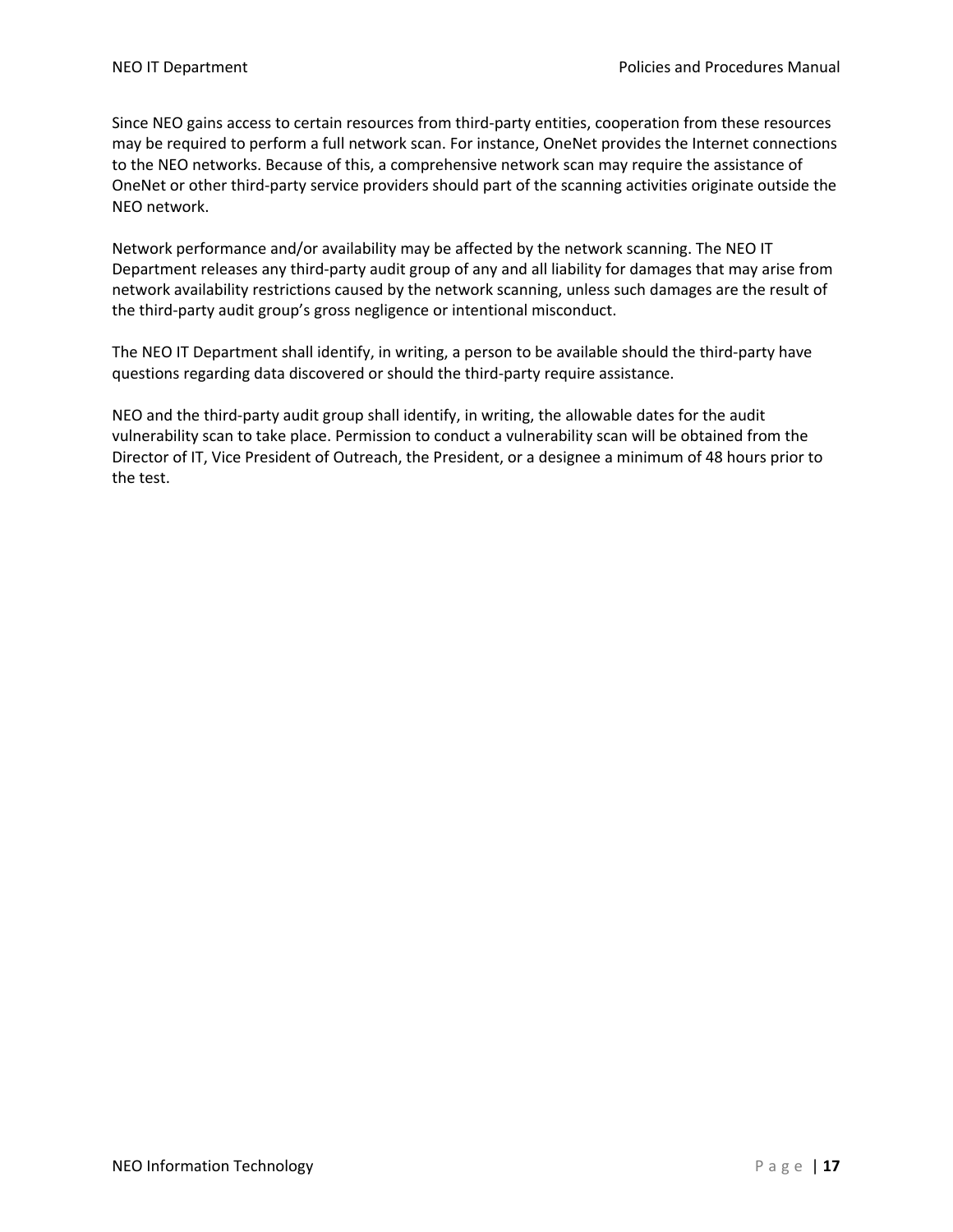## **Backup Policy**

#### **Overview**

The NEO IT Department maintains systems to hold and retain all essential data for each individual department. This storage area, or group drive as it is referred to, is used to securely store all data for any given department. Because of this centralized storage arrangement, the NEO IT Department is able to offer secure backup capability ensuring all data will be accessible in the event of a disaster or other event in which the data would be destroyed.

This policy establishes regular backup schedules for our group drive storage devices and pertains to all this data. With that said, this does not pertain to individual, departmental, or computer lab devices, mobile devices, or other portable storage medium where the data resides locally on the device or medium. The NEO IT Department does not guarantee backup for any of these types of devices or storage medium.

#### **Policy**

Every effort shall be made by the individual departments and employees at NEO to store sensitive, important, and confidential data on their respective group drive. As mentioned above, the NEO IT Department cannot be held liable for issues with data stored elsewhere.

Regular backup schedules are in place within the group drive storage device to ensure that backups occur at regular intervals and over a time span to provide ample opportunity for the NEO IT Department to recover a file, folder, or group of such. It should be noted that the NEO IT Department does require immediate notification in the event a file, folder, or collection of either is found to be missing, corrupt, or otherwise damaged. Waiting to inform the NEO IT Department decreases the probability of successful recovery.

Specific information regarding backup restoration on an institution scale can be found in the NEO IT Department's Disaster Recovery Plan (DRP) or the associated Backup Priority List (BPL). These deal with catastrophic recovery needs that affect multiple departments or the institution as a whole.

The hardware that the NEO IT Department uses consists of a Dell server to house departmental data. A dedicated backup repository is setup in Grove to serve as an off-campus backup location in the event data or the campus is compromised.

The primary device in Miami holds all data and backups and serves as the primary device for file access and immediate backup. The secondary, off-site device in Grove replicates all data from the Miami device to create a stable off-site copy of the data and backups present.

For this document, considering the type of hardware described above, normal backups do not necessarily retain the same meaning as when used in conjunction with other hardware devices. Because of this, the following descriptions are provided, based on the current hardware being used, so as to better understand the overall backup process.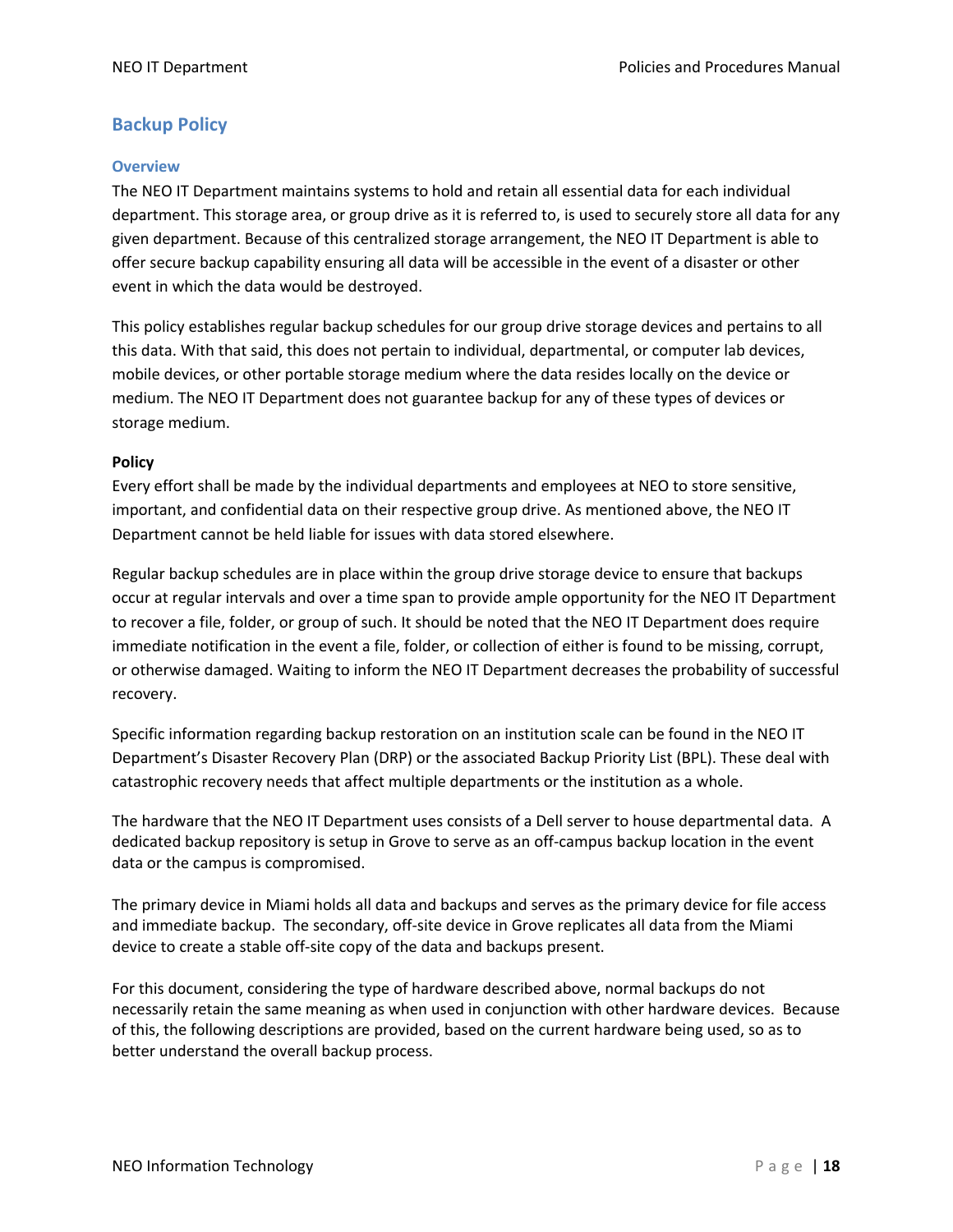- Backups: These refer to snapshots taken of the file structure and database. These snapshots are essentially pointers to changes occurring within the storage device since the last scheduled snapshot. This greatly reduces the file storage requirements necessary to hold backups while still providing the same or superior level of backup capability found in other devices.
- Replication: This refers to the copying process of all data and associated backups from the primary backup device in Miami to the secondary backup device in Grove. During a replication, all data and backups are replicated so that a mirror copy is retained at the GROVE location for off-site, backup capability should a disaster or other issues occur.

Regularly scheduled backups and replications shall be performed by the NEO IT Department using the following schedule:

Hourly Backups

- $7:00$  a.m.  $-10:00$  p.m.
- Every day, every hour as noted herein, on the hour

#### Weekly Backups

- 10:30 p.m.
- Every Friday

Monthly Backups

- 11:59 p.m.
- Last day of each calendar month

Mid-Yearly backups

- 12:30 a.m.
- July 1

Yearly backups

- 12:30 a.m.
- January 1

Daily Replication

- 12:01 a.m.
- All data is replicated from the Miami campus to the Grove Campus.

At the beginning of each day, beginning at 7:00 a.m., backups will begin and continue each hour, on the hour, until 10:00 p.m. each evening.

Every Friday at 10:30 p.m., after the last hourly backup for that day, a weekly backup will be completed.

At the end of each month, on the last day of the month, a monthly backup will be completed at 11:59 p.m.

On July 1 of each year, at 12:30 a.m., a mid-yearly backup will be completed.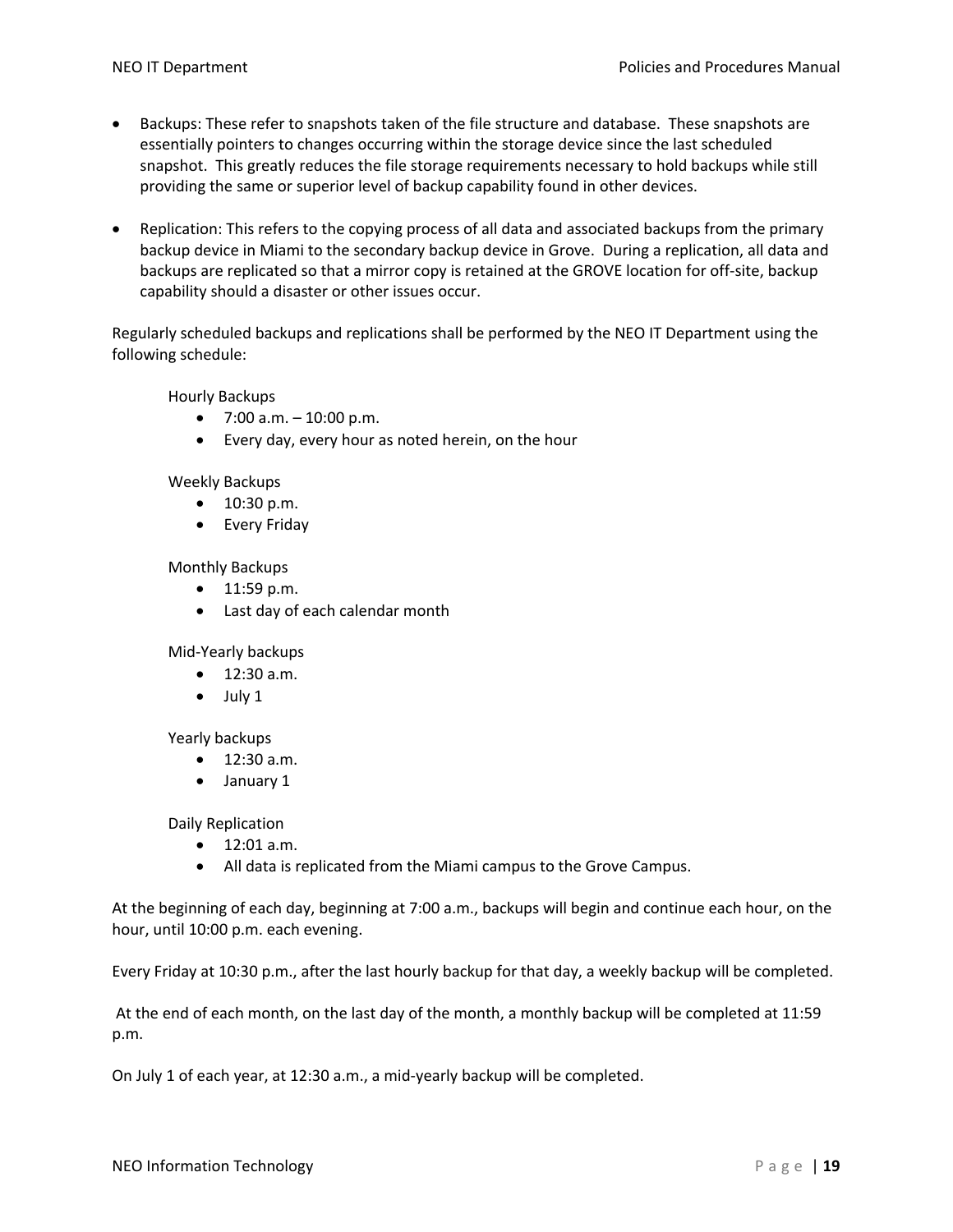On January 1 of each year, at 12:30 a.m., a yearly backup will be completed.

At 12:01 a.m. every morning, all backups and data will be replicated from Miami to Grove for off-site storage and secondary backup.

All backups are clearly labeled so as to distinguish one from another easily. At minimum, the following information is provided for each backup file:

- Time (CST) e.g. 12:00:00 AM or 12:34:59 PM
- Date e.g. 12/31/10 or 2/29/12
- Backup Type e.g. Hourly or End of Year

Testing for data integrity will be performed at regularly scheduled intervals by the backup hardware but may also be performed manually at random times to verify the validity, accuracy, and authenticity of the backup. These random tests should total no less than six per year and it is recommended that these tests fall approximately two months apart, less if more than the minimum number of tests are used.

We encourage that backup tests be taken within one week of the completion of the yearly and midyearly backups with the remaining backups spaced throughout the remaining months of the year. If six are used, it should follow this testing schedule:

- Test 1 January 1-7
- $\bullet$  Test 2 March 1-7
- Test  $3 May 1-7$
- $\bullet$  Test 4 July 1-7
- Test 5 September 1-7
- Test 6 November 1-7

If more than six tests are used, then the schedule may be set at the discretion of the NEO IT Department, however, two of the tests must occur no later than one week after the yearly and midyearly backups are completed.

Testing shall consist of one or more of the following methods of data validation and verification of accuracy and authenticity:

- **Random Dummy File Restoration:** Six to twelve dummy files are inserted on the file server at random locations. Afterwards, we will intentionally delete these dummy files. Then, recovery will be tested to verify data is being restored properly. If this verifies the data is being restored properly, the test is completed and the dummy file may be removed.
- **Random Actual File Restoration:** Recovery of a six to twelve actual random files located on the server. Comparisons will then be made with current versions of the same files to verify content and accuracy of restoration process. If the comparisons verify that the recovery was successful, then the test is completed.
- **Random File Location Verification:** Movement of a single dummy file to various locations on the file server. Initially the file is inserted onto the file server and backups are tested to verify the file exists in backups at the initial location. If this is confirmed, then the file is moved on the file server to a second location and backups are tested yet again to verify that the file is in the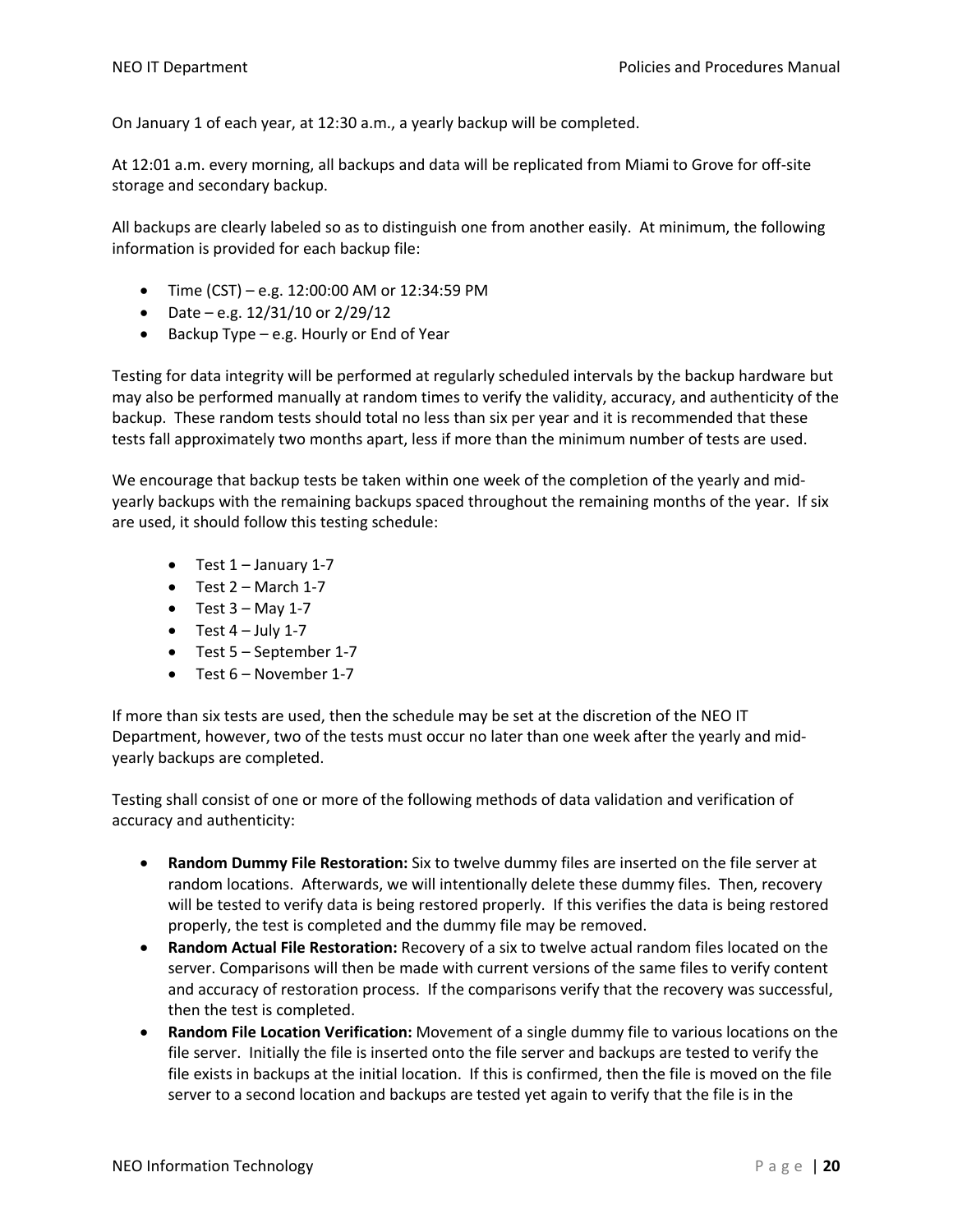second location. Once this is confirmed, the file is moved for a third time and backups are once again tested to verify the file exists in the new location. If this is confirmed then the test is completed and the dummy file may be removed. Backups are working correctly and file contents and locations are being updated appropriately.

• **Miscellaneous:** Other tests may be used at the discretion of the NEO IT Department with only one restriction: they may not interfere with access or otherwise cause any data loss on the file server.

All restoration processes will follow, at minimum, one of the following methods:

- Re-routing primary traffic from backup and storage device in Miami to accompanying device in Grove or vice-versa
- Physically transporting one device to another location
- Copying all files or a subset of files from the backup equipment to the file server
- Via the testing process described in this document
- Utilizing the NEO IT Department's Disaster Recovery Plan
- Utilizing the NEO IT Department's Backup Priority List
- Other methods, approved by the NEO IT Department, that do not interfere with access or otherwise cause any data loss on the file server

If it is found that a scheduled backup process is incomplete or missing due to a hardware or software malfunction, then the backup will be completed as soon as possible and a hardware test will be needed to verify no long-term problems exist that may affect backups in the future. Should a hardware test yield results that indicate serious issues, then a replacement for the faulty hardware should be found as soon as possible in order to prevent such issues from occurring in the future.

If these issues prevent backups from occurring, then the off-site backup device in Grove will be transferred to primary backup duties and a secondary device should be purchased and then placed at Miami to regain primary functionality.

The following is the maximum number of backups and replications that the NEO IT Department will retain at any one time. Once these backups or replications reach the maximum count, the oldest will be recycled so that the newest may be retained.

- Hourly Backup
	- o Copies on file: 16 per day, 112 total
	- o 7 days worth of data at hourly intervals
- Weekly Backup
	- o Copies on file: 12 total
	- o 12 weeks (approx. 3 months) worth of data at weekly intervals
- Monthly Backup
	- o Copies on file: 3 per month, 36 total
	- o 36 months (approx. 3 years) worth of data at monthly intervals
- Mid-Yearly Backup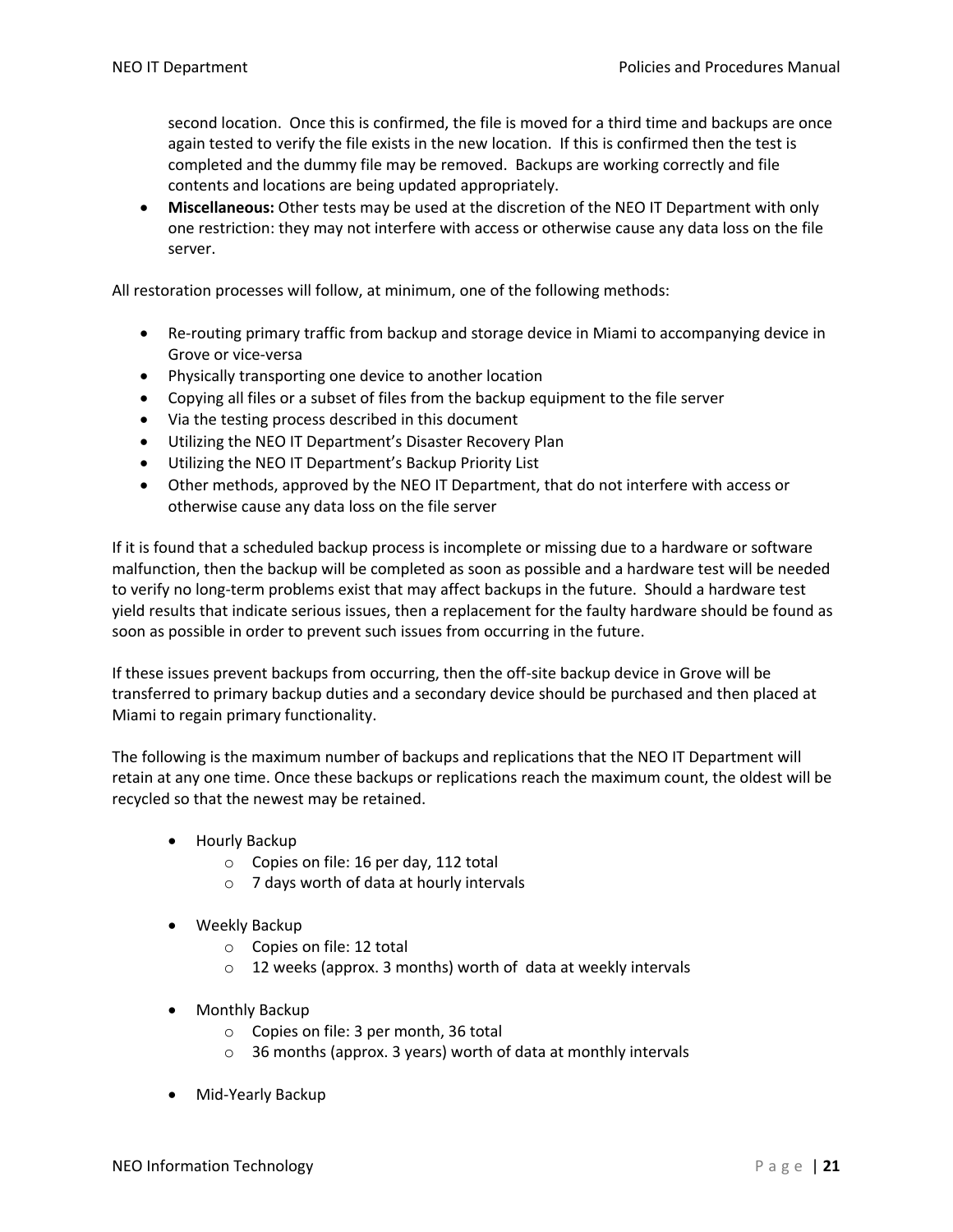- o Copies on file: 3 total
- o 3 years worth of data at yearly (mid-year) intervals
- Yearly Backup
	- o Copies on file: 3 total
	- o 3 years worth of data at yearly (end-of-year) intervals
- Daily Replication
	- o Copies on file: 32 total
	- o 32 days worth of exact copies of existing data and backups replicated off-site in daily intervals

Online log files are retained consisting of information for each backup or replication process, hardware/software errors, access issues, or other critical errors involving the backup hardware. These entries are also emailed to the NEO Backup email account for verification and notification.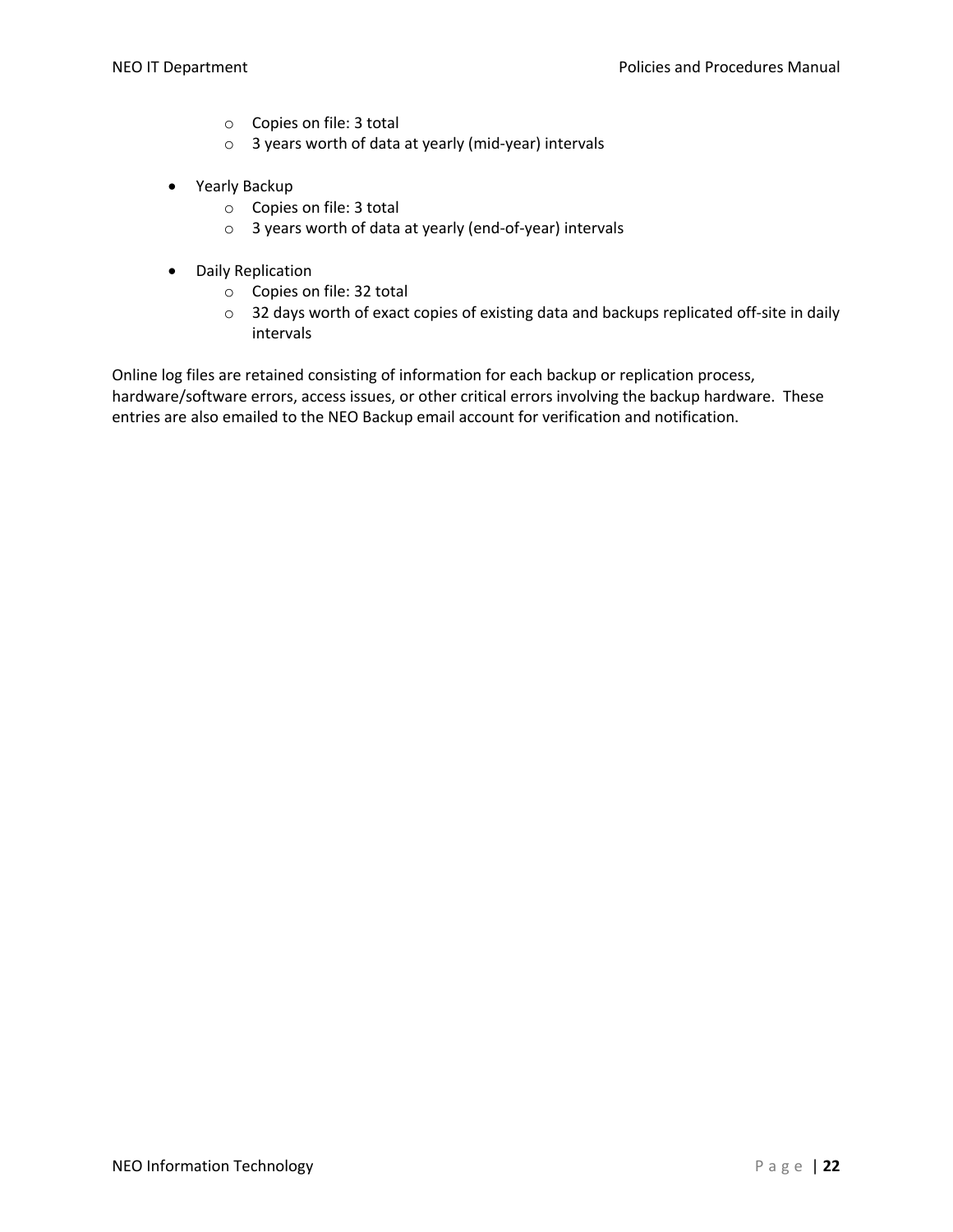## **Data Retention Policy**

#### **Overview**

This policy will determine how long data shall be retained under the guidelines of federal and state law and within institutional policies as dictated herein.

#### **Policy**

All data shall be retained, at minimum, the time frame as specified in any current, standing federal or state law. No data residing within any NEO facility or technology equipment will knowingly be destroyed prior to this timeframe unless such laws are modified to reflect a new time frame. If such changes do occur, the new timeframe will be susceptible to the new law and all data will be retained within the new specifications.

Under no circumstances is data to be removed, discarded, disposed of, or otherwise destroyed that will compromise legal compliance, data integrity, or institutional needs. The NEO IT Department shall make every effort to extend the data retention timeframes of all data as long as the institution requires access without compromising any legal statues set forth regarding storage or destruction of such data. No data will be destroyed prior to or retained longer than any legal requirement dictates.

The NEO IT Department will continually utilize backup equipment, secondary-site storage, and regular backup schedules to ensure that critical data is retained and kept from corruption or other types of data loss. Every effort shall be made to ensure the institutional data needs are given top priority in the event of a loss of data, corruption of data, or if data recovery is necessary.

This policy shall never decrease the retention time under any state or federal law but may only increase the retention timeframe required by the institution. This increase may only be applicable as long as it does not compromise the integrity, storage capability, or otherwise degrade the overall storage capability of the system being used.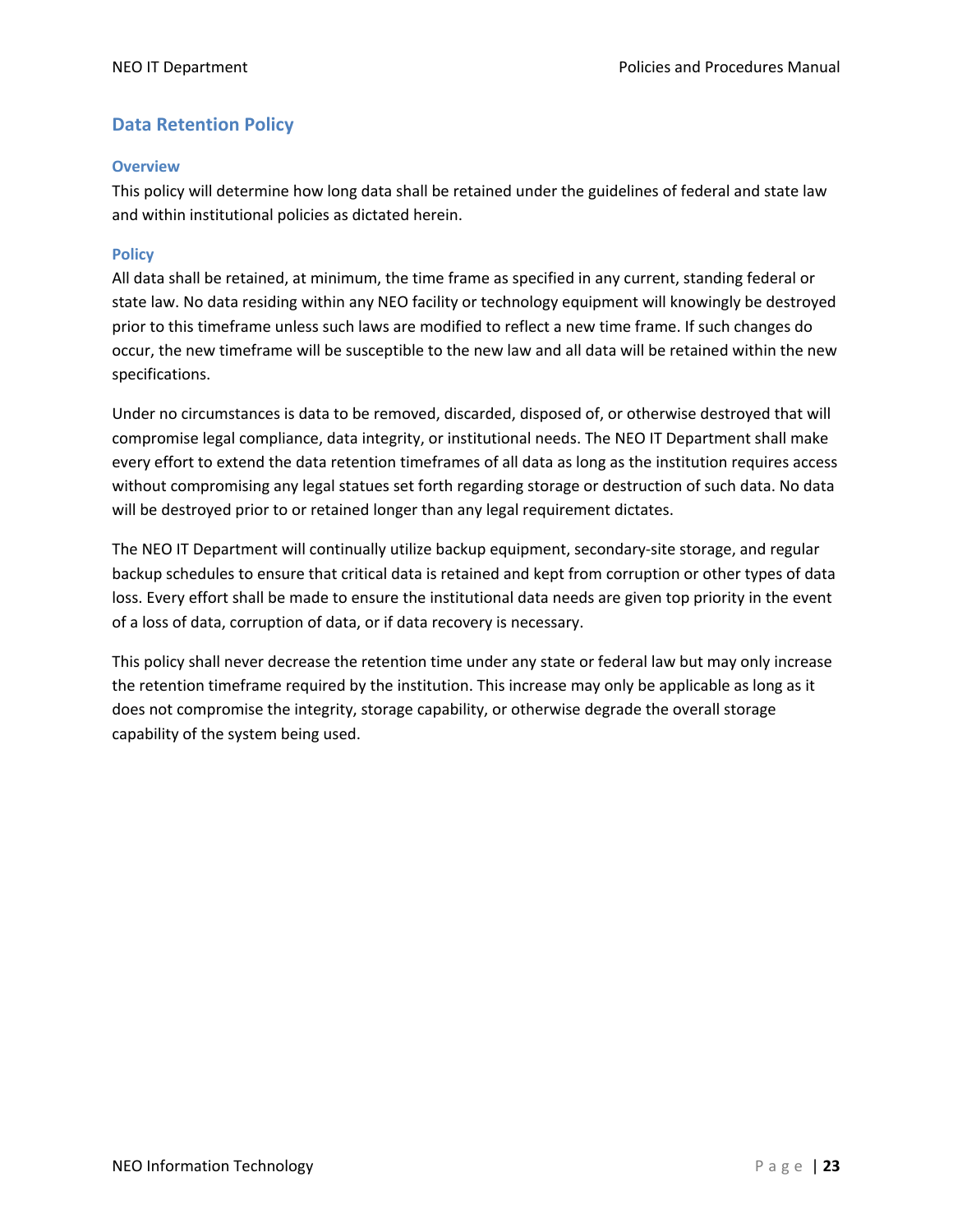## **Electronic Communications Policy**

#### **Overview**

Electronic communication is necessary to fulfill multiple roles and activities here at NEO. Because of the varying types of electronic communication, we will focus on those used primarily here at NEO:

- Email
- VoIP
- Videoconferencing
- Digital Signage

Email is the official method of communication at NEO, both for students and employees. Business is conducted every day via email. Since email has both positive and negative connotations, it is imperative that we recognize that the positive aspects greatly outweigh the negative aspects. However, we must also realize that the negative aspects exist and ensure that this method of communication is used effectively, efficiently, and for IT' intended purpose.

NEO's VoIP phone system is used to transmit and receive audio/video within the institution to facilitate direct communication amongst employees and departments. It is also used to transmit and receive audio outside the institution to facilitate direct communication with vendors, students, other institutions, and other third-party entities. Because of this capability, we must ensure that it is used for work purposes.

Videoconferencing equipment is used primarily for instructional classrooms requiring connectivity to other NEO locations and to local area high schools. Videoconferencing equipment is also used to facilitate conferences and meetings with other institutions, state agencies, or other third-party entities. Since this type of communication conveys not only audio, but video as well, it is particularly important for it to be used for IT intended purposes.

Digital signage is used on campus to convey student activities, important academic dates, campus events, and other information to students, employees, and visitors. Since this is also a visual and auditory communication mechanism, it is also important to ensure it is used for IT intended purpose as well.

#### **Policy**

Regardless of the type of technology being used, electronic communication is meant to serve the needs of the college by sharing information with students, employees, vendors, other state agencies, campus visitors, and other individuals. Because of the unique capabilities of each system it is important to realize that each type of communication method contains unique issues that must be addressed on a case-bycase basis; however, general rules can be set forth to ensure that any communication method is used wisely and according to IT intended purpose.

In general, NEO's electronic communication mechanisms are to be used to share information with students, employees, vendors, other state agencies, campus visitors, and other individuals.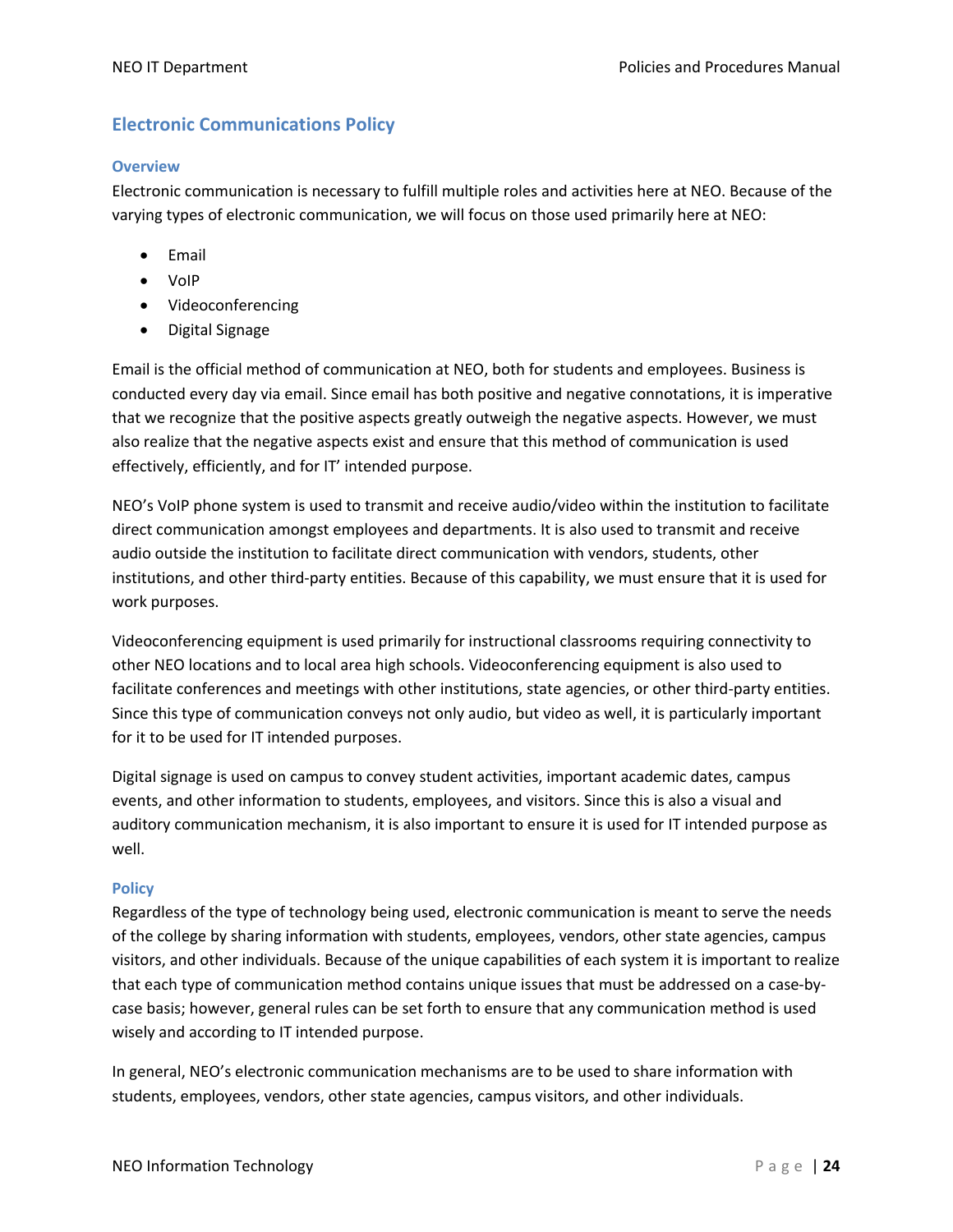It is also important to note that the true definition of information sharing at NEO is to adequately convey the appropriate knowledge so that the College mission is not hindered but enhanced. This information is always to be distributed under the following assumptions:

Electronic communication from a NEO resource…

- …is always understood to represent an official statement from the institution.
- …shall never be used for the creation or distribution of any information that meets the following criteria:
	- o Disruptive
	- o Offensive
	- o Derogatory
	- $\circ$  Specific comments about race, gender, hair color, disabilities, age, sexual orientation, pornography, religious beliefs and practice, political beliefs, or national origin.
	- o Any information that could be used to sabotage institutional progress
	- o Any personally identifiable information
- …shall not be used for personal gain
- …shall not be used extensively for personal use
- …shall not be used to distribute malicious or harmful software or information.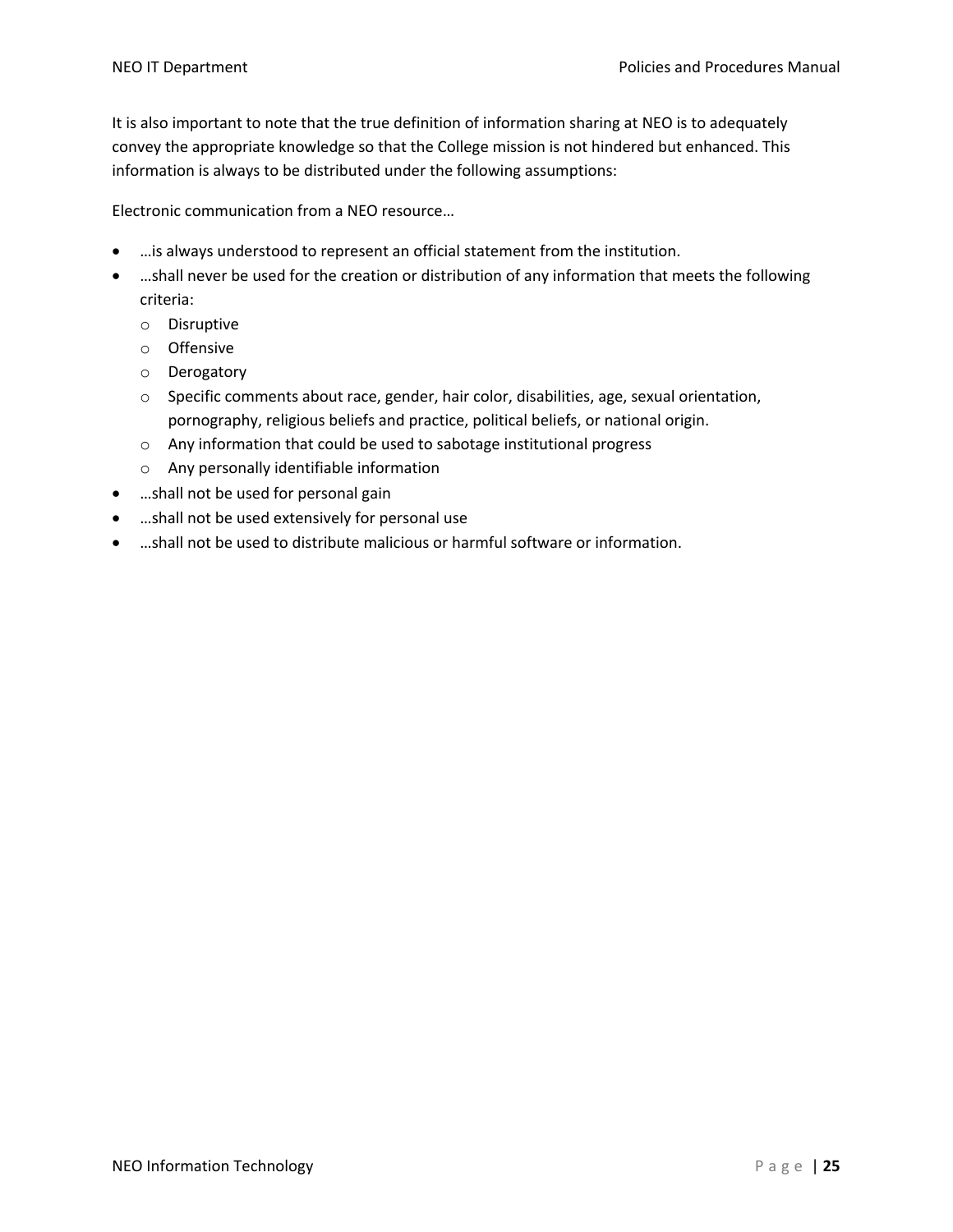### **Emergency Notification Policy**

#### **Overview**

NEO maintains an emergency notification system that is used to notify students and employees who have opted in to the service via the GoldKey website. This system is updated daily to reflect the current student data available so that any notification message will be delivered to the required student and employee list.

#### **Policy**

The NEO Emergency Notification System is to be used, at all times, for emergency purposes or purposes deemed necessary by the President or designee only. The notification system is to be used to send messages via text to email addresses and mobile phones, via voice to office phones, personal phones, and mobile devices, and via applications to desktops and office phones.

At no time shall this system be used for normal messaging, notifications, or otherwise standard contact as this would compromise the importance of these messages and may create an environment where students and employees are able to overlook these types of messages because of the frequency with which they could occur.

With that said, tests of this system shall be conducted once a semester at minimum to ensure the system is functioning properly. Additional tests may be conducted but are not required; however, more than four tests per semester may be too many to retain the importance of such messages when an actual emergency arises requiring the system to be operational.

Only users defined below shall be able to send emergency notification messages via this system:

- Director of IT
- Director of College and Community Relations
- Vice President of Student Affairs
- Vice President for Academic Affairs
- Other designee deemed necessary by the President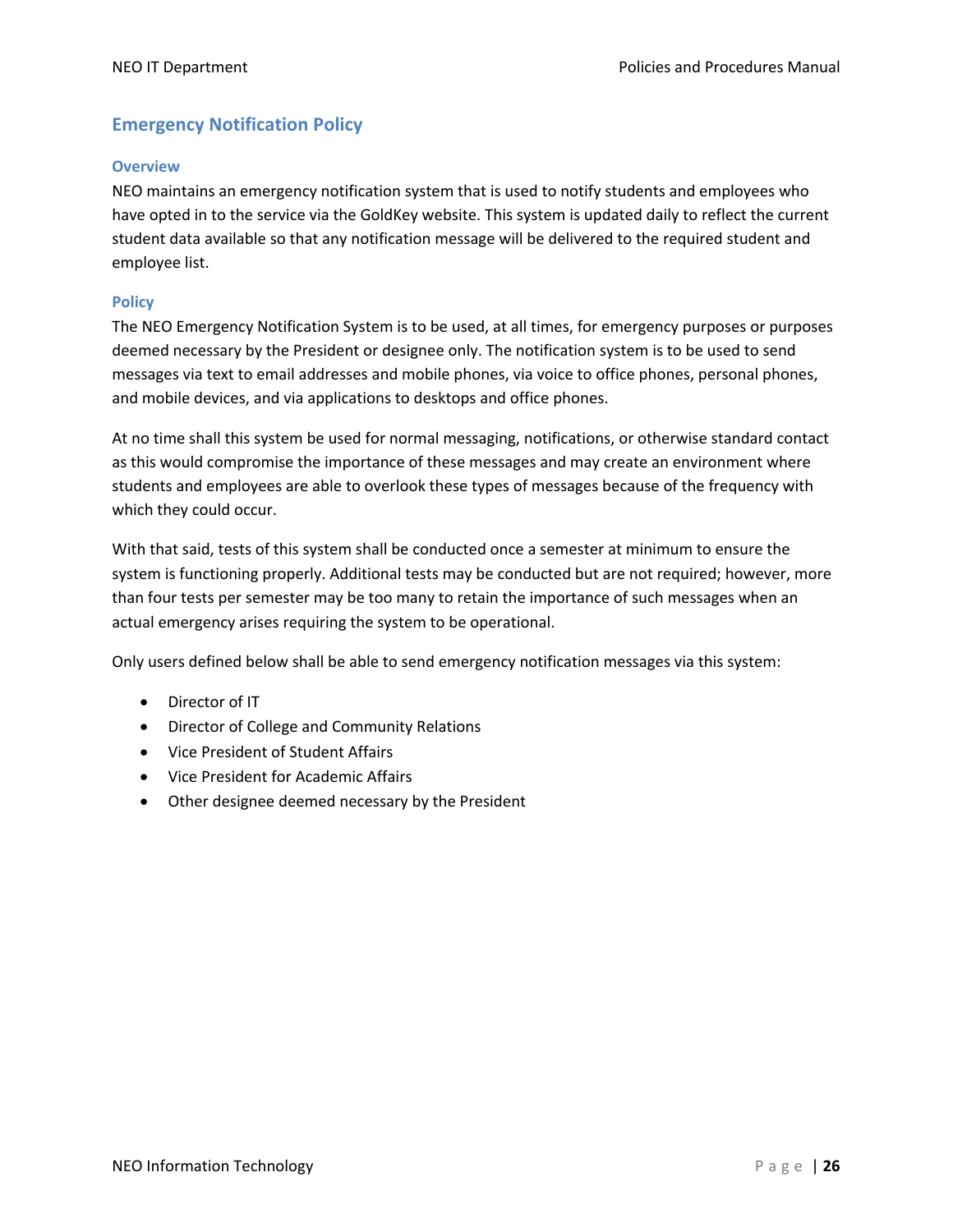## **Encryption Policy**

#### **Overview**

The purpose of this policy is to provide guidance that limit the use of encryption to those algorithms that have received substantial public review and have been proven to work effectively. Additionally, this policy provides direction to ensure that Federal regulations are followed, and legal authority is granted for the dissemination and use of encryption technologies outside of the United States.

While NEO employees do not typically use encryption methods to a great extent, it is wise to follow the policy below if encryption of information is necessary on any device residing on campus.

#### **Policy**

A proven, standard algorithm such as Advanced Encryption Standard (AES) should be used as the basis for encryption technologies. This algorithm represents the actual cipher used for an approved application.

Additionally, the NSA mentions that AES encryption with 128-bit keys provides adequate protection for classified information up to the SECRET level so this should be the minimum level utilized by any encryption tool. Similarly, Ephemeral Unified Model and the One-Pass Diffie Hellman (ECDH) and the Elliptic Curve Digital Signature Algorithm (ECDSA) using the 256-bit prime modules elliptic curve as specified in FIPS PUB 186-3 and SHA-256 provide adequate protection for classified information up to the SECRET level. During the transition to the use of elliptic curve cryptography in ECDH and ECDSA, DH, DSA and RSA can be used with a 2048-bit modules to protect classified information up to the SECRET level.

The use of proprietary encryption algorithms is not allowed for any purpose, unless reviewed by qualified experts outside of the vendor in question and approved by the NEO IT Department. Be aware that the export of encryption technologies is restricted by the U.S. Government. Residents of countries other than the United States should make themselves aware of the encryption technology laws of the country in which they reside.

Recent developments in the field of encryption have indicated that it is possible for an encryption key to stay resident in volatile memory long enough after shutdown for it to be stolen and used to break the encryption protecting the associated PC. Because of this, even though the use of encryption is recommended, specific rules are required in order to protect the encryption and, therefore, the data on the drive.

- Never leave any PC unattended that contains confidential NEO data or a method to access confidential NEO data.
- If you must leave a PC unattended that contains confidential information (i.e. in an open office or a conference room), only do so if proper encryption has been enabled and the PC has been powered off for no less than 5 minutes.
- Never authenticate the encryption on a PC which contains confidential NEO data or a method to access confidential NEO data and leave it unattended, allow a non-NEO user to utilize the device, or permit the device to be copied in any way.
- Never disable or bypass the encryption on a PC which contains confidential NEO data or a method to access confidential NEO data.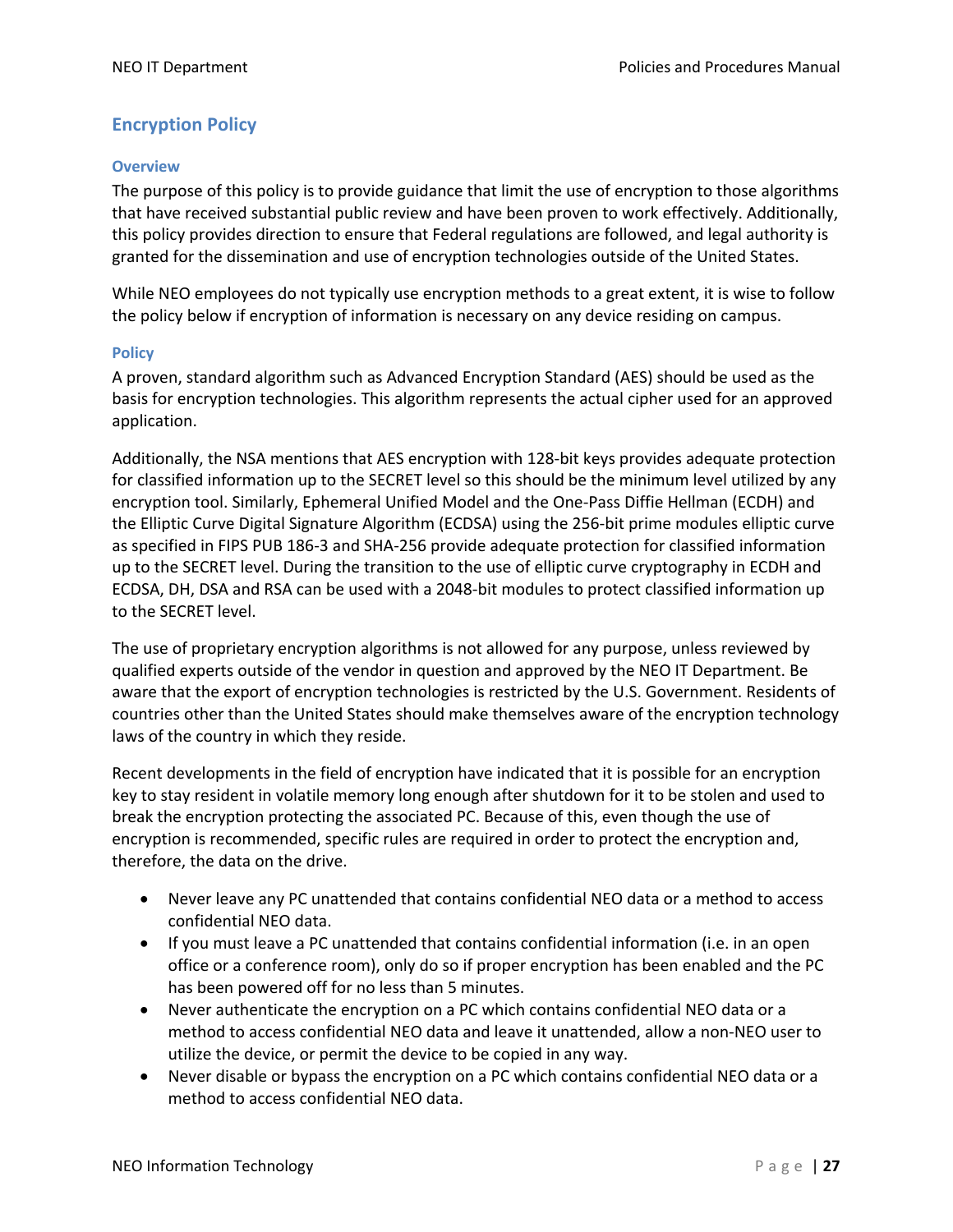If any user is unsure of the appropriate encryption standard to use or if encryption is necessary, he/she may take advantage of NEO's open-door policy and request assistance and information regarding these encryption standards and how to encrypt his/her data to secure it appropriately.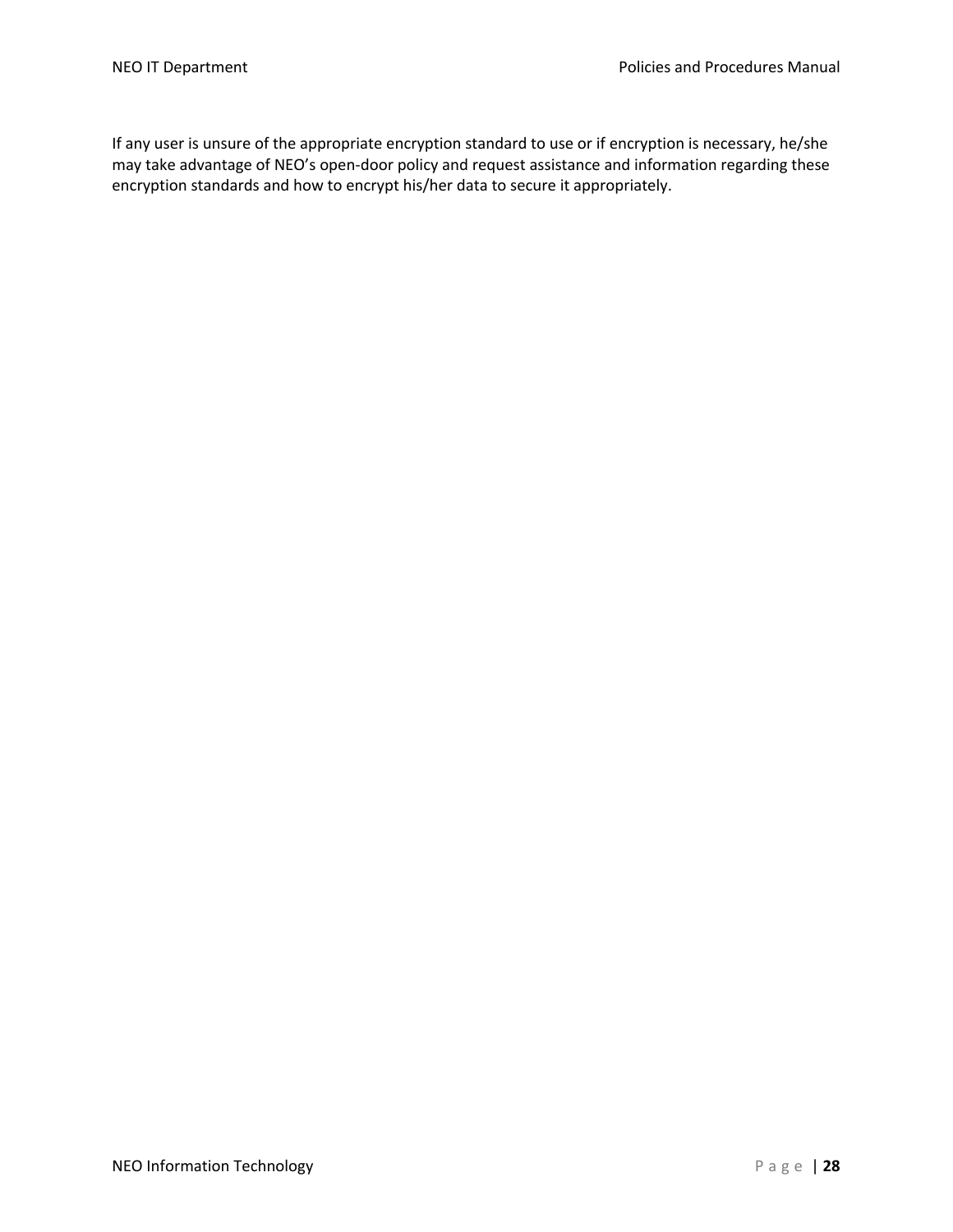## **Enforcement Policy**

#### **Overview**

This policy is to establish enforcement guidelines to ensure that all NEO IT Department policies and procedures are adhered to and observed by all departments and individuals at NEO including students, employees, visitors, vendors, etc. Anyone using technology resources at NEO will be required to operate within the parameters described in this document or the following enforcement options may be administered.

#### **Policy**

All policies herein are applicable to any and all users of technology resources at NEO.

If it is found that any individual, department, or external entity disobeys the policies and procedures set forth within this document, whether knowingly or unknowingly, then the enforcement of such policy may include, but may not be limited to:

- Forced compliance with the policy
- Disciplinary action including termination of employment, if an employee
- Disciplinary action including expulsion from the College, if a student
- Termination of vendor contract and or service agreement
- Prosecution to the fullest extent of the law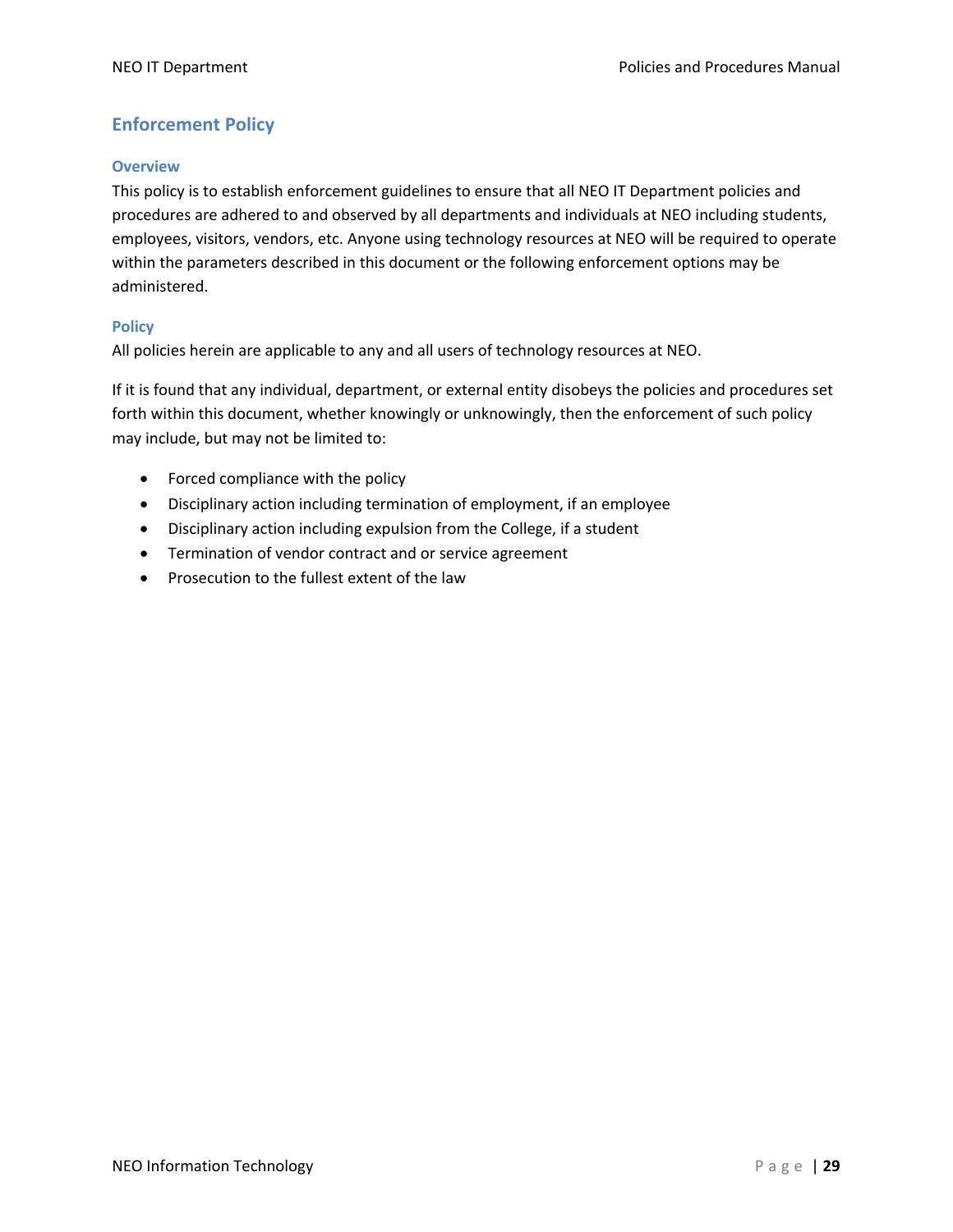## **Equipment Configuration Policy**

#### **Overview**

This policy has been established to create a standard configuration for all technology resources at NEO. Because of the variances between the types, makes, models, configurations, builds, versions, and brands of technology resources available, it is necessary to standardize all technology resources to make service and maintenance easier and also to help keep costs down.

#### **Policy**

All employees shall order and utilize equipment that is serviceable and recommended by the NEO IT Department. Since equipment availability changes over time, especially when referring to technology, a comprehensive list indicating appropriate hardware would be virtually impossible to create. Because of this, any individual or department wishing to purchase technology equipment should first consult a NEO IT Department personnel member for current specifications for any given piece of equipment.

This applies to any and all technology equipment including, but not limited to:

- Computers (Servers, Desktop, Laptop, Tablets and Mobile Devices, etc.)
- HDTVs
- Printers, scanners, copiers, fax machines, or all-in-one devices
- Projectors, screens, and Smart Boards
- VoIP phones
- Digital cameras and camcorders
- Software (Application, Operating System, Network-Based, etc.)
- Other technology equipment not specifically mentioned here

For more details on procedures required to place an order for technology equipment, please see the Equipment Ordering Procedures included in this document for detailed instructions.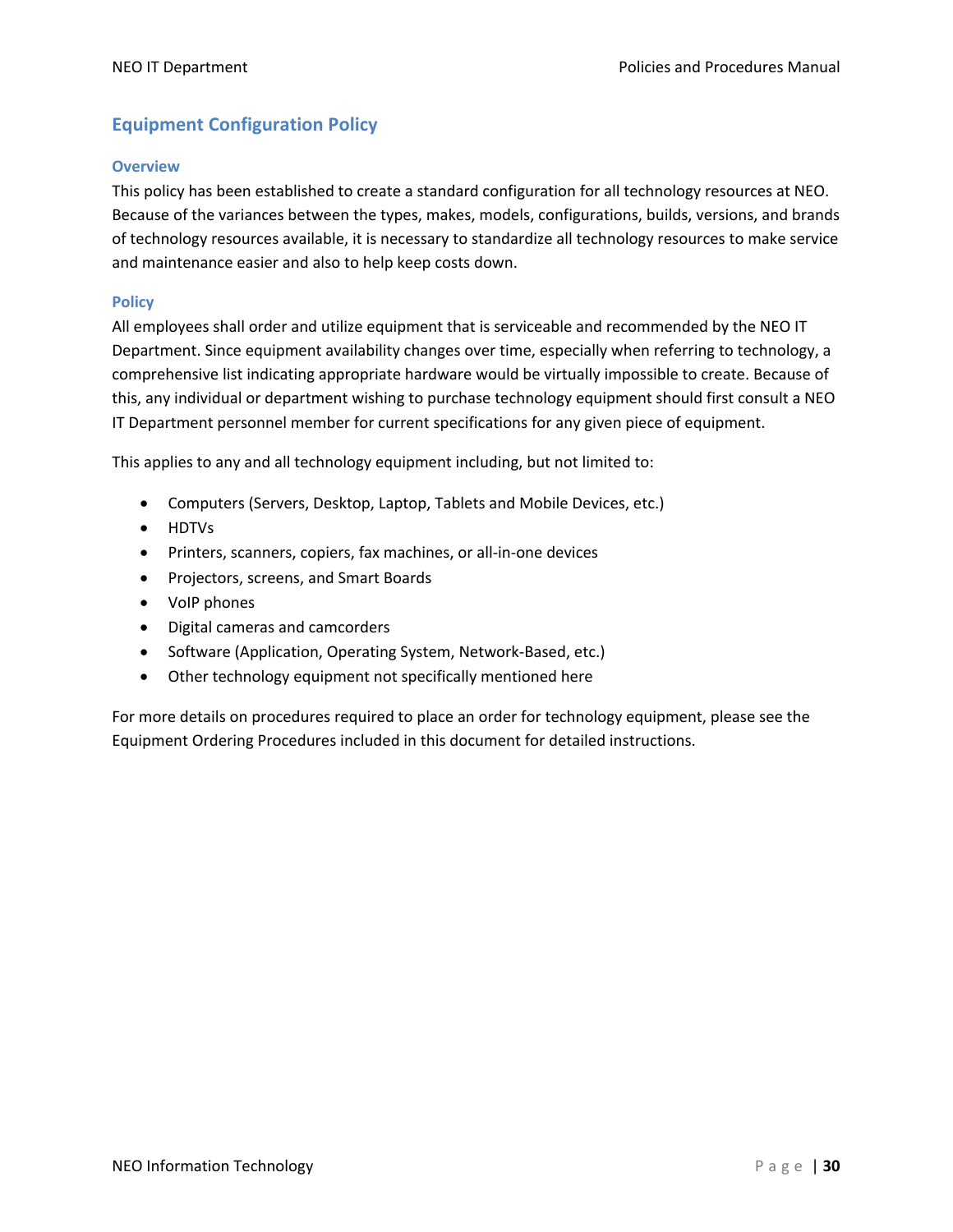## **Guest/Visitor Access and Technology Use Policy**

#### **Overview**

NEO maintains an atmosphere that is open and allows guests and visitors access to resources, as long as such access does not compromise the integrity of the systems or information contained within the campus and does not introduce malicious software or intent to the internal network.

#### **Policy**

Guest and visitor access shall be classified into two types as described below:

- Standard Access granted to internet resources and institutional resources located online.
- Special Access granted above plus any internal access as requested by an individual with the authority to do so:
	- o Vice President for Fiscal Services, Vice President for Academic Affairs, President, or other designee deemed necessary by the President

Internal Access may include:

- Wireless VLANs (i.e. NEO-Wi-Fi, NEO-Gaming)
- Wired VLANs (i.e. housing, guest)
- Singular or multiple file access
- System access such as Blackboard, ID Card System, etc.

Under no circumstances should visitors be given special access unless permission has been obtained from the appropriate administrative personnel (i.e. a signature from one of the personnel above) along with detailed description of access.

To obtain guest/visitor access users should contact the NEO IT Department with their requested system access requirements using the attached Authorization of User Access form.

For vendor access, please see the appropriate vendor access policy included herein.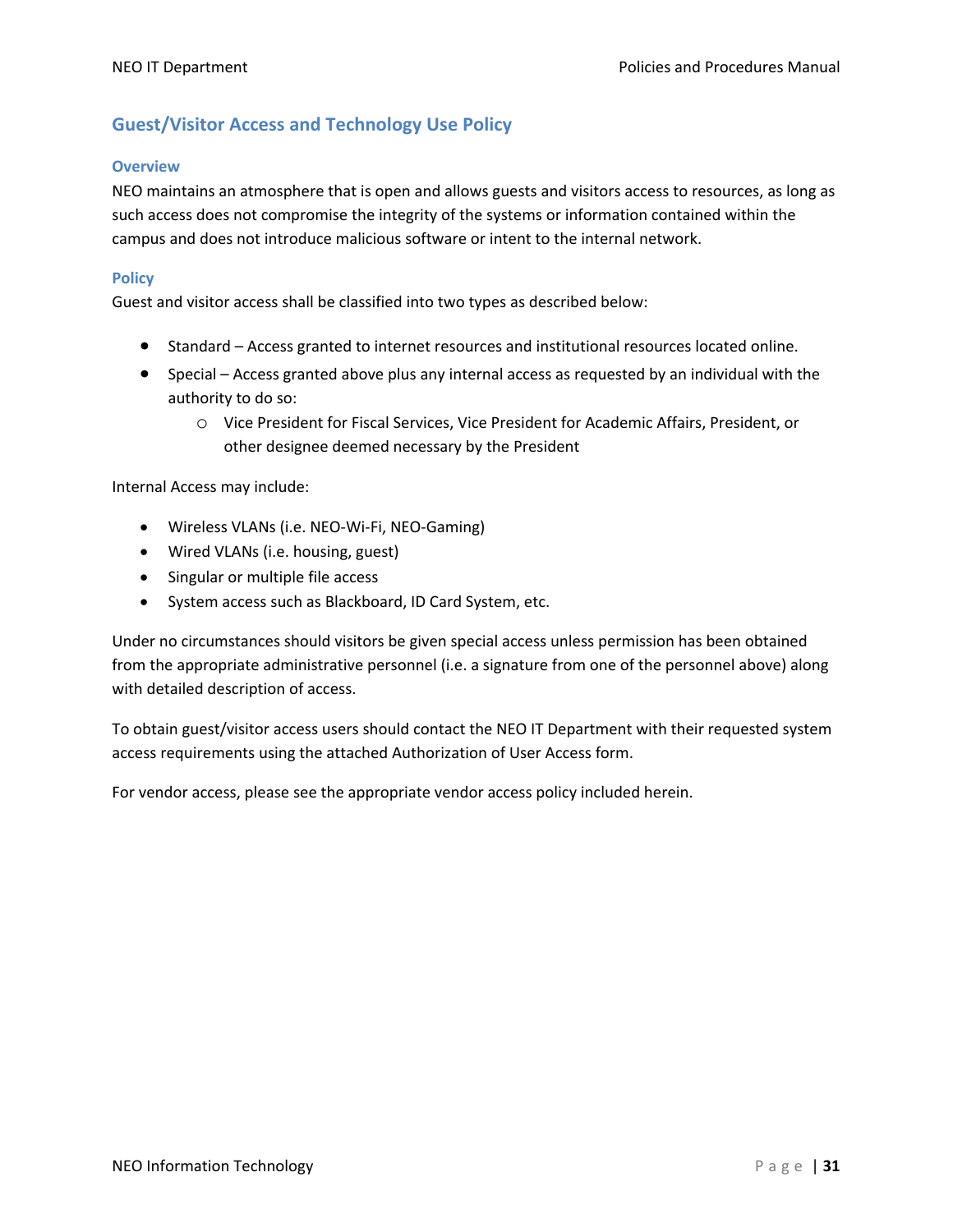## **Illegal File Sharing**

#### **Overview**

Legal compliance is a primary focus at NEO. Because of this, we have set forth this policy which addresses illegal file sharing legislation, legal alternatives to illegal file sharing, and penalties for violating state and federal copyright laws.

This policy applies to all NEO employees, students, vendors, or visitors utilizing NEO-owned computers, equipment, or the NEO network.

#### **Policy**

File sharing (peer-to-peer) software programs have led to significant increases in anti-piracy efforts and legislation. Peer-to-peer software allows the sharing of files often consisting of copyrighted content such as music, movies, and software which usually occurs without the consent of the owner.

It is the policy of NEO to respect copyright ownership and protections given to authors, owners, publishers, and creators of copyrighted work. It is against NEO policy for any employee, student, affiliate, or visitor to copy, reproduce, or distribute any copyrighted materials on NEO-owned equipment or the NEO-managed network unless expressly permitted by the owner of such work.

NEO also discourages the use of any file-sharing program as these types of programs may allow copyrighted material to be downloaded to a NEO-owned computer or device. Many of these programs automatically place downloaded files in a shared folder on your computer, which means you could be sharing files without your knowledge. This also means that you may be held responsible for illegal file sharing, whether you are aware that copyrighted files are being shared or not.

NEO also employs the use of network appliances, equipment, and rules to limit the amount of filesharing traffic on the NEO network. Active blocking of peer-to-peer traffic is used to protect the NEO network from unwanted traffic and the presence of potentially malicious files introduced through filesharing programs.

NEO encourages employees, students, affiliates, and visitors to utilize legal alternatives to illegal file sharing. There are a variety of free and pay-per-use options available that can be used instead of illegal file sharing programs. Several of these free and pay-per-use options are listed below; however, this is in no way an all-inclusive list. NEO leaves it to the discretion of the employee, student, affiliate, or visitor to decide which alternative to utilize. They are provided herein for reference only and NEO does not endorse or provide any guarantee or support for any of the legal alternatives located below.

#### Educause – Legal Sources of Online Content

Pay-per use services (Per-Song, Per-Album, Per-Movie, etc.) or Subscription-based services (Per-Month)

- 
- Amazon: Books/Newspapers, Video, Music, Games
- iTunes HuNEO PNEOs
	- Rhapsody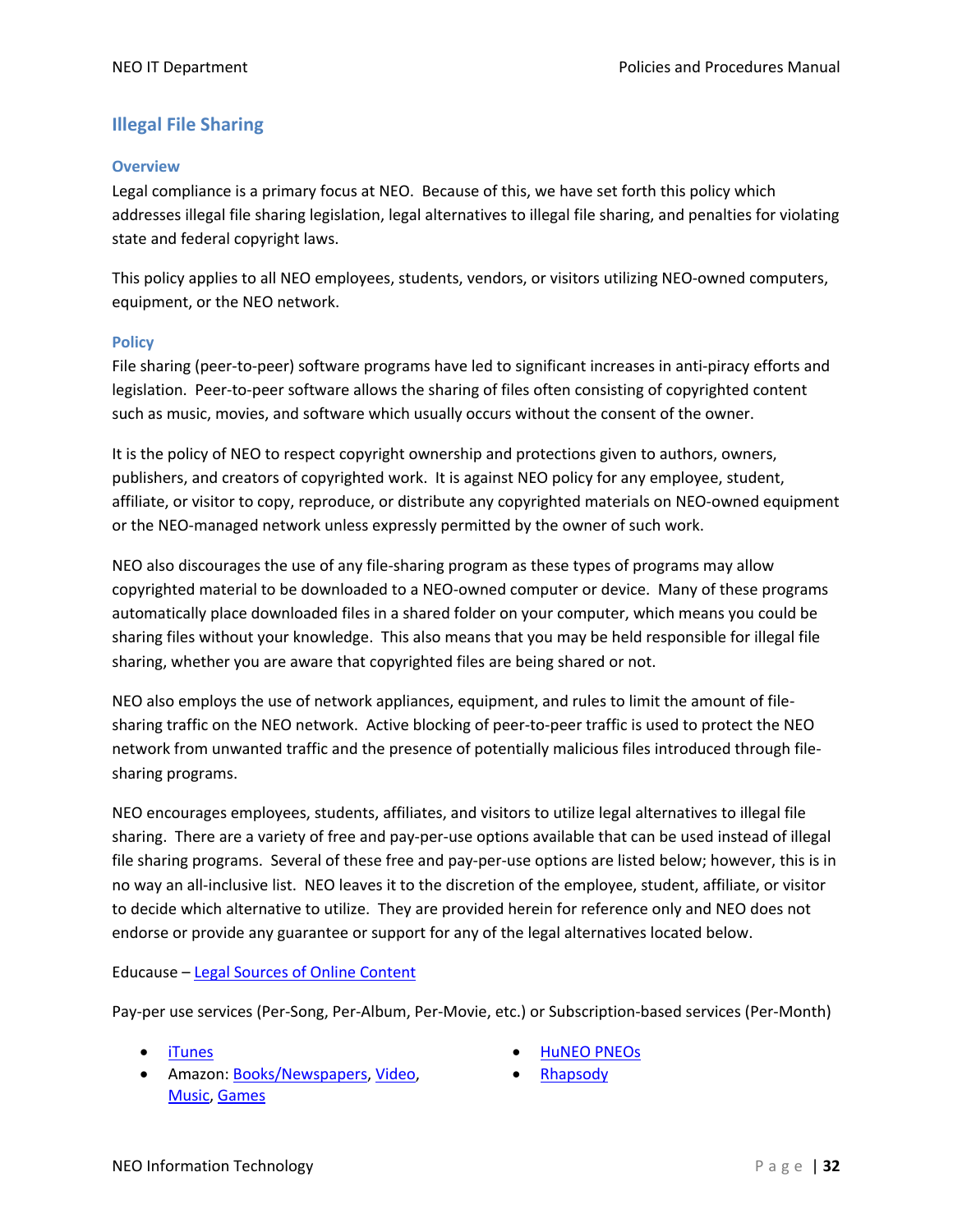- CinemaNow Netflix
- 
- 
- 
- AmieStreet Mindawn
- GameTap GameFly
- OnLive

#### Free services

- Shoutcast Live365
- Pandora Last.fm
- 
- HuNEO Joost
- 
- Music Rebellion Clicker
- Slacker iLike
- ESPN360 ABC
- CBS NBC
- FOX
- 
- Zune: Music, Video  **Malmart MP3 Downloads**
- Napster Blockbuster On Demand
- MP3 eMusic
	-
	-
	-
	-
- Blip.fm YouTube
	-
- Clicker Clicker Clicker Clicker Clicker Clicker Clicker Clicker Clicker Clicker Clicker Clicker Clicker Clicker Clicker Clicker Clicker Clicker Clicker Clicker Clicker Clicker
	-
	-
	-
	-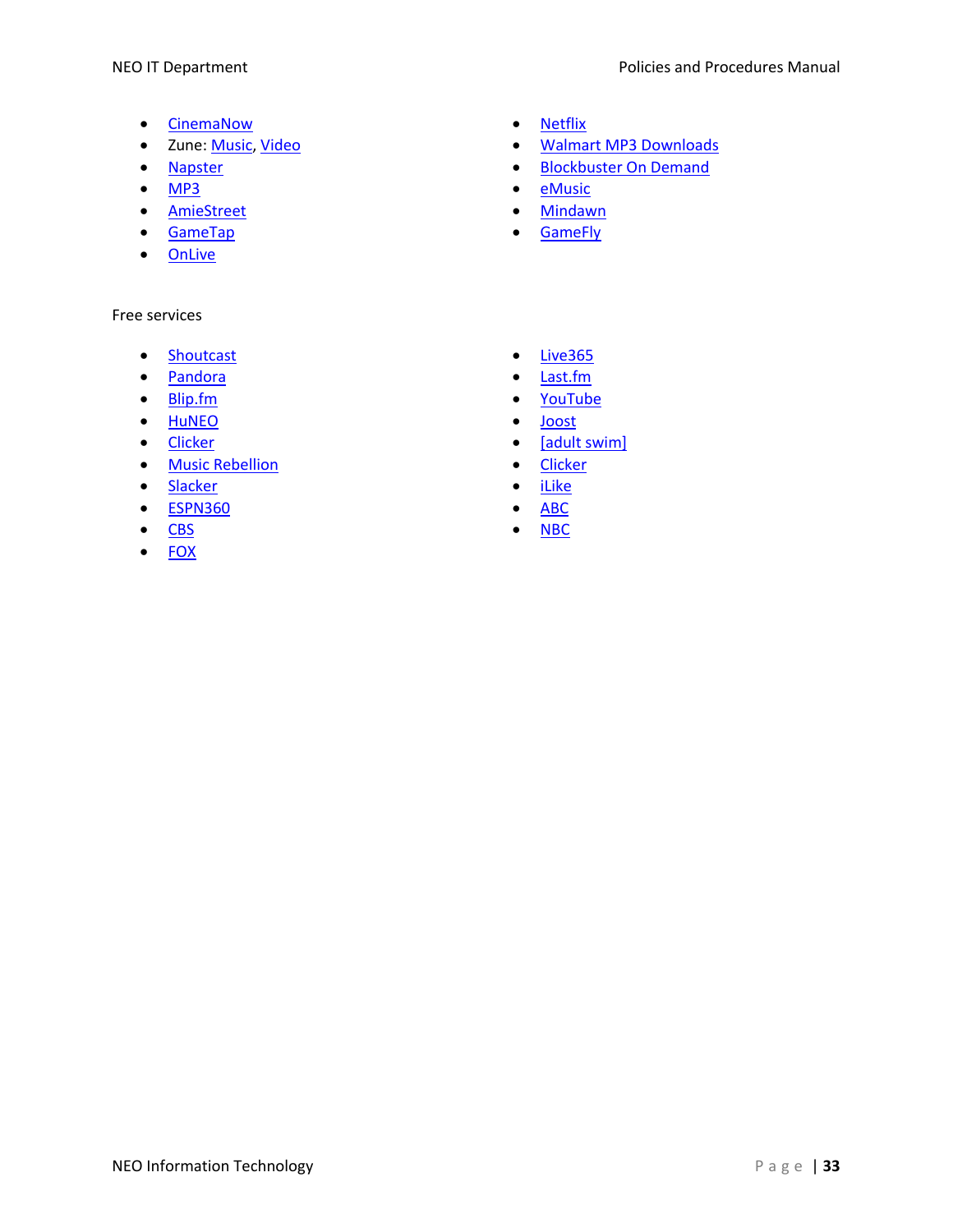## **Information Sensitivity Policy**

#### **Overview**

Information sensitivity is a primary focus at NEO. Since we are an educational entity, we deal with many different types of information, some for public use, some not. To make these distinctions, this document will address both types of information.

This policy is intended to help employees determine what information can be disclosed to nonemployees, as well as the relative sensitivity of information that should not be disclosed outside of NEO without proper authorization.

The information covered in these guidelines includes, but is not limited to, information that is either stored or shared via any means. This includes: electronic information, information on paper, and information shared orally or visually (such as via phone and videoconferencing).

All employees should familiarize themselves with the information labeling and handling guidelines that follow this introduction. It should be noted that the sensitivity level definitions were created as guidelines and to emphasize common sense steps that you can take to protect confidential information (e.g. confidential information should not be left unattended in conference rooms.).

NOTE: The impact of these guidelines on daily activity should be minimal.

Questions about the proper classification of a specific piece of information should be addressed to your supervisor or the NEO IT Department. Questions about these guidelines should be addressed to the NEO IT Department.

#### **Policy**

By grouping information into two different categories, we can adequately address the needs of each type of information. The first type, public Information, is information that has been declared public knowledge by someone with the authority to do so, and can freely be given to anyone without any possible damage to the institution. The second type, confidential information contains all other information. It is a continuum, in that it is understood that some information is more sensitive than other information, and should be protected in a more secure manner. Included is information that should be protected very closely, such as specific personnel information, student data, billing information, etc. Also included in confidential information is information that is less critical, such as telephone directories, personnel information, etc., which does not require as stringent a degree of protection.

A subset of the latter is third-party confidential information. This is confidential information belonging or pertaining to another corporation which has been entrusted to NEO by that company under nondisclosure agreements and other contracts. Examples of this type of information include everything from joint development efforts to vendor lists, customer orders, and supplier information. Information in this category ranges from extremely sensitive to information about the fact that we've connected a supplier / vendor into NEO's network to support our operations.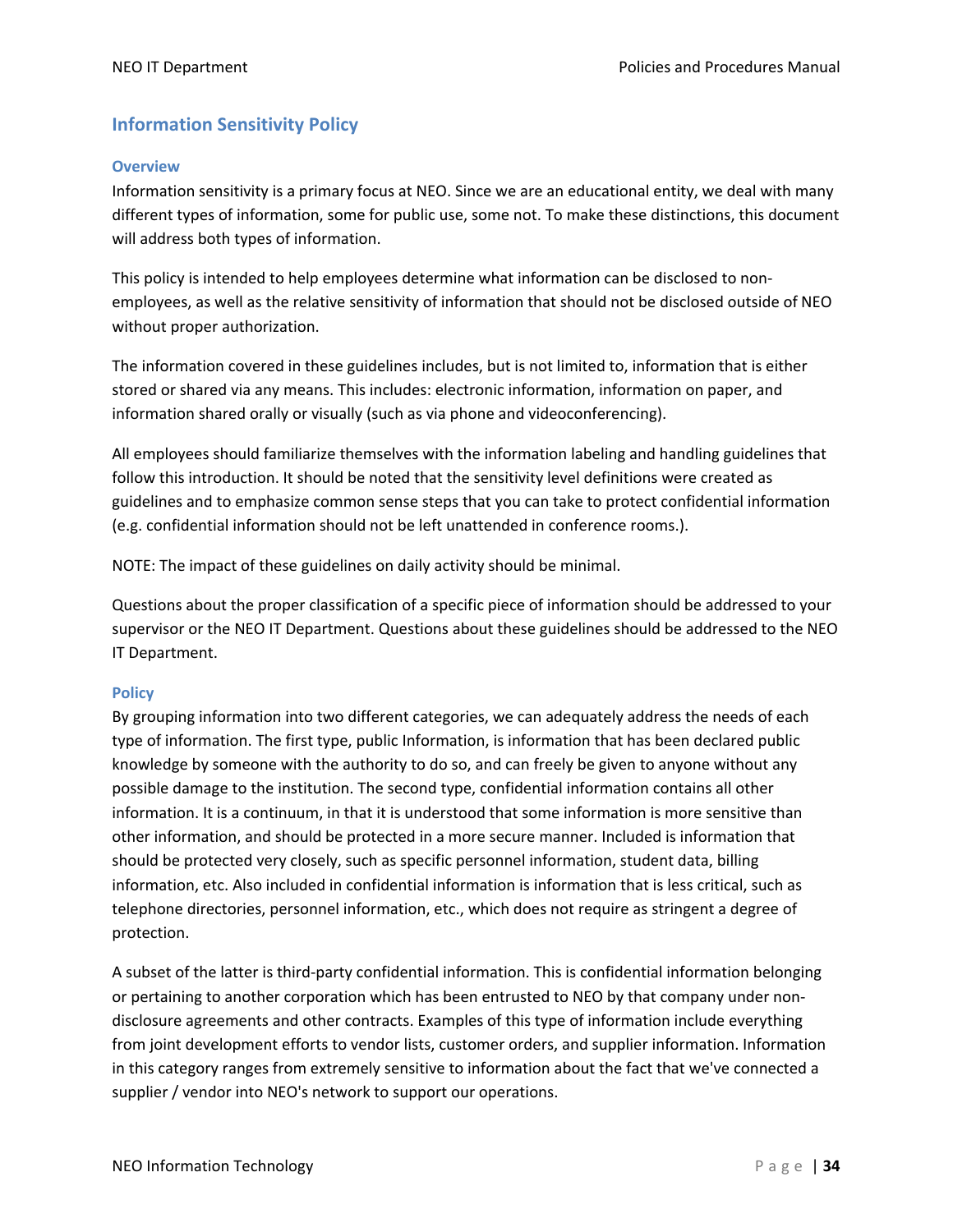NEO personnel are encouraged to use common sense judgment in securing confidential information to the proper extent. If an employee is uncertain of the sensitivity of a particular piece of information, he/she should contact their supervisor and/or the NEO IT Department for more information and instructions on how this information should be handled.

The sensitivity guidelines below provide details on how to protect information at various sensitivity levels. Use these guidelines as a reference only, as NEO Confidential Information at each level may necessitate more or less stringent measures of protection depending upon the circumstances and the nature of the NEO Confidential Information in question.

- Minimal Sensitivity
	- o Description: General information, some personnel, and technical information.
	- $\circ$  Access: NEO employees, associates, or third-parties with a business need to know.
	- o Distribution internal to NEO: Approved electronic mail and approved electronic file transmission methods.
	- $\circ$  Distribution external to NEO: Approved electronic mail and approved electronic file transmission methods.
	- $\circ$  Storage: When viewing data, do not allow viewing by unauthorized individuals. Do not leave data open and/or unattended in any format. Protect data from loss, theft, or misplacement. Electronic information should have individual access controls where possible and appropriate.
	- $\circ$  Disposal/Destruction: Electronic data should be permanently expunged or cleared. Reliably erase or physically destroy media. Data retention policy and federal and state retention guidelines should be observed for original copies.
- More Sensitive
	- o Description: Business, financial, technical, and most personnel information.
	- o Access: NEO employees, associates, or third-parties with signed non-disclosure agreements with a business need to know.
	- o Distribution internal to NEO: Approved electronic file transmission methods.
	- o Distribution external to NEO: Approved electronic file transmission methods via a private link to approved recipients external to NEO locations.
	- o Storage: Individual access controls are highly recommended for more sensitive electronic information.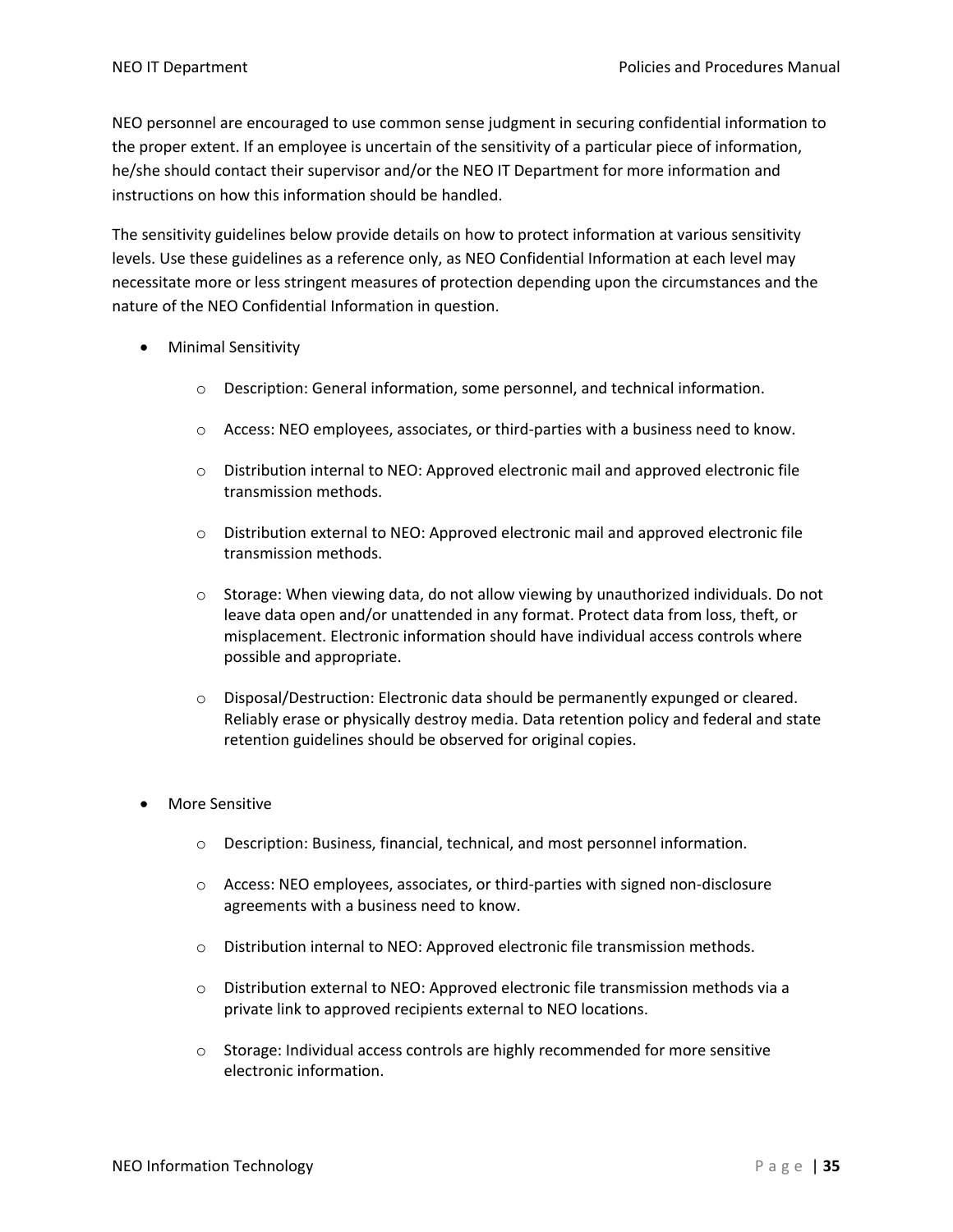- $\circ$  Disposal/Destruction: Electronic data should be permanently expunged or cleared. Reliably erase or physically destroy media. Data retention policy and federal and state retention guidelines should be observed for original copies.
- Most Sensitive
	- o Description: Operational, personnel, financial, source code, & technical information integral to the security of the institution.
	- o Access: Only those individuals (NEO employees and associates) designated with approved access and signed non-disclosure agreements.
	- o Distribution internal to NEO: Approved electronic file transmission methods.
	- $\circ$  Distribution external to NEO: Approved electronic file transmission methods to recipients within NEO. Strong encryption is highly recommended.
	- o Storage: Individual access controls are very highly recommended for electronic information. Physical security is generally used, and information should be stored on a physically secured computer.
	- o Disposal/Destruction: A necessity. Electronic data should be permanently expunged or cleared. Reliably erase or physically destroy media. Data retention policy and federal and state retention guidelines should be observed for original copies.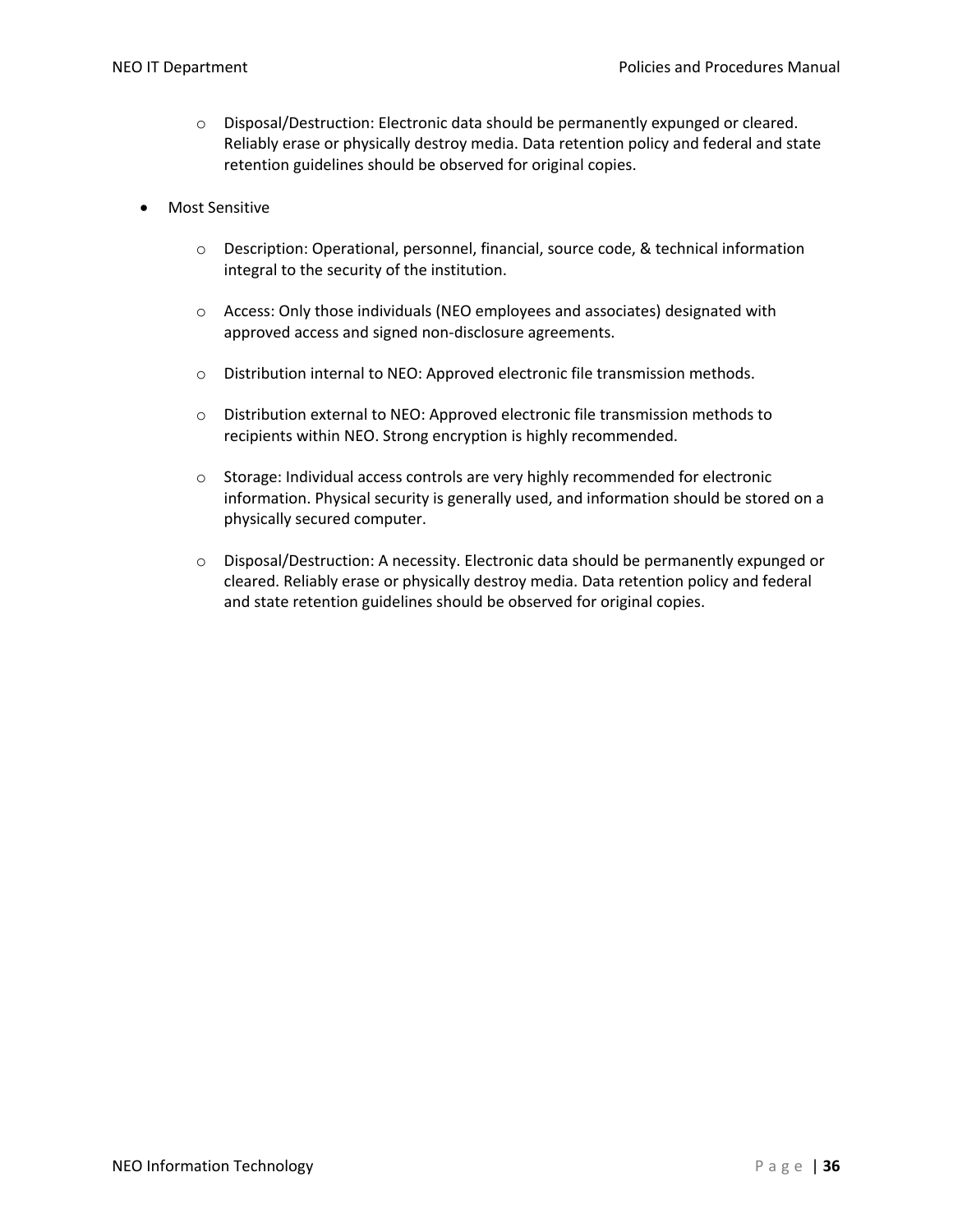## **Password Policy**

#### **Overview**

Passwords are an important aspect of computer security. They are the front line of protection for user accounts. A poorly chosen password may result in the compromise of NEO's entire network. As such, all NEO employees (including contractors and vendors with access to NEO systems) are responsible for taking the appropriate steps, as outlined below, to select and secure their passwords.

The policy is applicable to all personnel who have or are responsible for an account (or any form of access that supports or requires a password) on any system that belongs to NEO, resides at any NEO location, has access to the NEO network, or stores any NEO information.

#### **Policy**

All passwords will meet the following criteria:

- All system-level passwords (e.g., root, admin, application administration accounts) must be changed at least every 180 days.
- All user-level passwords (e.g., email, web, desktop computer, etc.) must be changed at least every 120 days.
- User accounts that have system-level privileges granted through group memberships or programs such as "sudo" must have a unique password from all other accounts held by that user.
- Passwords must NOT be inserted into email messages or other forms of electronic communication.
- Where SNMP is used, the community strings must be defined as something other than the standard defaults of "public," "private" and "system" and must be different from the passwords used to log in interactively. A keyed hash must be used where available (e.g., SNMPv2).
- All user-level and system-level passwords must conform to the guidelines described below.

Passwords are used for various purposes at NEO. Some of the more common uses include: user level accounts, web accounts, email accounts, screen saver protection, voicemail password, and local router logins. Very few systems have proper support for one-time tokens (i.e., dynamic passwords that are only used once); therefore, every NEO employee should know how to select strong passwords.

Poor, weak passwords have the following characteristics:

- The password contains less than eight characters
- The password or a subset of the password is a word found in a dictionary (English or foreign)
- The password is a common usage word such as:
	- o Names of family, pets, friends, co-workers, fantasy characters, etc.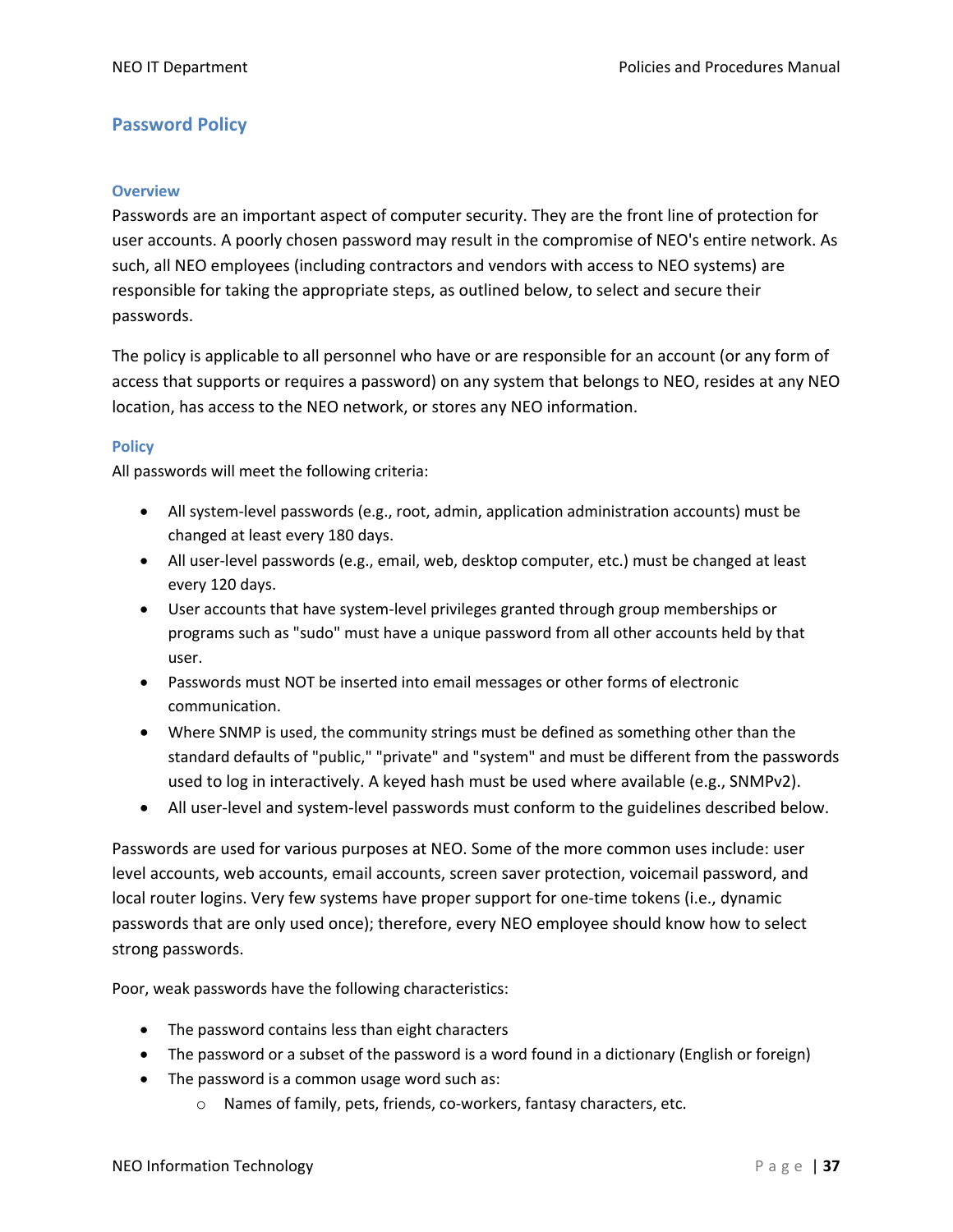- $\circ$  Computer terms and names, commands, sites, companies, hardware, software
- o The words "NEO", "oklahoma", "panhandle", "state", " university" or any derivation
- $\circ$  Birthdays and other personal information such as addresses and phone numbers
- o Word or number patterns like aaabbb, qwerty, zyxwvuts, 123321, etc.
- o Any of the above spelled backwards
- o Any of the above preceded or followed by a digit (e.g., secret1, 1secret)

Strong passwords have the following characteristics:

- Contain between 8 and 32 characters
- Contain both upper and lower case characters (e.g., a-z, A-Z)
- Contain at least one number (e.g., 0-9)
- Contain special characters (e.g.,  $\sim$ , !,  $\omega$ , #, \$,  $\wedge$ , (, ),  $\rightarrow$  +, =, -, ?, or ,)
- Does not contain a dictionary word in any language, slang, dialect, jargon, etc.
- Does not contain personal information, names of family, etc.

Passwords should never be written down or stored on-line. Try to create passwords that can be easily remembered. One way to do this is create a password based on a song title, affirmation, or other phrase. For example, the phrase might be: "This May Be One Way To Remember" and the password could be: "TmB1w2R!" or "Tmb1W>r~" or some other variation.

NOTE: Please do not use either of these examples as passwords!

Do not use the same password for NEO accounts as for other non-NEO access (e.g., personal ISP account, option trading, benefit it, etc.). Do not share NEO passwords with anyone, including administrative assistants or secretaries. All passwords are to be treated as sensitive, confidential NEO information.

Here is a list of "dont's":

- Don't reveal a password over the phone to ANYONE.
- Don't reveal a password in an email message.
- Don't reveal a password to a supervisor.
- Don't talk about a password in front of others.
- Don't hint at the format of a password (e.g., "my family name").
- Don't reveal a password on questionnaires or security forms.
- Don't share a password with family members.
- Don't reveal a password to co-workers.
- Don't reveal a password to vendors.
- In short, don't reveal a password to ANYONE.
- Do not use the "Remember Password" feature of applications (e.g., Eudora, Outlook, Netscape Messenger, Internet Explorer, Firefox, Thunderbird).
- Do not write passwords down and store them anywhere in your office.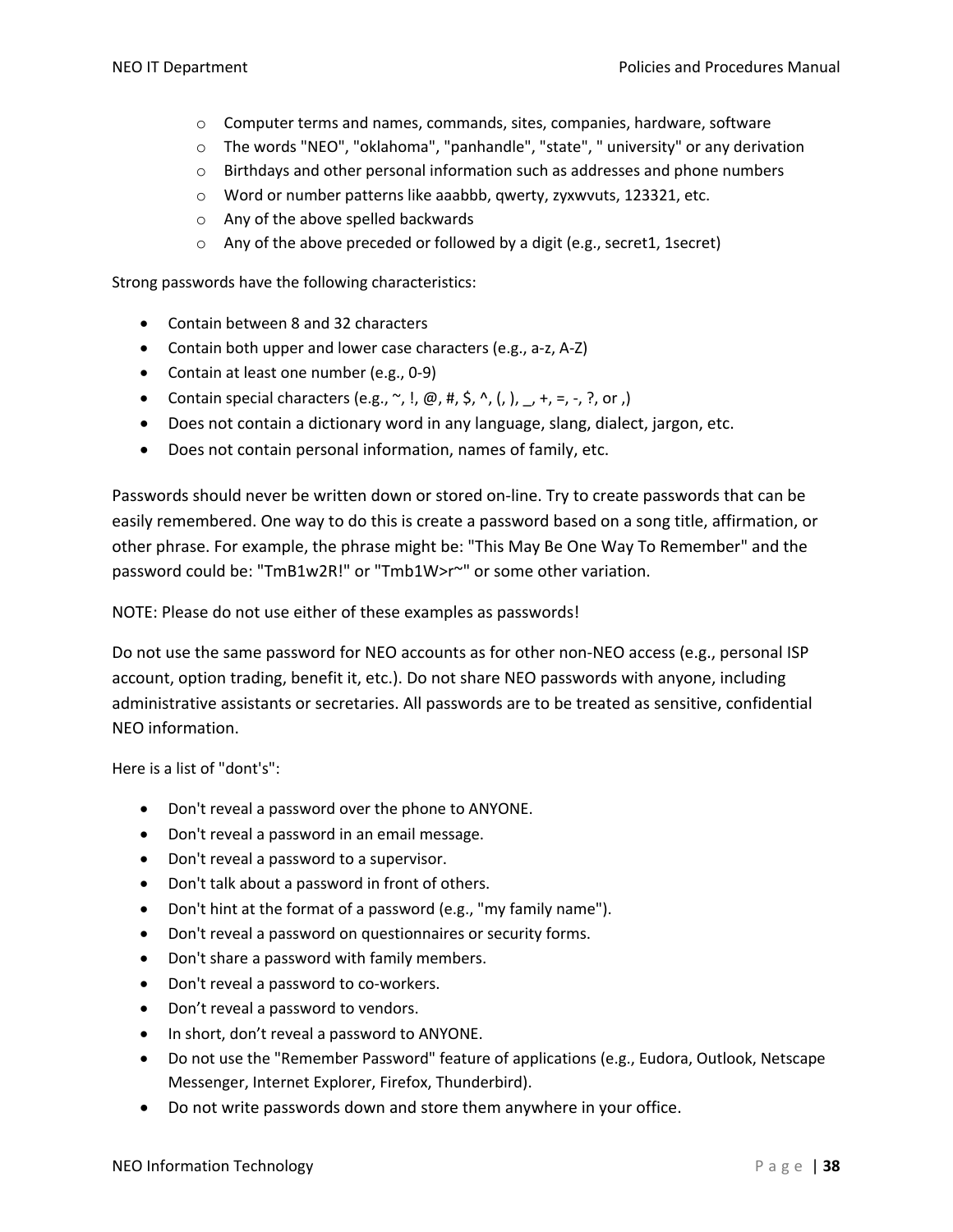- Do not store passwords in a file on ANY computer system (including Palm Pilots or similar devices) without proper encryption.
- Change passwords at least once every three months.

Other items to remember:

- If someone demands a password, refer them to this document or have them call the NEO IT Department to determine the validity of their request.
- If an account or password is suspected to have been compromised, report the incident to the NEO IT Department immediately and change all passwords as soon as possible.

Password cracking or guessing may be performed on a periodic or random basis by the NEO IT Department or IT delegates. If a password is guessed or cracked during one of these scans, the user will be required to change it.

Never give your password out to anyone. This may or may not include your supervisor, a friend or relative, a student or part-time worker, or even a co-worker.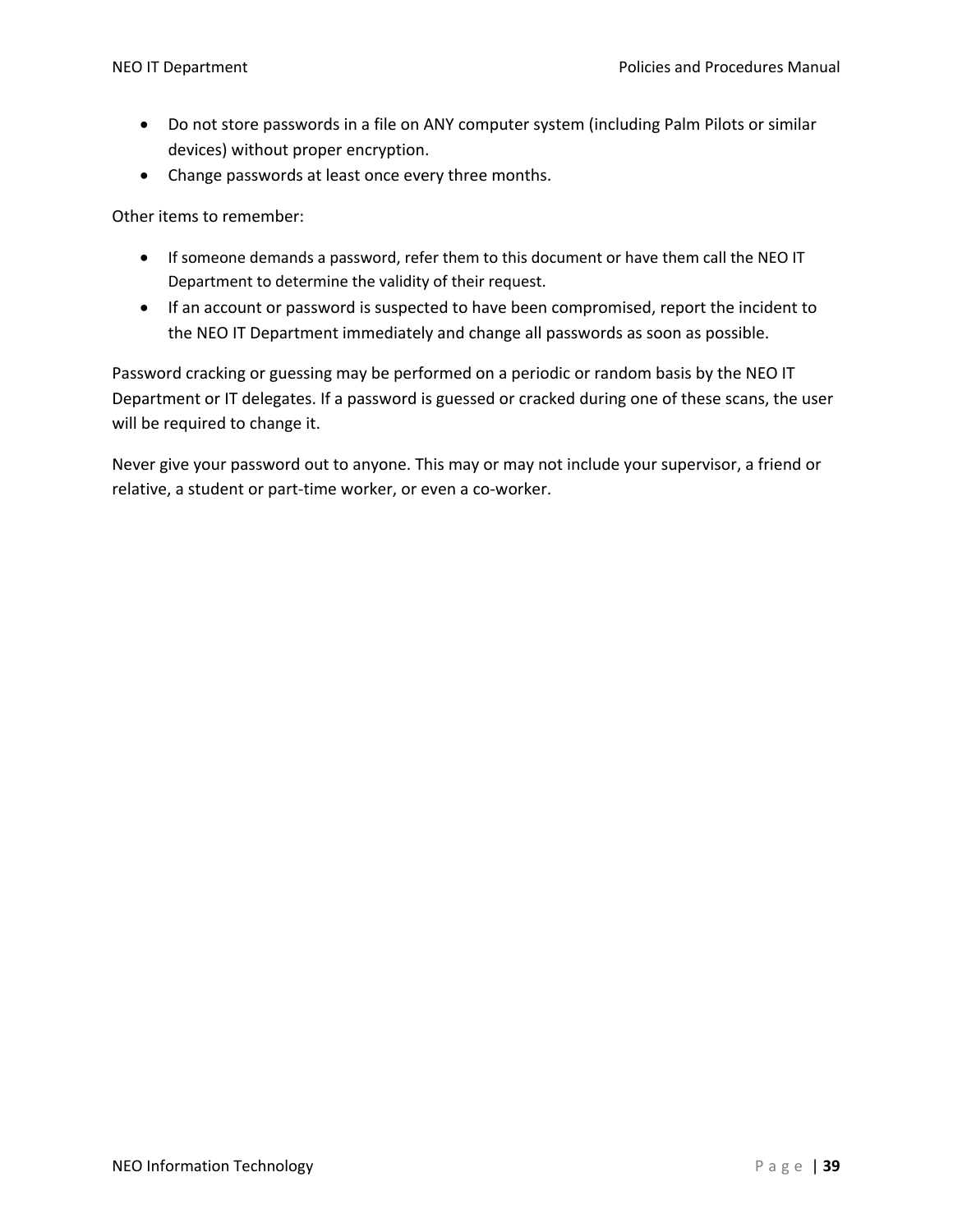# **Patch Management Policy**

#### **Overview**

This policy will establish guidelines for patch management of all institution-owned or managed IT resources. Software is under the continuous process of improvement, modification, and repair. This is typically through patches that provide updates for functionality improvements, issue resolution, or vulnerability remediation.

#### **Policy**

All IT resources must be part of a patch management cycle. IT resources including computing, networking, applications, telecommunications systems, infrastructure, software, cloud-based vendors, Software as a Service (SaaS vendors, and others not listed here but utilized by the institution.

All patches or configuration changes must be deployed to institution-owned or managed IT resources when a vulnerability is determined. A patch is a software update comprised of code inserted (i.e., patched) into the code of an executable program. Typically, a patch is installed into an existing software program. Patches are often temporary fixes between full releases of a software package. Patches include, but are not limited to the following:

- Updating software
- Fixing a software bug
- Installing new drivers
- Addressing new security vulnerabilities
- Addressing software stability issues

It is important to note that patches should be applied as available, but care should be taken to ensure that patches are thoroughly tested and approved. Patches should be deployed in a timely manner through the use of technology to help ensure all systems are up-to-date.

Criticality should also be considered when evaluating which patches to apply. Often, vulnerabilities will cause patches to reach deployment quickly to resolve zero-day or sudden issues that are discovered in existing code. In this case, it would be wise to apply these patches as quickly as possible to reduce the likelihood a system can be compromised.

#### **Patching Cycles/Schedules**

All patches should be applied as soon as possible, provided they do not cause any adverse effects to the system for which they are prescribed. Due to this, we do not advocate immediate deployment. However, application of all critical, zero-day, and system patches should be applied according to SCCM policy or within 72 hours to ensure no issues may occur.

#### **Testing**

Since the institution has limited IT staff to perform patch testing, this requirement may be performed at OSU, by using best practices and recommendations from vendors (i.e. Microsoft, Cisco), or tracking usage and deployment statistics for given patches from other consumers to determine patch viability and stability.

#### **Approvals**

All patches will be approved by the system administrator, OSU IT, using tools such as SCCM, Meraki Dashboard, etc., or a combination of these.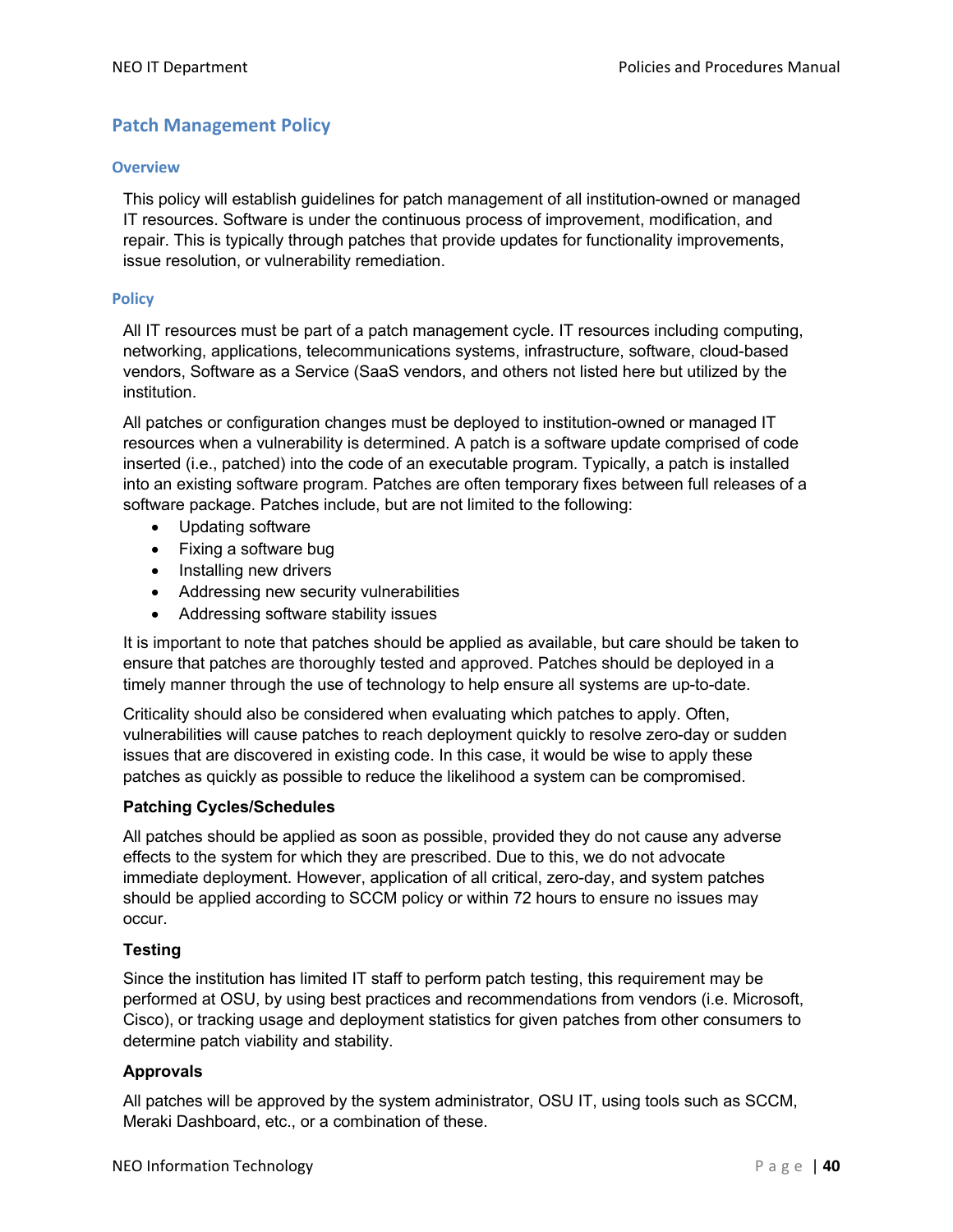#### **Exceptions**

Possible exceptions may occur which would require deviation from a typical patch deployment schedule. Exceptions may include, but are not limited to:

- System incompatibility issues
- Patch performance issues
- Patch side effects
- Manufacturer delays
- Incomplete prerequisite software

#### **Risk Identification and Management**

Due to possible issues with patches for the exceptions noted above, we must identify any risks that may present themselves if we deviate from our patch schedule. Once these risks are identified, a determination must be made to ascertain whether the risk associated with not patching a system is greater than patching the system.

#### **Upgrades for End-of-Life Systems**

All systems will be upgraded fully while in service. Once a system reaches end-of-life, care should be taken to identify if service extensions can be purchased to obtain subsequent software upgrades. Once software upgrades cease for a given end-of-life system, the services provided by the system should be migrated to another system and the system should be decommissioned as soon as possible.

#### **Governance**

This policy will be approved by the A&M CIO and institution IT Director to ensure little to no impact to services and adherence to this patch management policy.

#### **Change/Configuration Management**

This policy will work in cooperation with the change management policies established at OSU and in accordance with other restrictions, requirements, and regulations established within the System and within systems managed by OSU such as SCCM.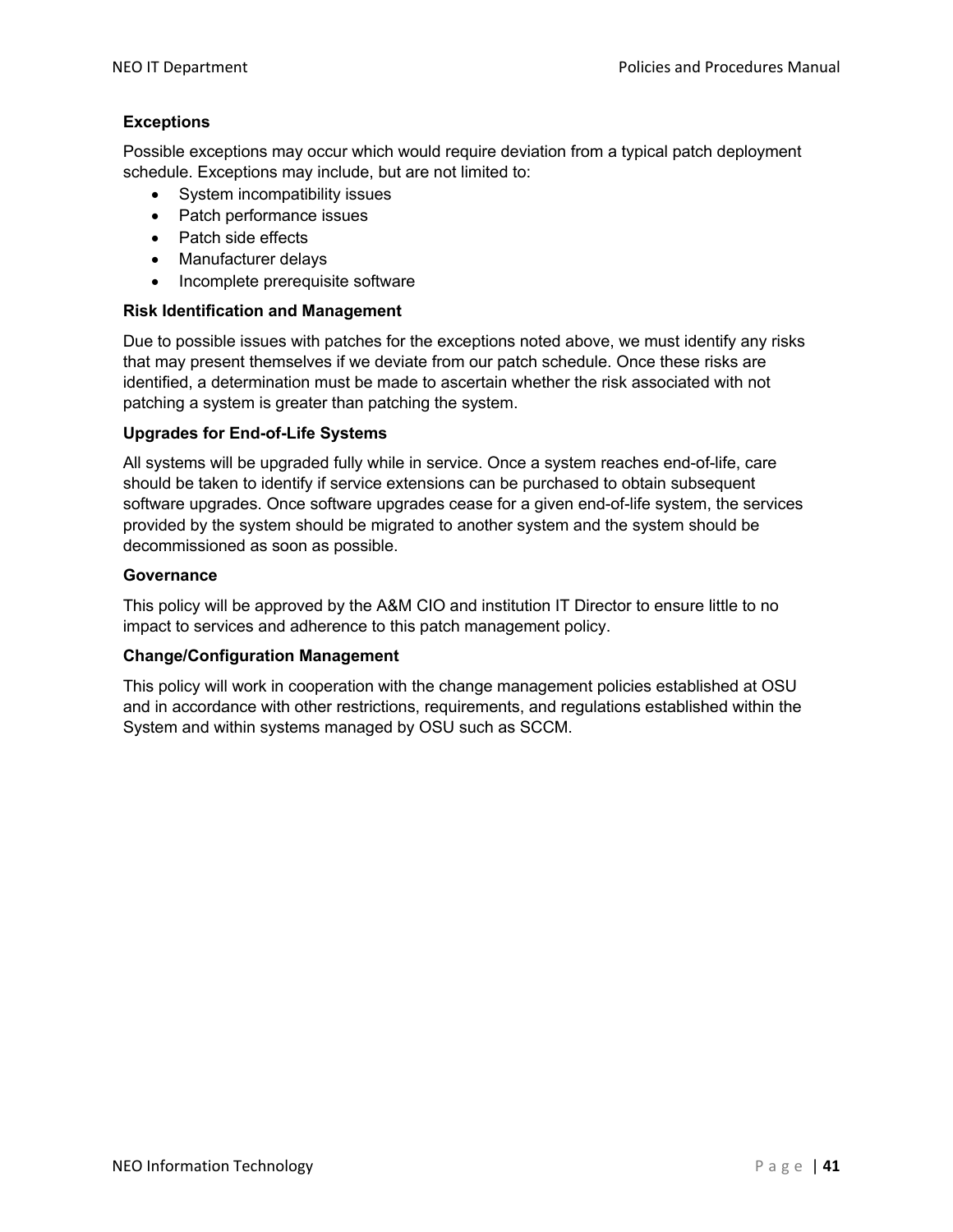# **Physical Security Policy**

#### **Overview**

This policy will establish physical security guidelines that apply to all computing and networking equipment locations. It is important to note that incremental degrees of security will be needed for each area depending on the actual equipment configuration and critical need to the institution.

#### **Policy**

All areas will be classified into two categories:

- Office
- Restricted

Office areas are simply that, office locations for NEO IT Department employees. These areas contain computing equipment and other data that should be protected at all times.

Restricted areas are those areas that belong to the NEO IT Department and contain equipment owned and/or operated by the NEO IT Department or a third-party vendor (i.e. OneNet) such as:

- Switch closets
- Server rooms
- Telecommunications rooms
- IT Department storage areas

At the time of this policy, our current physical security offerings are somewhat limited so more advanced options cannot currently be used. As upgrades occur, recommended options will be changed to required options to increase and enhance security.

At minimum, all office and restricted locations require the following security mechanisms:

- Solid wood or steel door
- Either keyed handle or deadbolt lock

All NEO IT Department restricted and office locations should contain the following recommended security mechanisms:

- Reinforced steel doors and frames
- Keyed deadbolt locks
- ID card access
- Steel bars over windows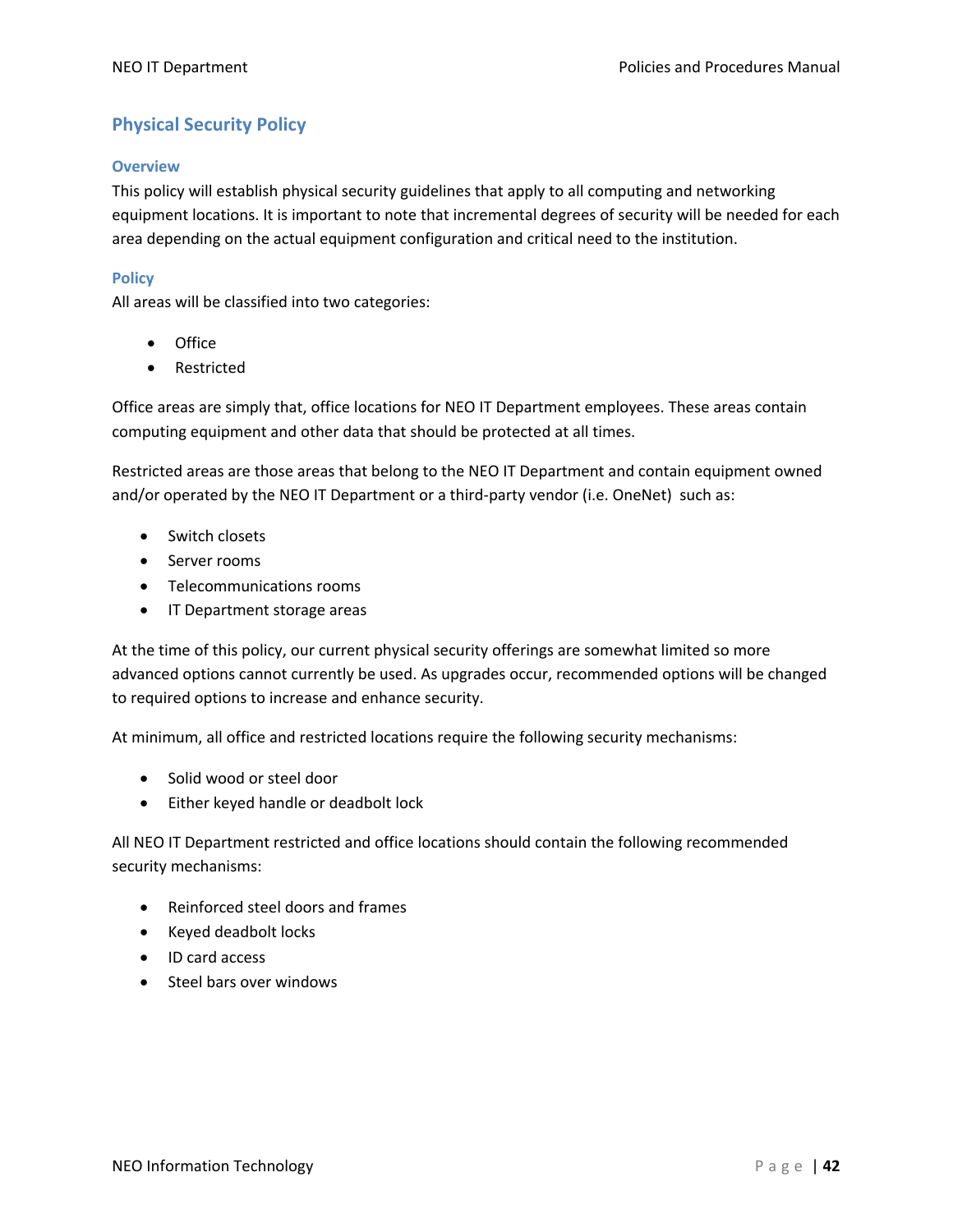# **Personally Identifiable Information Policy**

#### **Overview**

This policy will establish NEO's definition of Personally Identifiable Information (PII) and indicate what information may be shared, if any, with third-party entities.

#### **Policy**

It is important to note that information should never be shared without cause or requirement, unless dictated by state or federal government regulations such as annual reporting guidelines and statistical reporting data, in the course of preset institutional operations or vendor agreements, or due to the request of NEO's President or designee.

PII is the type of information that should be kept safe using the highest level of security. PII is described as information about an individual that identifies, links, relates, or is unique to, or describes him or her. This information may include:

- Name
- SSN
- Address(es)
- Phone Number(s)
- SSN
- Birth date
- Birth place
- Mother's maiden name
- Family names
- Other family data such as addresses, contact information, etc.
- Financial information such as bank account information, account balances, etc.
- Other information that, alone or in combination, is linked or linkable to a specific student that would allow a reasonable person in the school community, who does not have a personal knowledge of the relevant circumstances, to identify the student with a reasonable certainty
- Information requested by a person who the educational agency or institution believes knows the identity of the student to whom the educational record directly relates

Under no circumstances should PII be transported off-campus. On-campus storage of PII should meet other policy requirements as dictated herein. Off-campus use of this type of data may be facilitated via the NEO IT Department's Remote Access Policy.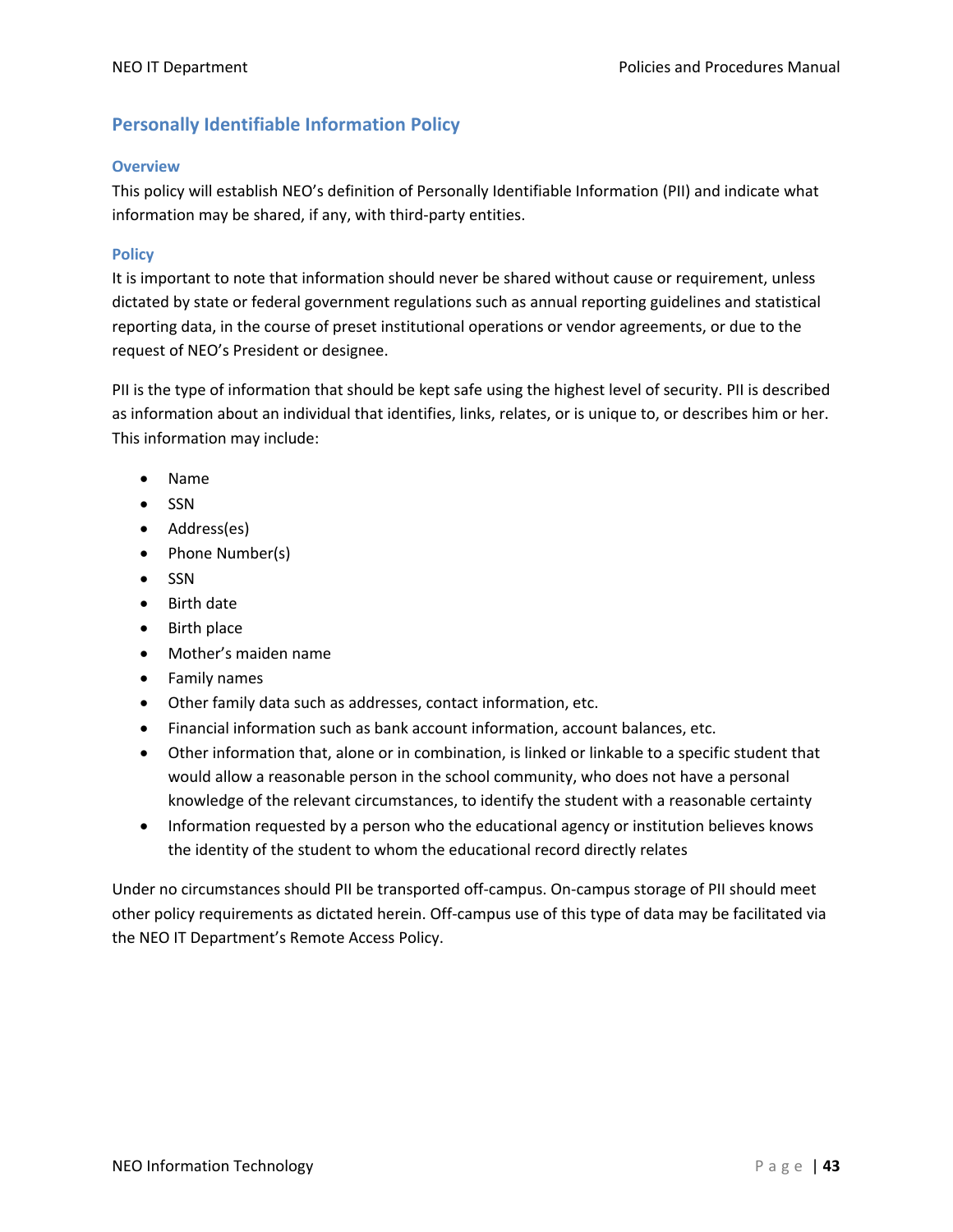## **Personal Technology Service Policy**

#### **Overview**

This policy will set forth the rules and regulations which will determine how the NEO IT Department personnel are to perform work on personally-owned employee or student technology products.

The NEO IT Department does not service technology equipment for individuals who are not NEO employees or students.

#### **Policy**

The NEO IT Department always strives to ensure that NEO employees, students, affiliates, and visitors receive the best possible technology assistance available for us to provide. However, this can leave something to be desired for non-NEO, personally-owned technology equipment owned by employees, students, affiliates, and visitors.

This policy will set forth the rules, regulations, and guidelines for which the NEO IT Department personnel may provide services for personally-owned technology equipment and/or projects outside of normal work hours.

NOTE: All technology requests for configuration or connectivity to the NEO network from personal technology devices will be handled at no cost. This policy applies only to technology issues related to the personal needs of the user.

All requests for personal technology assistance will begin with a preliminary diagnosis and troubleshooting process which is provided for FREE. If additional work is authorized by the user then the accompanying Personal Technology Service Policy Consent Form must be read and signed before any work may begin.

The NEO IT Department offers no implied warranty or guarantee on any work performed on personal technology equipment. All work is performed as-is as a service to our students and as a cost-saving alternative for their benefit. However, it is beneficial to note that all work is performed on the same level as comparable service on NEO owned equipment.

All personal technology work will be performed within the following restrictions:

- Personal technology work may be performed during regular business hours, only if such work does not directly interfere or delay the normal operations or job duties of the NEO IT Department employee.
- No on-site work. All equipment must be brought to the NEO IT Department for a preliminary diagnosis and troubleshooting.
- No parts purchases. All parts to be installed must be purchased by the user.
- No illegal software. Only legally licensed software may be installed.
- No work without proper authorization signature on consent form.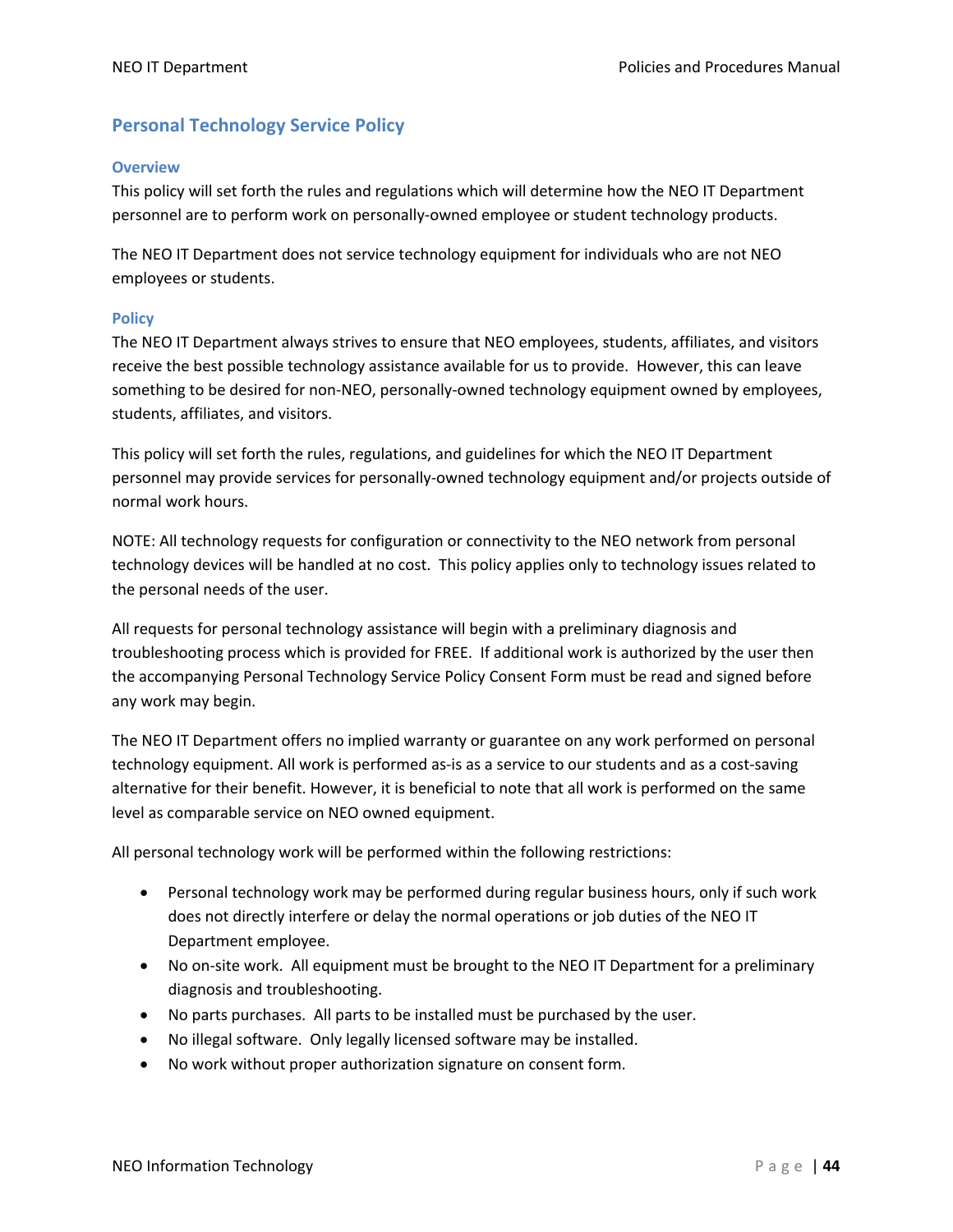All issues should be expected to take approximately 24-48 hours to complete; however, they may take longer depending upon the severity of the problem at hand. Please expect to leave any equipment for a minimum of 48 hours for proper problem Resolution.

Northeastern Oklahoma A&M College cannot be held responsible for any work done after hours by NEO IT Department personnel on any personal technology equipment. All work provided is not warranted or guaranteed. By signing the Personal Technology Service Policy Consent Form, you agree to these terms and conditions and waive any damages which may occur due to any work on your personal technology equipment. All work is done and once completed is left as is and no standing warranty or guarantee is implied.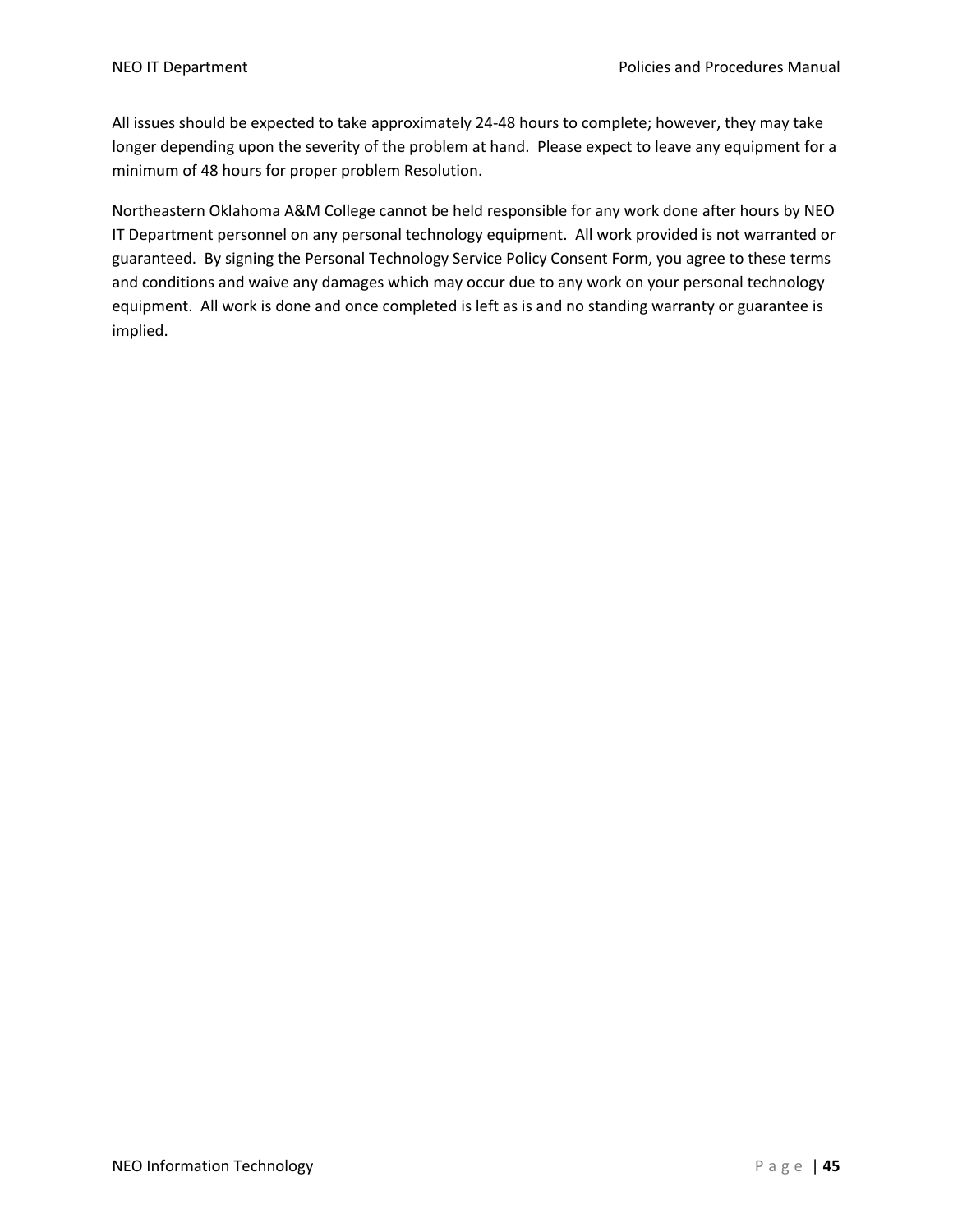## **Remote Access Policy**

#### **Overview**

This policy establishes the official rules set forth to allow users to remotely access and manipulate personally identifiable information, network applications, and other data from off-campus.

#### **Policy**

Any user who seeks to work off-campus for the purpose of working from home or at another location can facilitate this through the use of the OSU VPN connection. All users needing access to BANNER or other applications requiring network connectivity to the campus can facilitate this by connecting from home via a VPN connection.

This type of connection establishes a secure, encrypted connection, to the campus network to allow the user to manipulate and access the data at a distance. At no time should any PII be transferred offcampus on any type of device. If a given user wishes to work while off-campus, he/she should use the enclosed Remote Access Procedure to obtain a secure connection to the network and work from a distance.

This type of connection allows the user to remotely manipulate and access the data without actually transferring any data off-site thus ensuring all PII and other data is kept safe and secure from unauthorized access.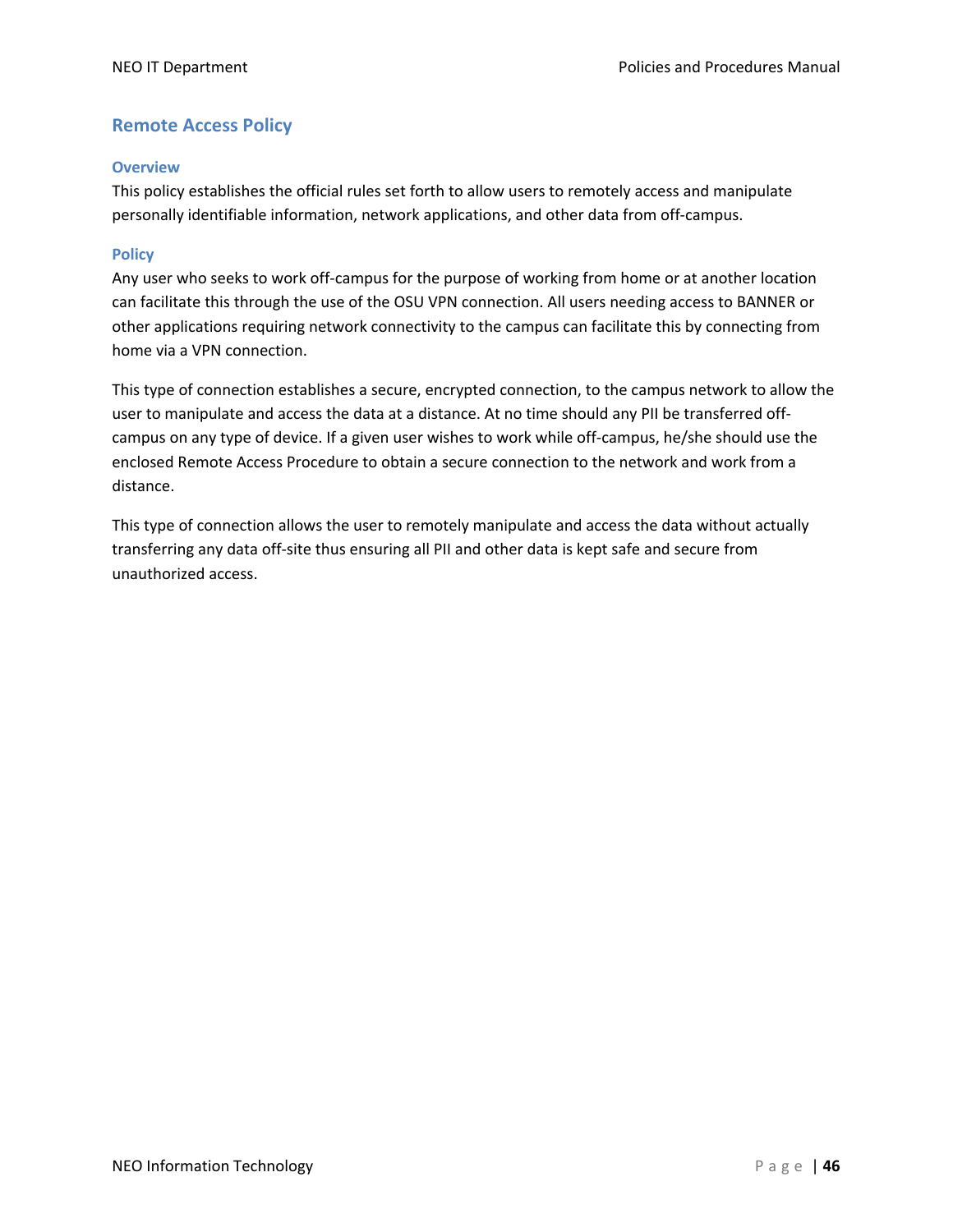# **Security Camera Policy**

#### **Overview**

Security cameras have a place at our institution to help protect our students, faculty, and staff. It is important that we manage them effectively, so they are operational when needed and the footage gathered is retained properly for retrieval.

#### **Policy**

All security cameras should be properly catalogued at the institution with the following information. This can be through a manual management process but the preferable method is using a campus-wide software-based system to manage security cameras and control the feeds:

- Make
- Model
- Camera IP (if network-based)
- DVR Management IP (if a DVR-based system)
- Location
- Status

All cameras installed at the institution should have access restricted to only relevant individuals or departments:

- Campus Security
- IT
- Camera location owners:
	- o Bursar
	- o Financial Aid
	- o Registrar
	- o Housing

All cameras should be kept up to date with the latest firmware and maintained to be kept in proper working order. The institution will employ some or all the following options to ensure cameras are fully functional, in order of preference:

- Vendor preventative maintenance agreement
	- $\circ$  Typically, we request 16-24 hours per month (2-3 days) for a technician to visit campus
- Self-support and maintenance
	- $\circ$  IT will regularly review camera inventory and update or service accordingly
- Security assistance and support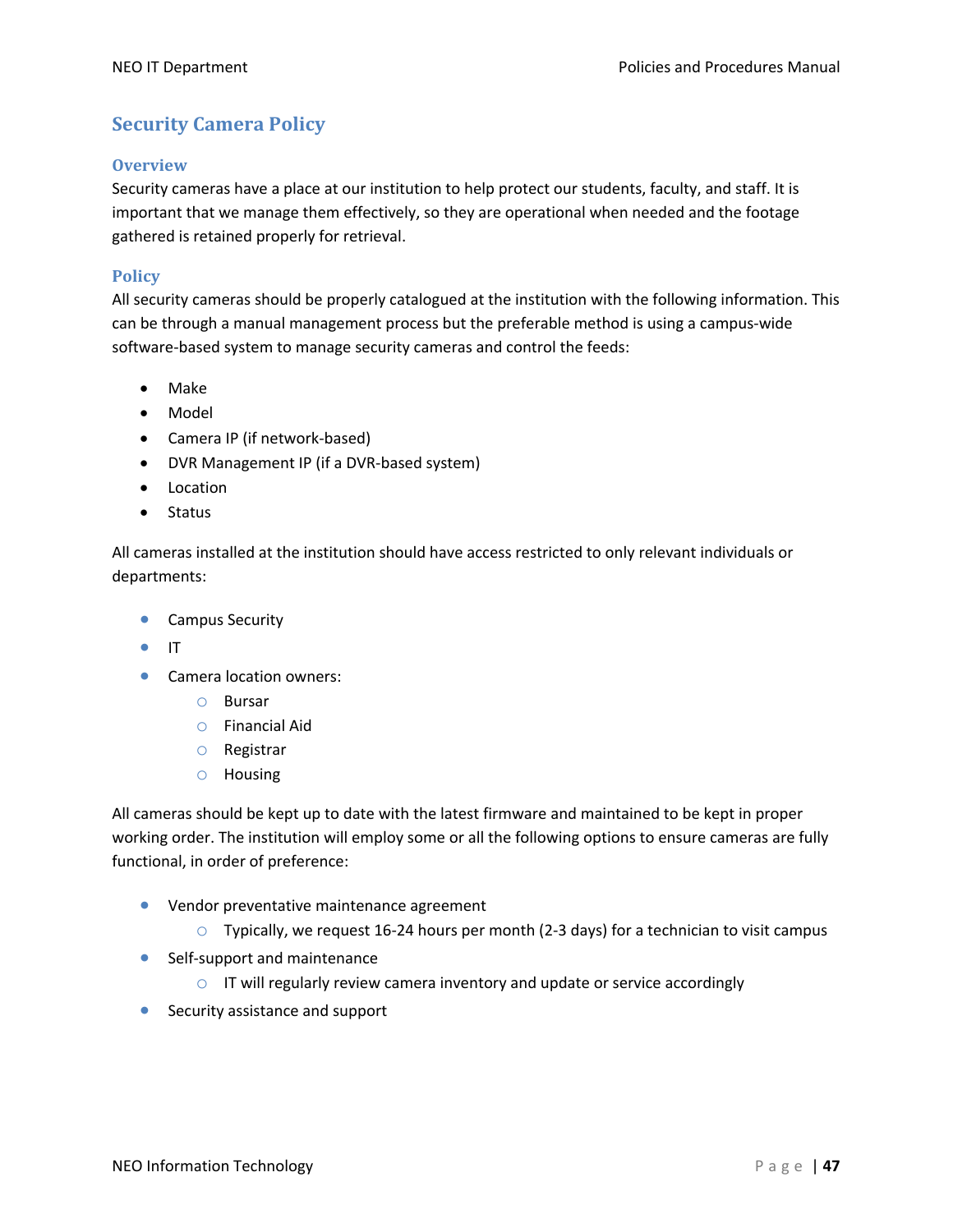$\circ$  IT will rely on campus security to notify us of camera issues where we will perform reactive maintenance to restore connectivity

All camera footage will be securely stored with access limited in coordination with the camera access noted above. The institution may opt to restrict access to security camera footage to only campus security and IT staff and only provide footage to other relevant departments (or law enforcement) when a request is made through the proper channels (i.e. campus security, administration, and/or legal councel).

Security camera footage should be retained for as long as possible given the storage limits of the hardware (DVR or server if IP-based). Security camera footage should be retained for a minimum of 30 days. If storage limits are exceeded, then the institution should employ one or more of the following methods to increase/improve storage capabilities to reach the 30-day recommended retention mark:

- Add storage capability to system\*
	- o Additional hard drives
	- o Additional DVR systems
	- o System upgrades
	- o Video compression improvements
- Modify/Reduce camera storage requirements^
	- $\circ$  Adjust camera sensitivity
	- o Adjust camera resolution
	- o Adjust camera recording length
	- o Adjust motion sensitivity
- Remove non-critical cameras^

\*NOTE: These options do not compromise the capabilities of the system. These are preferred to the other options as they improve and expand the system.

^NOTE: These options presented should only be used on a temporary basis so as not to lose footage. They compromise the capabilities of the system to ensure footage is kept for the recommended 30 days. As soon as possible, the institution should employ one of the previous options to expand the system properly to support all current cameras.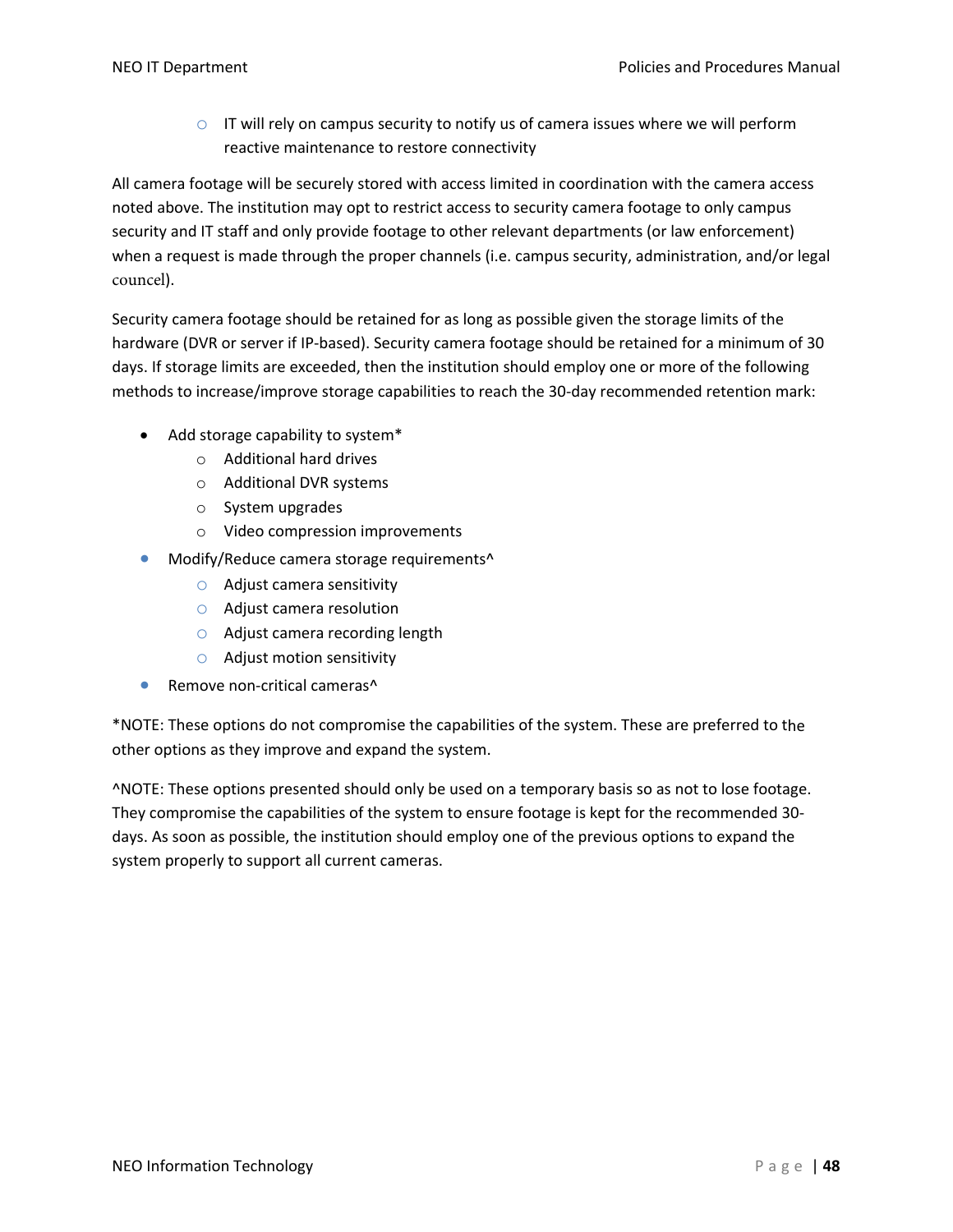# **Student Rights and Responsibilities Policy**

#### **Overview**

It is the understanding of all students, upon being admitted to NEO, that the technology resources and equipment provided are for the benefit of all students. This policy explains what rights students have with respect to this technology and also what responsibilities are expected of each student.

#### **Policy**

Every student that attends NEO shall be given an equal opportunity to learn and equal access to technology to help facilitate learning. All students, regardless of major, classification, student-type, housing location, or other identifying factor shall receive the same technology access as any other student.

Students should expect to receive access to wireless connections in classrooms, learning areas, common areas, dorms, etc. Students should also expect up-to-date computers in labs and teaching areas, multimedia equipment in most classrooms, state-of-the-art instructional television classrooms, and easily accessible online systems such as Blackboard, NEO e-mail, GoldKey, etc. Students should also expect to receive reliable, free internet service while on campus at speeds unobtainable through any normal ISP.

With all of these rights and amenities, the NEO IT Department does make some responsibilities and assumptions of our students. These responsibilities are as follows:

- Students are expected to activate a GoldKey account thereby creating an e-mail account.
- Students are expected to maintain their respective GoldKey account through their career at NEO.
- Students are expected to utilize their NEO e-mail address as it is the official method of communication with NEO.
- Students are required to safeguard login credentials and not share user accounts.
- Students are expected to respect others privacy and equipment.
- Students are expected to use only permissible equipment on campus:
	- o Computers such as laptops, desktops, mobile devices, etc.)
- Students are to observe prohibited devices in dorm areas:
	- o Personal routers, wireless access points, bridges, or other network equipment.
- Students are expected to observe all local, state, and federal laws concerning technology.
- Students are required to comply with all policies included in this document.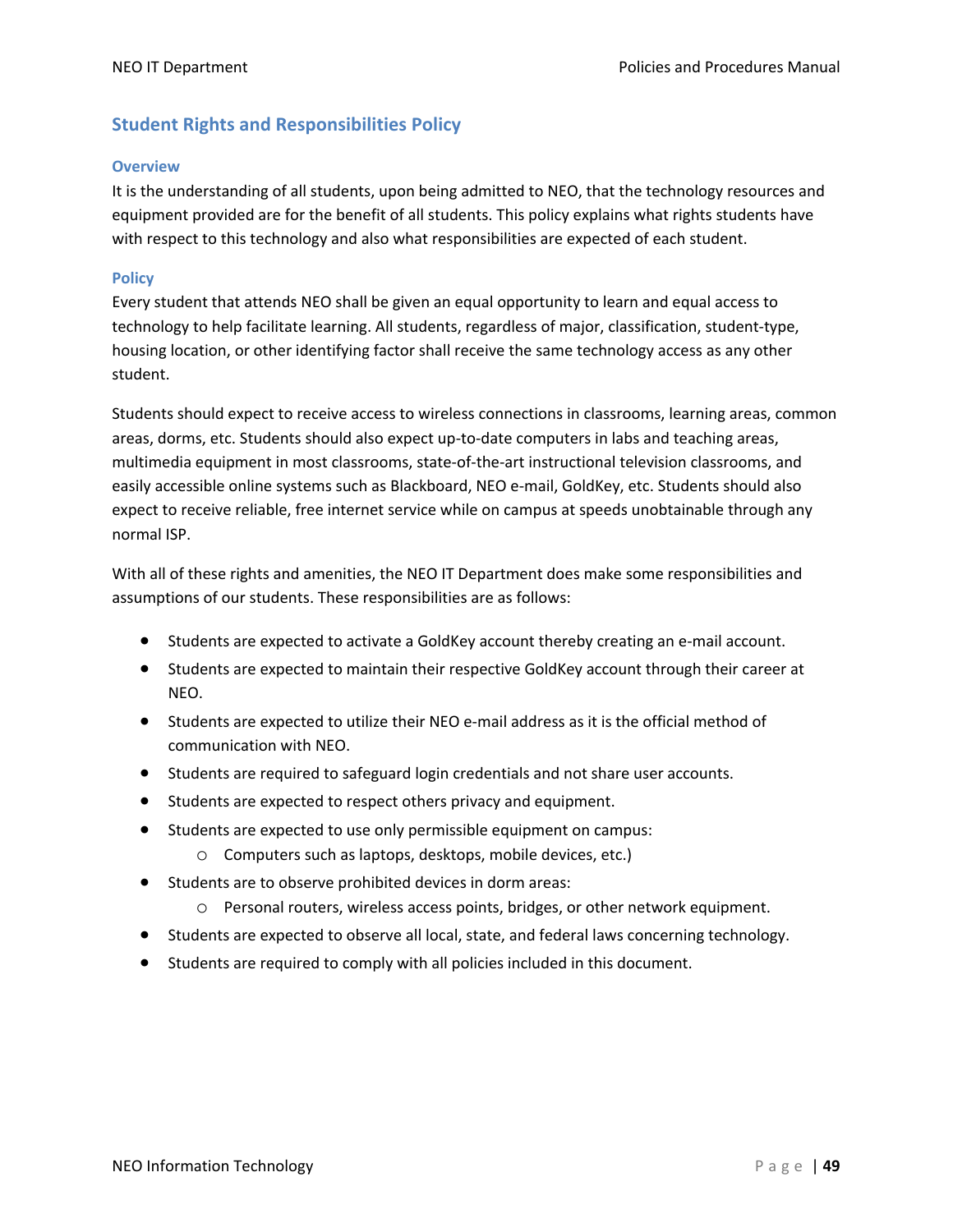# **Vendor Access Policy**

#### **Overview**

This policy will set forth parameters for vendors to abide by when access to our internal or external network, workstations, or servers is required. All vendors, regardless of status, frequency of visitation, work being performed, or size of entity shall abide by this policy at all times unless such work does not require access to the NEO network or computing resources.

#### **Policy**

All vendors shall notify their contact on campus of any work that will require access to any of the following NEO resources:

- Internal network
- External network
- On-campus workstation(s)
- On-campus server(s)
- Network infrastructure
- Any other computing device on campus

Upon notification of the need for access, the NEO IT Department shall create login credentials and access requirements necessary to facilitate the access required for the vendor to complete their job function. Access shall always be restrictive meaning un-warranted or un-needed access will not be available until deemed necessary by the requirements of the project. All requests for access shall be evaluated on a case-by-case basis to ensure that proper access is granted and no un-warranted or unneeded access is given without cause.

At all times, the vendor shall…

- Fulfill their primary job responsibility only;
- Not seek to undermine or circumnavigate the access which has been provided;
- Not tamper or adjust security settings on existing network infrastructure or devices;
- Ensure that access credentials are not shared with anyone other than those individual approved for access;
- Work to ensure that NEO's information is kept safe and secure from loss or theft;
- Never disclose any information he or she may come to know from working with or on any NEO technology resource with a separate third-part entity;
- Notify the NEO IT Department IMMEDIATELY upon any inclination that loss or theft has occurred, access has been lost or tampered with, or there is a concern that any other type of access violation has occurred;
- Never seek to use any of NEO's information for personal or other monetary gain;
- Not use any access or technology resource in a manner that has been prohibited for employees, students, or visitors in any of the other, enclosed policies herein.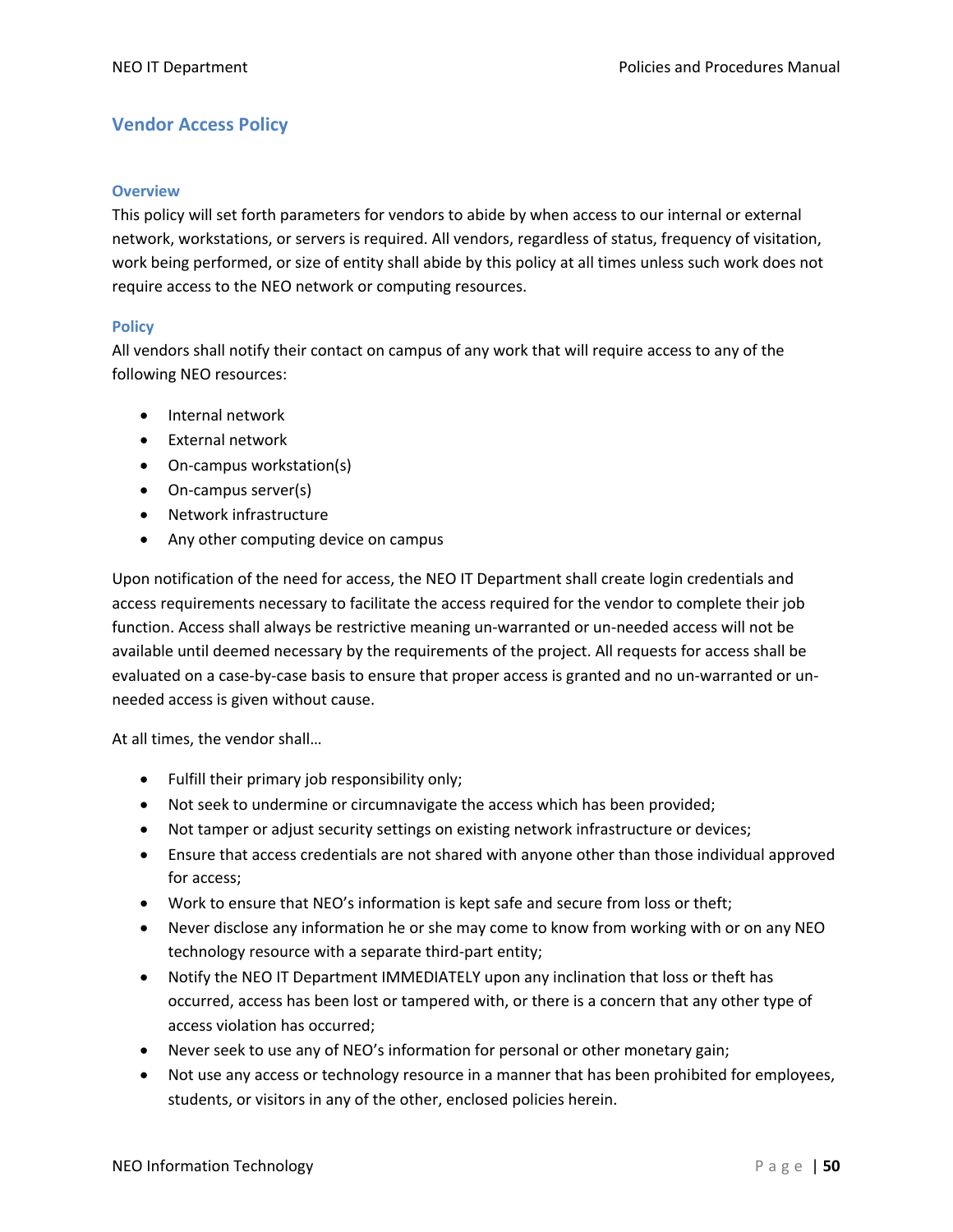# **Wireless Communication Policy**

#### **Overview**

Wireless implementations are a benefit to NEO as well as IT' faculty, staff, and students. Maintaining this equipment can be a tedious process but is a necessity.

At present, this policy allows access to the NEO wireless network via any data communication device containing the hardware required to connect. Connecting to the NEO wireless network does not grant a user access to the internal networking infrastructure or any internal information of NEO, only external access to the internet. Utilizing NEO's wireless network for access to the internal network and/or information requires additional software that must be obtained through the NEO IT Department.

This policy covers all wireless data communication devices (e.g., personal computers, cellular phones, PDAs, etc.) connected to any of NEO's wireless networking access points. This includes any form of wireless data communication device capable of transmitting packet data.

#### **Policy**

All wireless data communication devices connected with NEO's wireless network will be required to have current virus-scanning software installed with the most recent updates and perform a full system scan a minimum of once per week.

All wireless data communication devices connected with NEO's wireless network that require access to NEO's internal network and/or information will be required to utilize specific software and/or access credentials obtained through the NEO IT Department to do so.

At no time shall any device connected to the NEO wireless network operate outside the parameters defined in the Acceptable Use Policy provided herein. All wirelessly connected devices may be monitored and their information such as IP address, MAC address, general hardware profile, etc. be archived for future use. Random scans may also be performed to ensure the security of the wireless networks and connected devices and to obtain a general device survey to further enhance the accessibility and usability of NEO's wireless networks.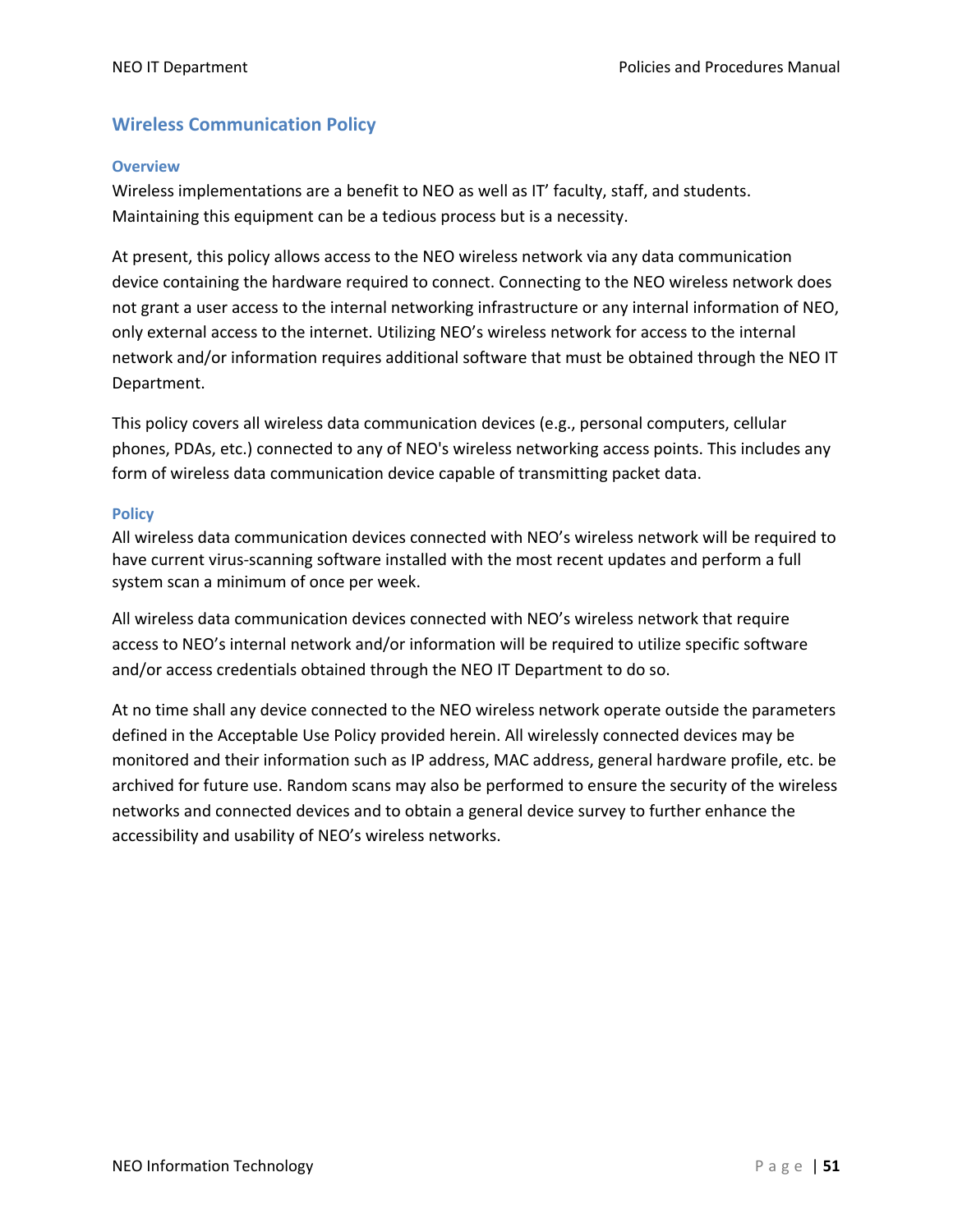# **Procedures**

## **Emergency Operating Procedure**

In the event of an emergency, normal operating procedures should be restored as quickly as possible. Due to the small size of our department, it is beneficial that all employees learn laterally to allow for greater ability to maintain operations should any individual employee be unavailable. The steps below will indicate how operations should continue in the event of an emergency directly affecting the NEO IT Department.

- 1. Assess situation and determine if any personnel impact to the NEO IT Department exists. If so, go to step 2. If not, go to step 3.
- 2. Given any personnel impact below, the following options are available to ensure IT operations can continue in an emergency. If the IT Department suffers the loss of any of the following employees, the available options are:
	- a. Director of IT
		- i. Responsibilities will defer to the President or designee until a suitable appointment can be made.
	- b. Network Administrator
		- i. Responsibilities will defer to the Director.
		- ii. Interim assistance can be performed by Chickasaw Telecom or another suitable vendor to facilitate network management.
		- iii. Network management is more specialized than workstation management so vendor assistance will most likely be a necessity.
	- c. Desktop Administrator
		- i. Responsibilities will be shared between remaining personnel.
		- ii. Emergency/Interim hiring may be required.
	- d. Helpdesk Administrator
		- i. Responsibilities will be shared between remaining personnel.
		- ii. Emergency/Interim hiring may be required.
	- e. Student Helpdesk Technicians (5)
		- i. Responsibilities will defer to the Helpdesk Administrator.
		- ii. Emergency/Interim hiring may be required.
	- f. Distance Education Administrator
		- i. Responsibilities will defer to the Director.
		- ii. Emergency/Interim hiring may be required.
	- g. Programmer
		- i. Responsibilities will defer to the Director.
		- ii. Interim assistance can be performed by OSU or another A&M institution willing to assist.
		- iii. Emergency/Interim hiring may be required.
	- h. Departmental catastrophe (3+ users unavailable to perform duties)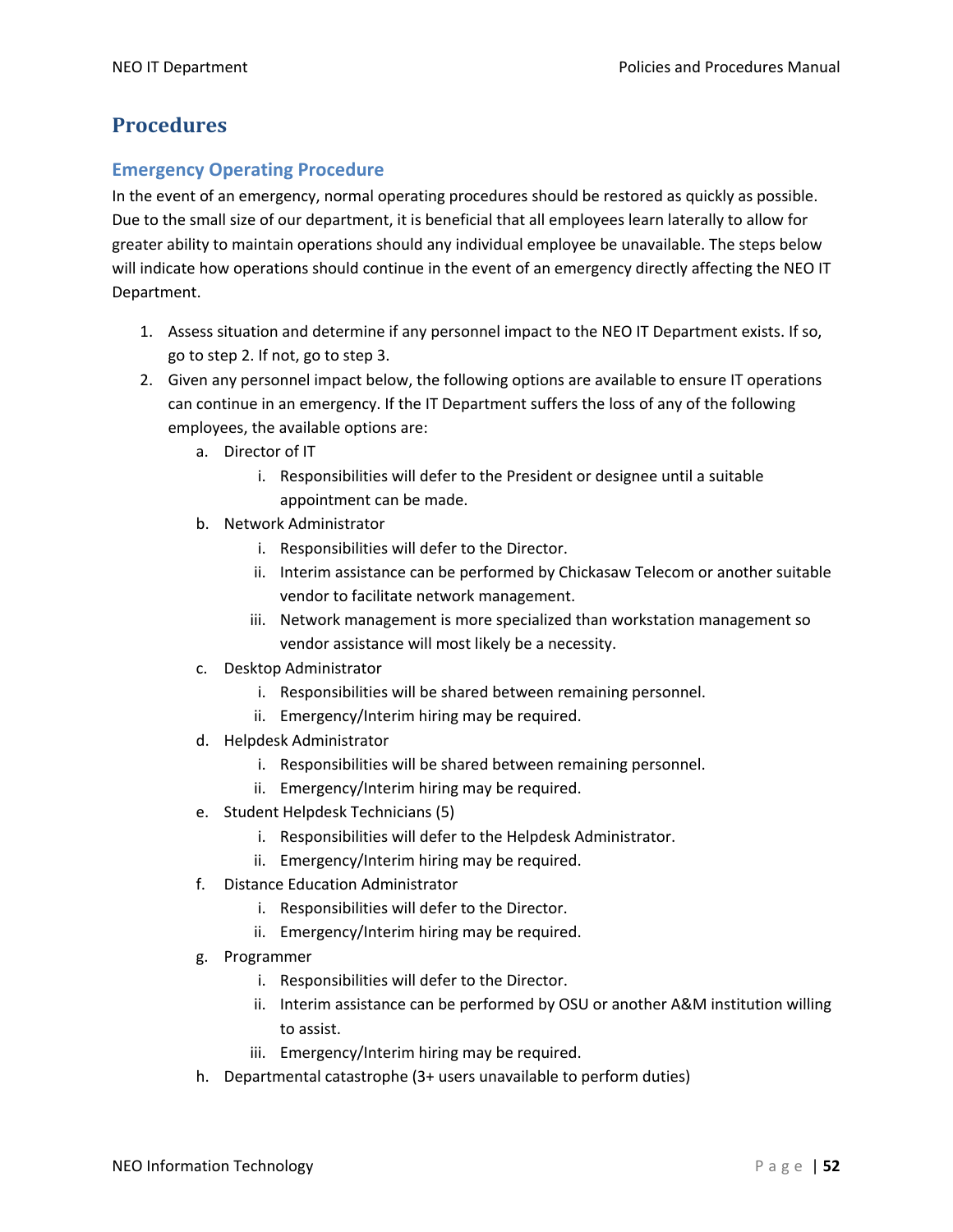- i. Responsibilities will defer to the President or designee until emergency hiring can be finalized.
- ii. If necessary, assistance may be obtained from other institutions and/or vendors:
	- 1. BANNER Operations: OSU A&M System Institutions
	- 2. Networking: Chickasaw Telecom, VIP Technology Solutions
- i. NOTE: Emergency approval for costs associated with assistance will need to be obtained under any scenario.
- 3. Determine if any equipment loss has occurred. If so, proceed to step 4. If not, proceed to step 5.
- 4. Determine what resources are affected and bring them back up as soon as possible:
	- a. Network and connectivity equipment
	- b. Mission critical services (BANNER, group drives, ID card system, etc.)
	- c. Non-mission critical services (security cameras, wireless infrastructure, dorm connectivity, etc.)
- 5. Once all connectivity and resources have been restored, normal operations can now resume.

NOTE: Please see the NEO IT Department's detailed Disaster Recovery Plan for detailed information regarding disaster scenarios and specific planning information.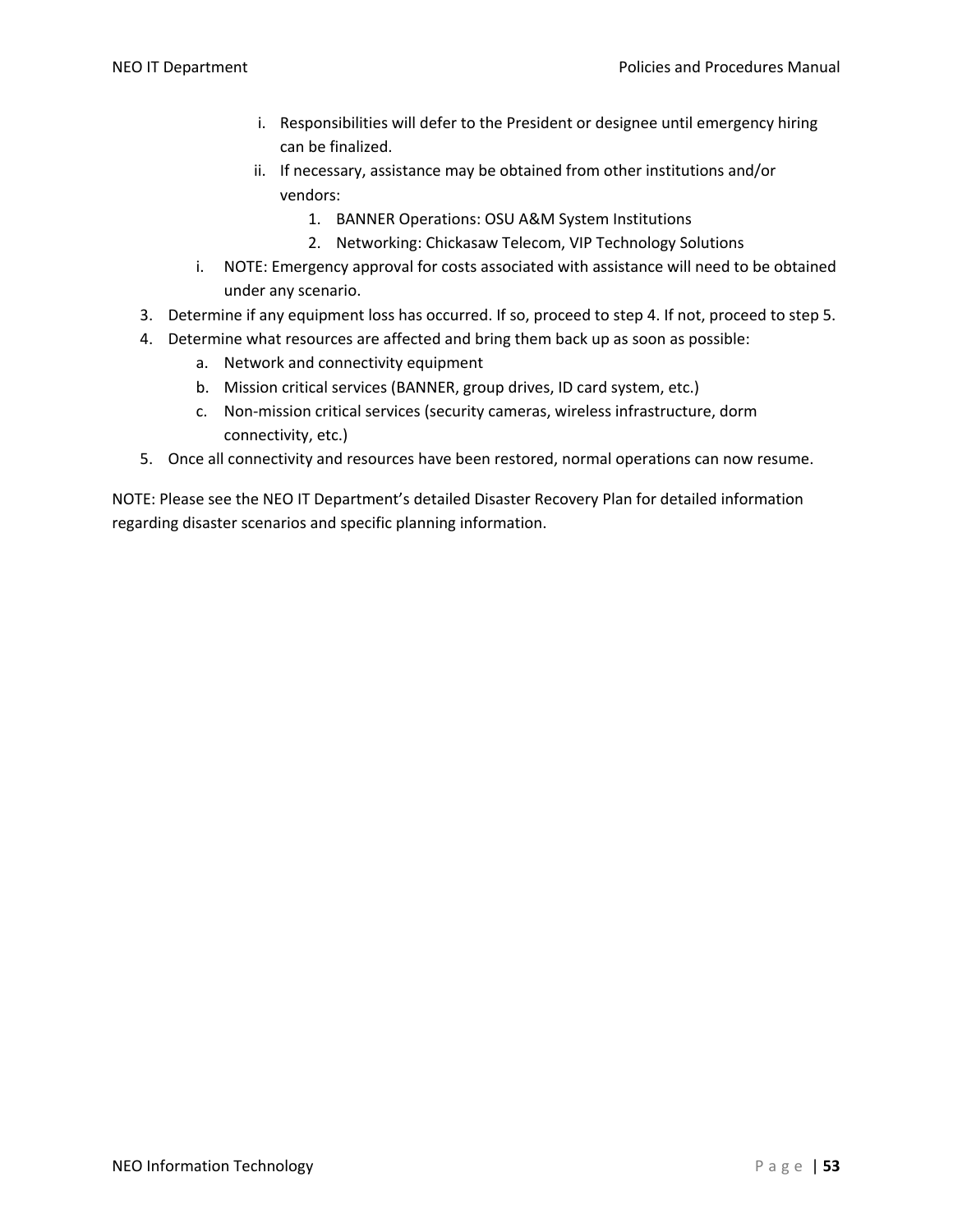# **Equipment Ordering Procedure**

This document is to serve as a set of guidelines for all NEO Faculty and Staff who choose to order computing equipment.

- 1. Contact the NEO IT Department to obtain a quote and or information regarding the equipment you wish to purchase.
- 2. For Dell computers and some other specific technology equipment, the IT Department will create a shopping cart for you and submit the order for processing. If this is the case, skip to Step 5, otherwise go to Step 3.
- 3. Obtain the quote(s) for your order from the IT Department and create a new cart on the OKCorral website: http://okcorral.okstate.edu
- 4. Submit your order.
- 5. Your order will be routed through the appropriate approving channels, including the IT Department, since it is a technology equipment purchase.
- 6. Once your order has been approved, you may check the progress via OKCorral.
- 7. When your equipment arrives, the Bookstore may notify you to pick up the equipment. Otherwise, the IT Department will retrieve your equipment and configure it, if necessary, prior to delivering it to you.

NOTE: All technology orders must be received by the IT Department before it can be released to the purchaser. This is to ensure that the proper software is installed and all equipment is properly tagged and placed in inventory.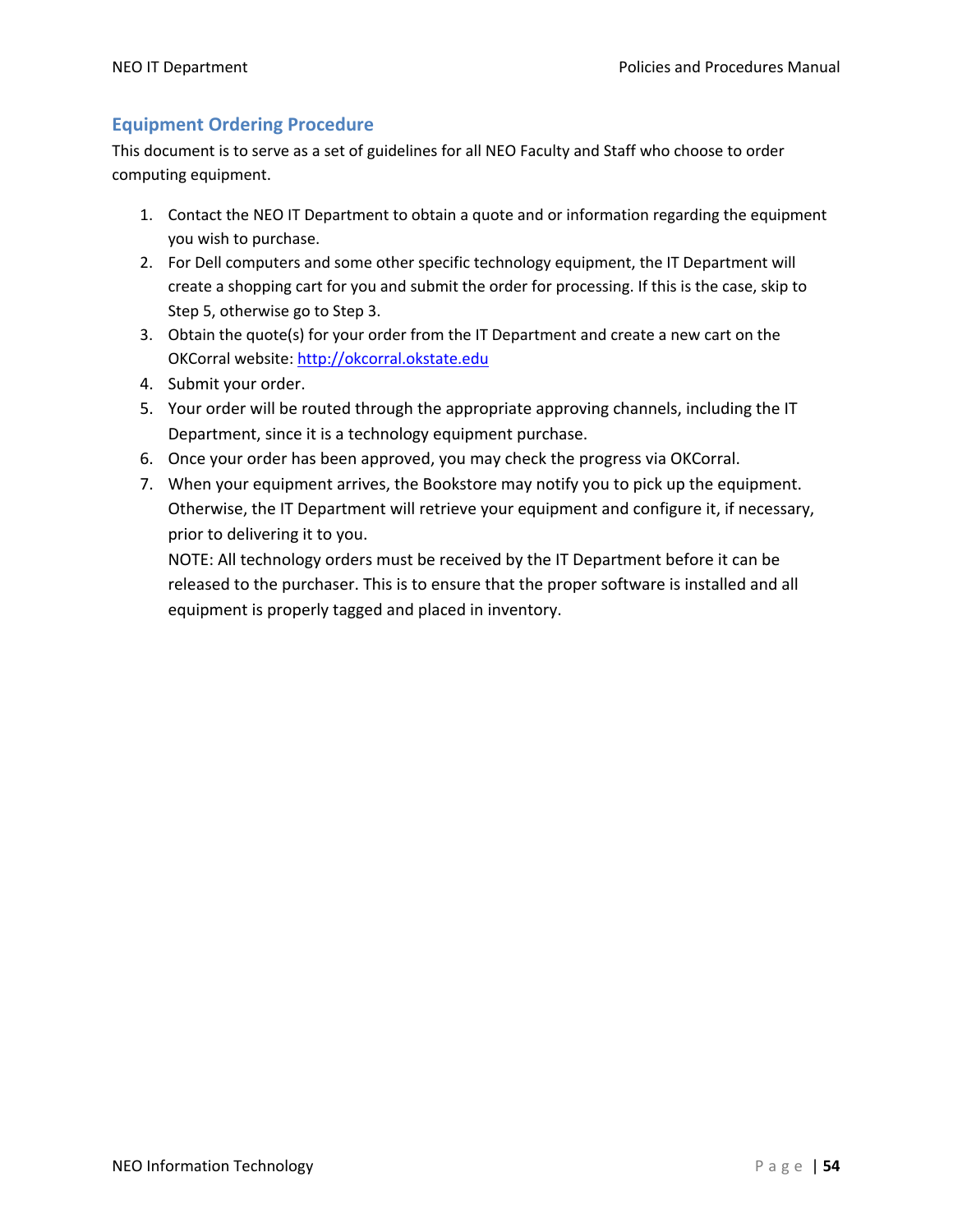# **Guest/Visitor Access Procedure**

This procedure will indicate how guests and visitors to campus should obtain access to NEO's technology resources.

- 1. Obtain contact information from user needing access:
	- a. Name
	- b. Phone
	- c. Email
- 2. Fill out the enclosed Authorization of User Access Form.
- 3. Submit the form to the NEO IT Department.
- 4. Access will be created as soon as possible. Confirmation will be sent to requesting employee once access has been created.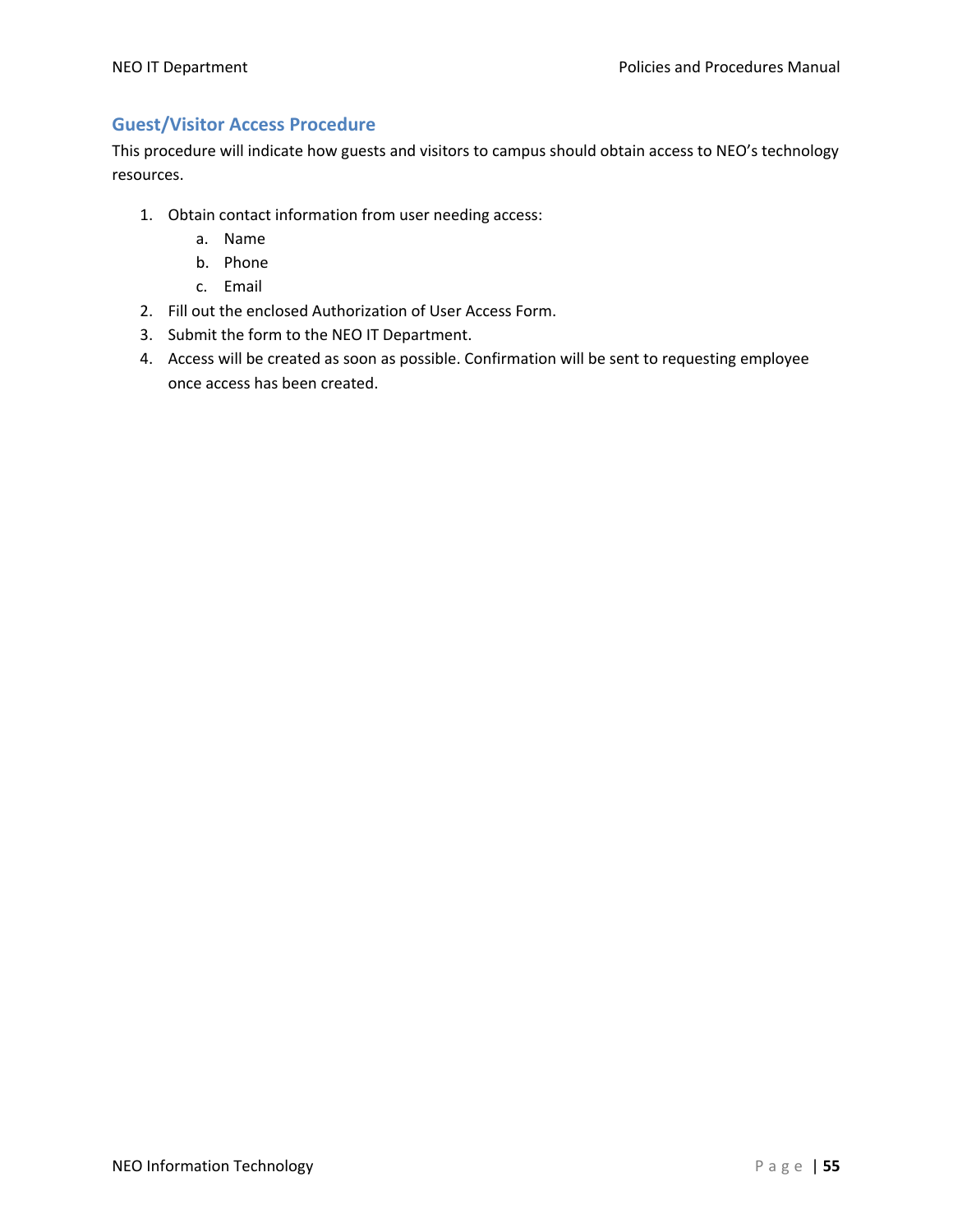# **Incident Management Procedure**

This procedure addresses how incidents should be handled when related to technology. This includes thefts, data corruption, etc.

- 1. Determine scope of incident.
- 2. Fill out attached Incident Management Form.
- 3. Ensure supervisor of employee that reported or caused incident has been notified.
- 4. Submit form to Director of IT.
- 5. Administration will be notified of incident.
- 6. Resolution will be drafted given incident scope and individuals involved.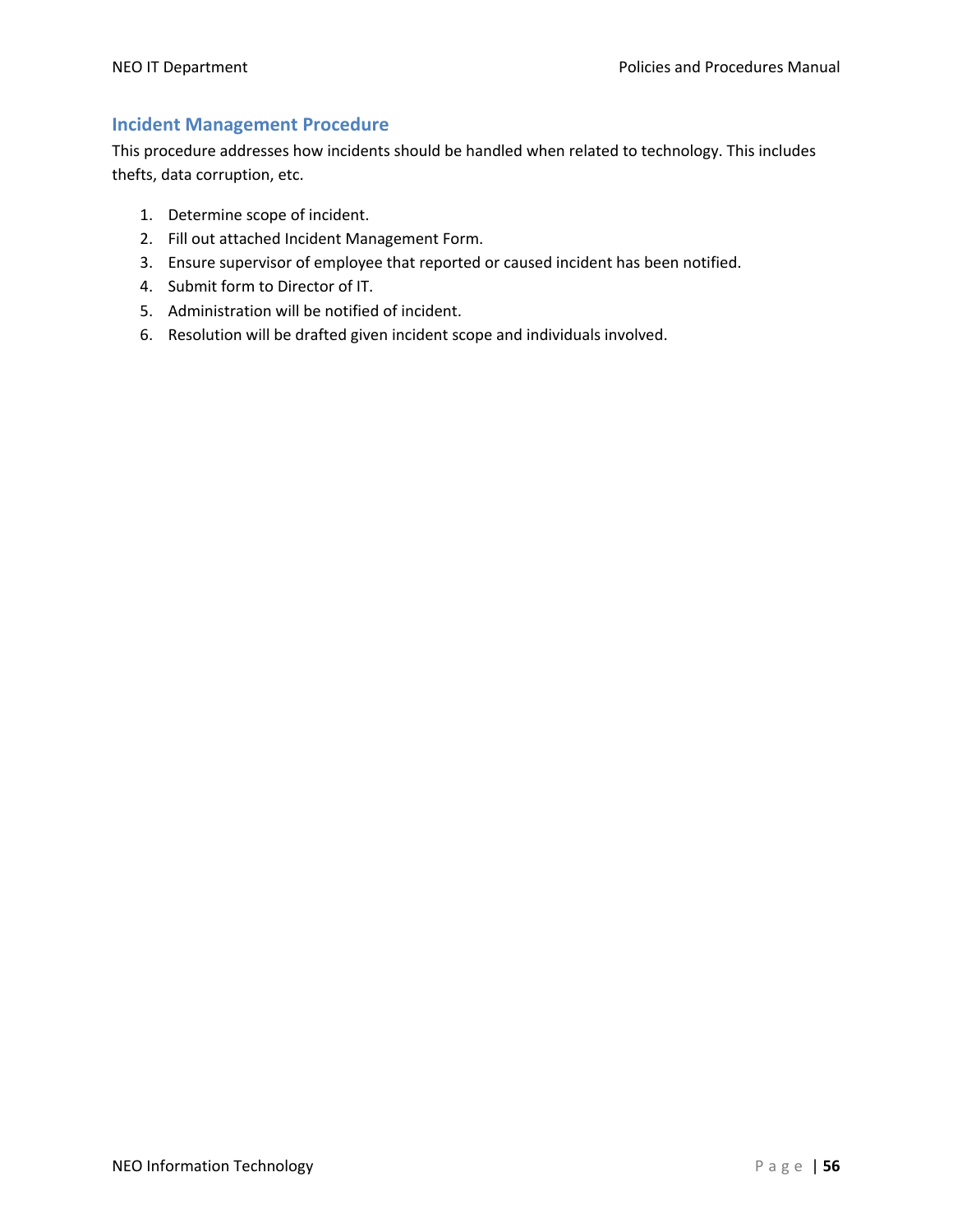## **Remote/VPN Access Procedure**

For users that require access to sensitive information at home or on the road, please use these remote access procedures:

- 1. Open your browser and visit OSU's VPN location.
	- a. OSU: http://osuvpn.okstate.edu
- 2. Login with your GoldKey account credentials.
- 3. Allow the client to download and install.
- 4. Follow the on-screen prompts as software is requested to be installed.
- 5. If the installer gets "stuck", simply refresh screen by selecting browser's refresh button or hitting the "F5" key on the keyboard.
- 6. Once complete, the client will show up in your task bar on the bottom right indicating you are connected.
- 7. You may now access Banner, Cognos, group drives, or your office computer as noted below:
	- a. Banner: You may access Banner by visiting the portal page: http://my.neo.edu/
	- b. Cognos: You may access Cognos 10: https://cognos.okstate.edu/cognos10/
	- c. Cognos: You may access Cognos 11: https://cognos02.okstate.edu/cognos11/bi/?legacyLogin=%2fcognos11%2fbi%2fv1%2fd isp%3fencoding%3dUTF-8%26m%3dportal%252fmain.xts
	- d. Group Drives: Open "My Computer", if group drives do not show up by default, simply type the following in the address bar at the top to navigate to the group drive server and see your available group drives: \\NEO-Fileserver\G:
	- e. Office Computer: Open a remote desktop connection on your computer and type in your office computer name. Login with your GoldKey credentials to gain access.
		- i. You must know the name of your office computer to use this method.
		- ii. To obtain your office computer name, simply hold the Windows key on the keyboard and press the Pause/Break key while you are at your office computer.
		- iii. The resulting dialog box will show you your computer name.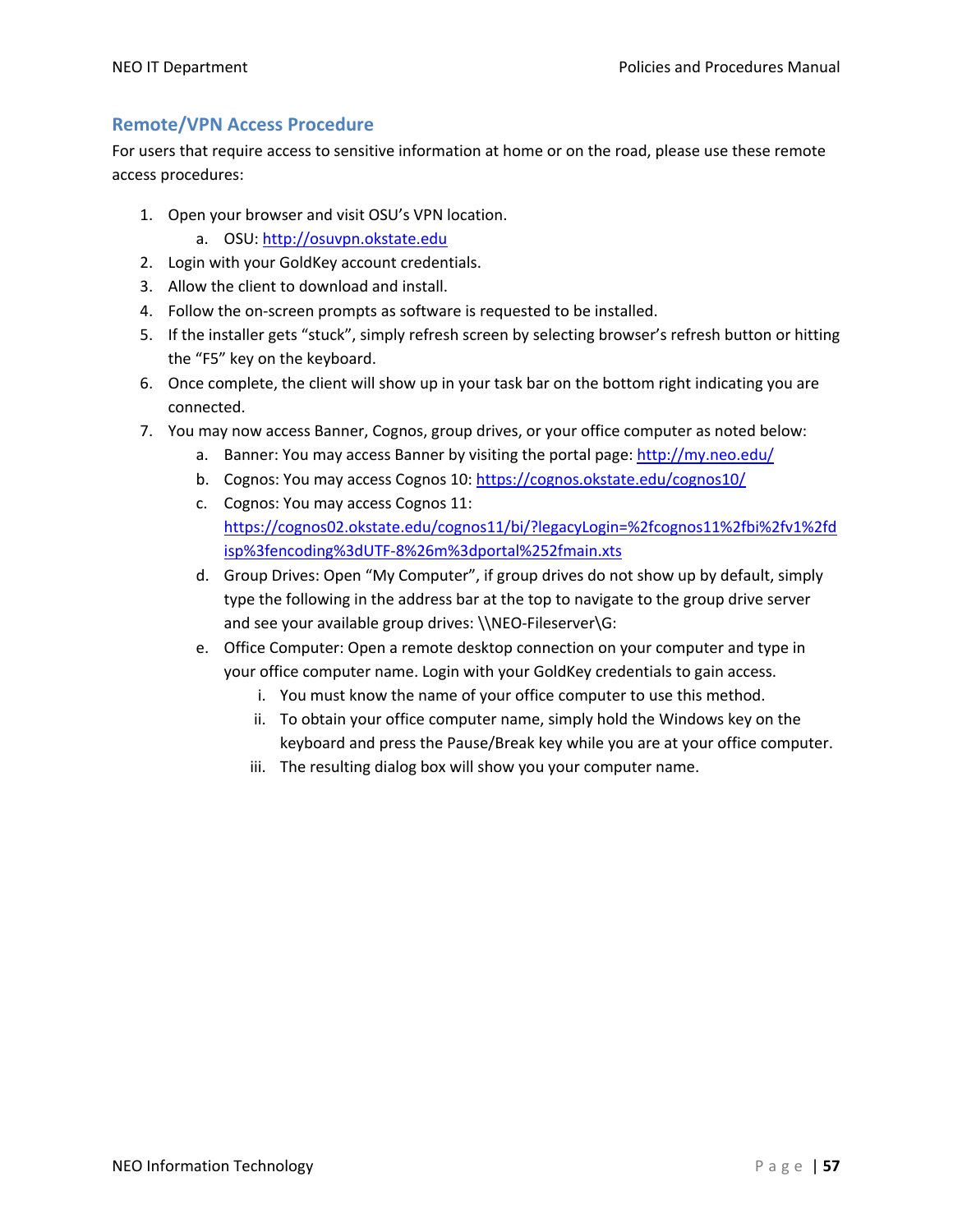## **Vendor Access Procedure**

If any vendor requires access to technology resources, please follow these steps:

- 1. Submit Authorization of User Access Form to NEO IT Department.
- 2. IT Department will evaluate request and grant access based upon need and policies.
- 3. Vendor access will be created to comply with existing policies.
- 4. Requesting employee will receive email once appropriate access has been created.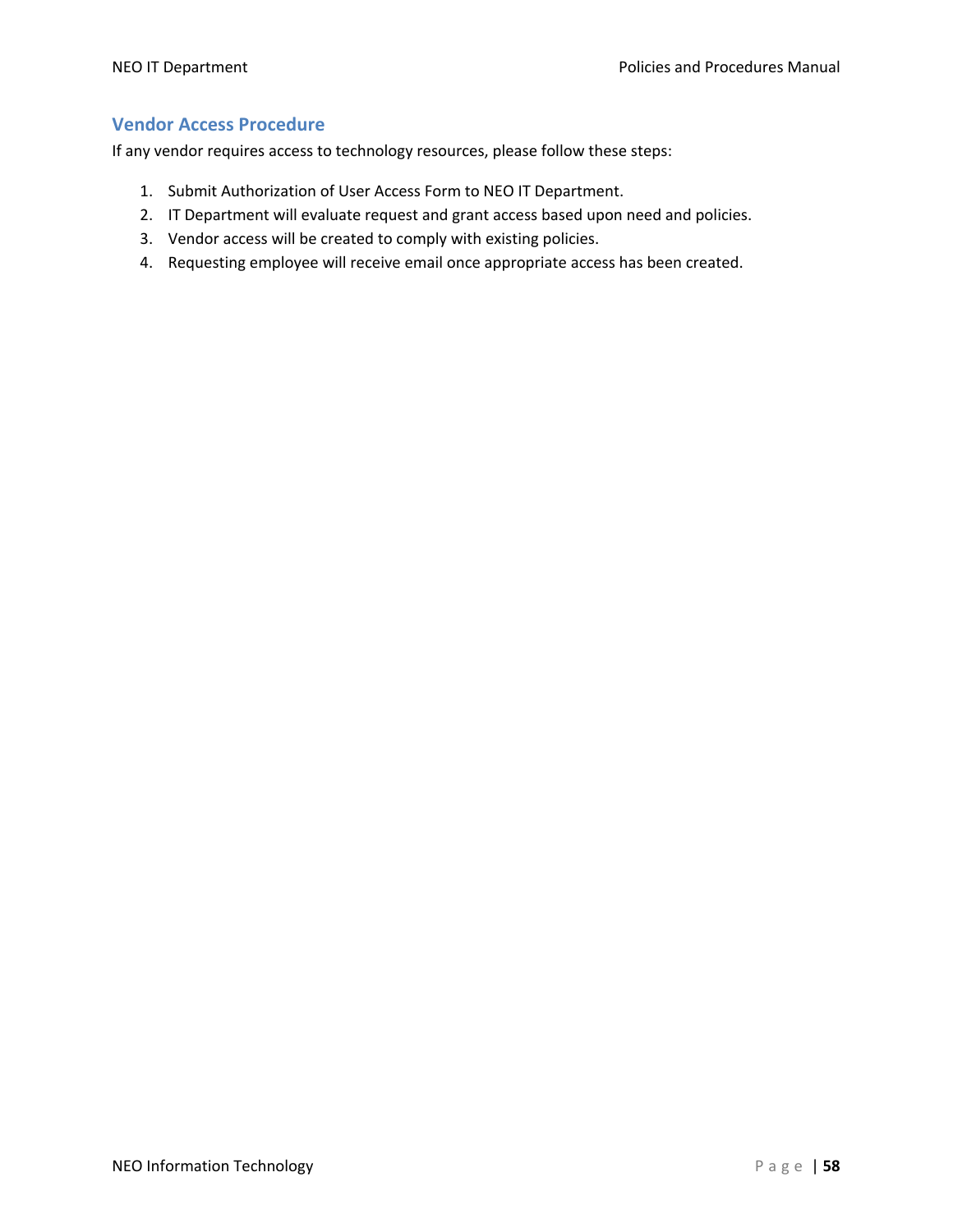# **Terms and Definitions**

#### **Appropriate Measures**

Refers to the measures that the NEO IT Department is authorized to take to secure NEO's computing resources. This may refer to measures concerning NEO owned hardware or software, data, employees, students, associates, visitors, etc. The NEO IT Department must maintain an appropriate measures option so that NEO is protected, concerning both equipment and information.

#### **Approved Electronic File Transmission Methods**

Includes supported FTP clients including, but not limited to, FileZilla, SecureFTP, and SmartFTP. This also includes supported Web browsers including, but not limited to, Microsoft Internet Explorer, Mozilla Firefox, Netscape Navigator, and Opera. If you have a business need to use other mailers contact the NEO IT Department prior to implementation.

#### **Approved Electronic Mail**

Includes all mail systems supported by the NEO IT Department. This includes, but is not limited to, NEO Webmail, Outlook configured email, and configured email on mobile devices. If you have a business need to use other mailers contact the NEO IT Department prior to implementation.

#### **Approved Encrypted Email and Files**

Techniques include the use of AES and others. Please contact the NEO IT Department for further information.

#### **Asymmetric Cryptosystem**

A method of encryption in which two different keys are used: one for encrypting and one for decrypting the data (e.g., publickey encryption).

#### **Chain email or letter**

An email sent to successive people. Typically the body of the note has direction to send out multiple copies of the note and promises good luck and/or money if the directions are followed.

#### **Information System Resources**

Information System Resources include, but are not limited to, all computers, peripherals, data, and programs residing on the NEO Campuses, networks, servers, etc. These resources also include all paper information and any information for internal use only and above.

#### **Information Technology**

The technology department responsible for managing NEO's computing resources.

#### **Configuration of NEO-to-Third Party Connections**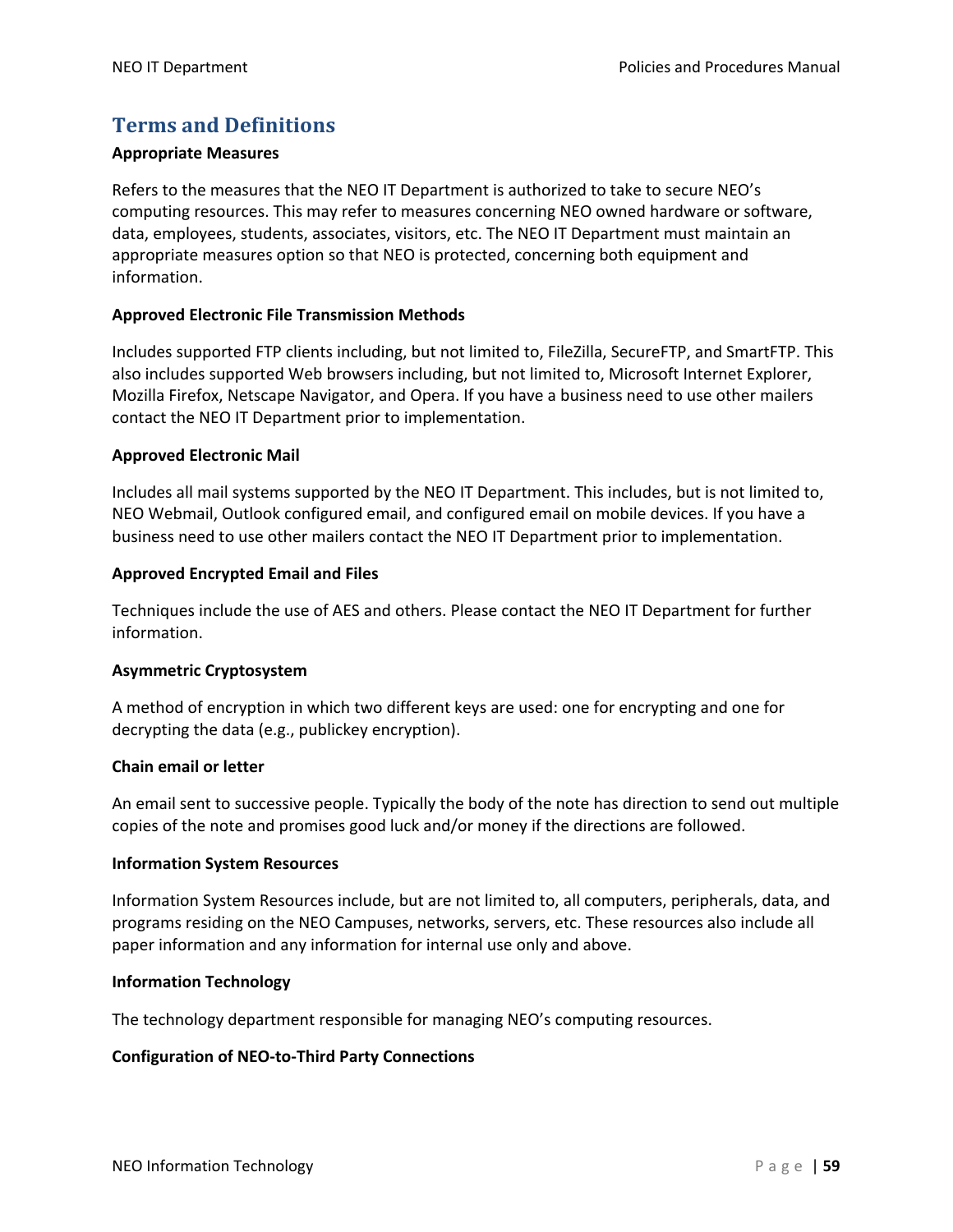Connections shall be set up to allow third parties requiring access to the NEO campuses, networks, data, etc. These connections will be setup in order to allow minimum access so that third-party entities will only see what they need to see, nothing more. This involves setting up access, applications, and network configurations to allow access to only what is necessary.

#### **Domain Name System**

Essentially serves as the Internet "phone book" by associating various domain names (i.e. http://www.connorsstate.edu, http://it.connorsstate.edu) with their counterpart IP addresses that the computers and networking equipment need to transmit data.

#### **Email**

The electronic transmission of information through a mail protocol such as SMTP, IMAP, or Exchange. Typical email clients include Mozilla Thunderbird and Microsoft Outlook.

#### **Encryption**

This refers to the modification and storage of data by manipulating the way it is stored through the use of an algorithm. An encryption key is required to gain access to the original data and therefore provides the security desired.

#### **Encryption Key**

A software key used to gain access to encrypted data.

#### **Expunge**

To reliably erase or remove data on a PC or Mac you must use a separate program to overwrite data. Otherwise, the PC or Mac's normal erasure routine keeps the data intact until overwritten which may allow the PC to actually retain the "deleted" information for some time after the deletion took place.

#### **Forwarded email**

Email received from one sender and then sent to another recipient.

#### **Individual Access Controls**

Methods of electronically protecting files from being accessed by people other than those specifically designated by the owner. This includes the utilization of passwords, screensavers, hardware encryption, etc.

#### **Insecure Internet Links**

All network links that originate from a locale or travel over lines that are not totally under the control of NEO. These types of connections can allow an unidentified third-party to intercept, monitor, or copy the traffic being sent across this connection.

#### **Internet**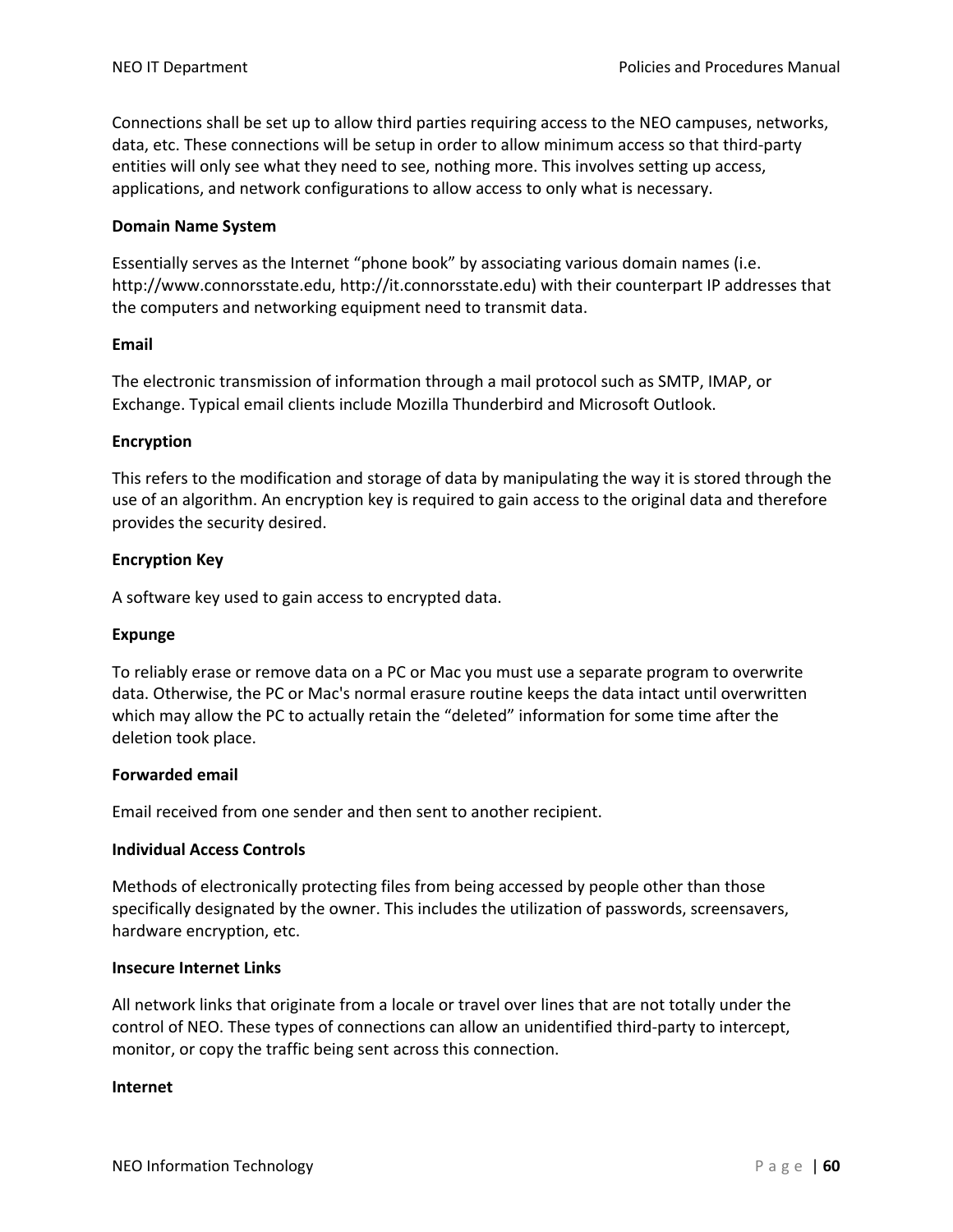A worldwide, publicly-accessible series of interconnected networks used to transmit packets of data via the Internet Protocol (IP).

#### **Internet Protocol**

A data-oriented network protocol used to transmit data across a packet-switched network such as the Internet.

#### **Local Area Network**

A computer network covering a small geographic area. These can include a single campus, a single building, or even a single room.

#### **One Time Password Authentication**

This type of authentication is accomplished by using a one-time password token to connect to a network resource or reset a network account. As long as the connection remains open the password token is retained and access is allowed.

#### **OSU A&M System**

The system of collaborative institutions including Northeastern Oklahoma A&M College, Northeastern Oklahoma A&M College, Northeastern Oklahoma Agricultural and Mechanical College, Northeastern Oklahoma A&M College, Oklahoma State Center for Health Sciences, Oklahoma State University – Okmulgee, Oklahoma State University – Oklahoma City, Oklahoma State University – Tulsa, Oklahoma State University – Stillwater, Oklahoma State University – Center for Veterinary Health Sciences, Agricultural Experiment Station, and Cooperative Extension Service.

#### **Personal Computer**

A device used by a single user to access local programs and files, network resources, or the Internet. This can include desktop, laptop, tablet, or portable computers.

## **Physical Security**

Physical security refers to the actual physical security mechanisms in place to prevent unauthorized access to technology resources. This can also mean having actual possession of a computer or by locking the computer in an unusable state to an object that is immovable. Methods of accomplishing this include having a special key to unlock the computer so it can be used, thereby ensuring that the computer cannot be simply rebooted to get around the protection. If it is a laptop or other portable computer, never leave it alone in a conference room, hotel room, in a vehicle, on an airplane seat, etc. Make arrangements to lock the device in a secure location such as a hotel safe or take it with you. In the office, always use a lockdown cable. When leaving the office for the day, secure the laptop and any other sensitive material in a locked drawer, cabinet, safe, etc. or simply take it with you.

#### **Private Link**

An electronic communications path for which NEO has control over the entire distance. These types of links typically use a VPN tunnel or other means to connect two or more locations. For example,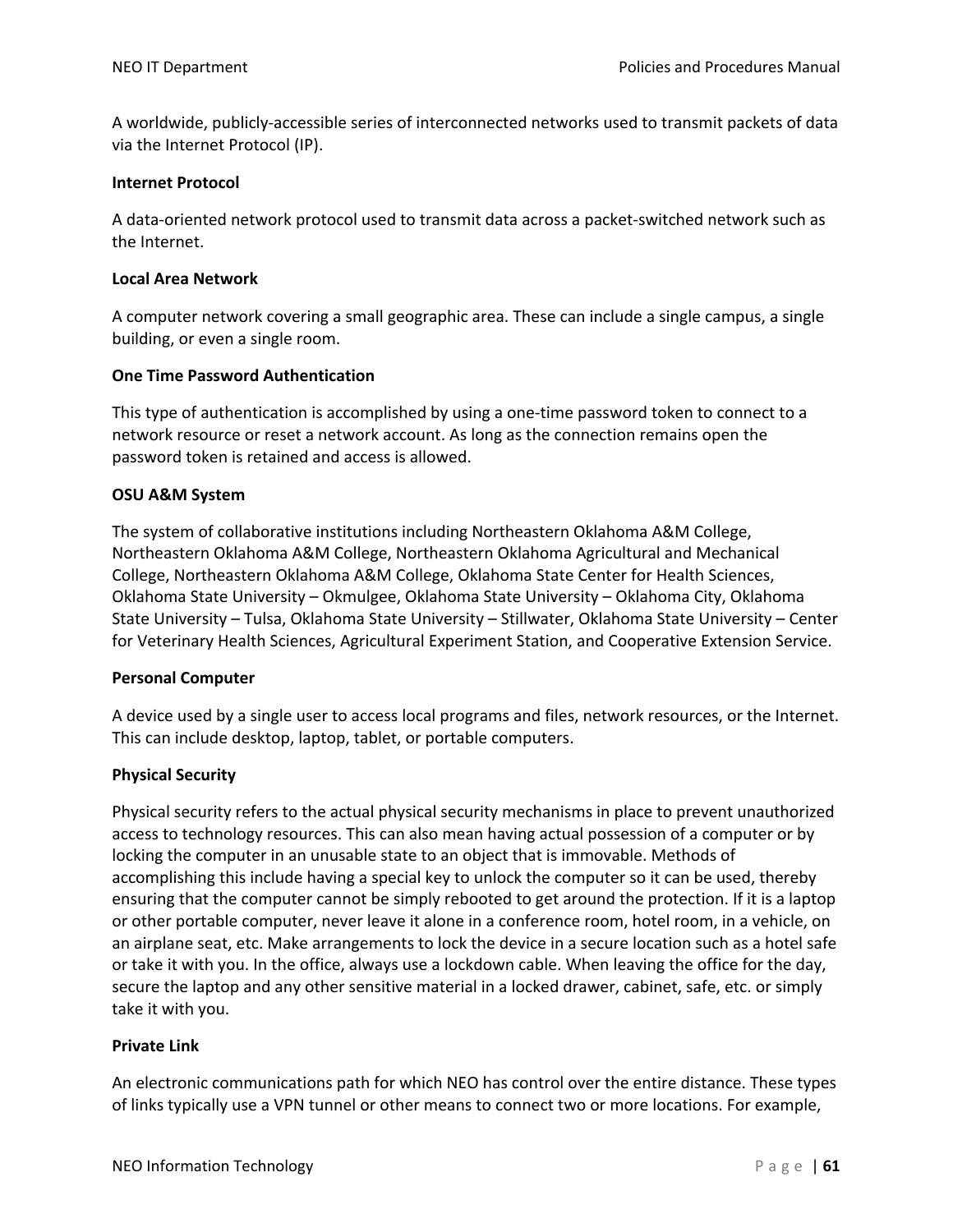all NEO networks are connected via a private link. NEO also maintains private links to OSU and other A&M institutions.

#### **Proprietary Encryption**

An algorithm that has not been made public and/or has not withstood public scrutiny. The developer of the algorithm could be a vendor, an individual, or the government.

#### **Public Link**

An electronic communications path for which NEO does not have control over the entire distance. This connection does not utilize any special connection scheme. A connection from any NEO computer to the Internet is an example of a public link.

#### **Secure Internet Links**

All network links that originate from a locale or travel over lines that are either under the control of NEO or utilize technology to form a secure "pipe" for information to traverse. These types of connections prohibit an unidentified third-party to intercept, monitor, or copy the traffic being sent across this connection by solely utilizing the NEO network or utilizing a secure authentication mechanism to connect

#### **Sensitive information**

Information is considered sensitive if it can be damaging to NEO, IT employees, students, associates, etc. This information can include personnel data, student information, purchasing information, etc.

#### **Symmetric Cryptosystem**

A method of encryption in which the same key is used for both encryption and decryption of the data.

#### **Unauthorized Disclosure**

The intentional or unintentional revealing of restricted information to individuals, either internal or external to NEO, who do not have a need to know that information.

#### **User Authentication (Local)**

A method by which the user of a system can be verified as a legitimate user on that system only.

#### **User Authentication (Network)**

A method by which the user on a network can be verified as a legitimate user independent of the computer or operating system being used.

#### **Virtual Private Network**

A network that functions as a single, secure network that is usually comprised of several locations residing in separate geographic areas. This is accomplished through the use of secure, authenticated connections from one network to another.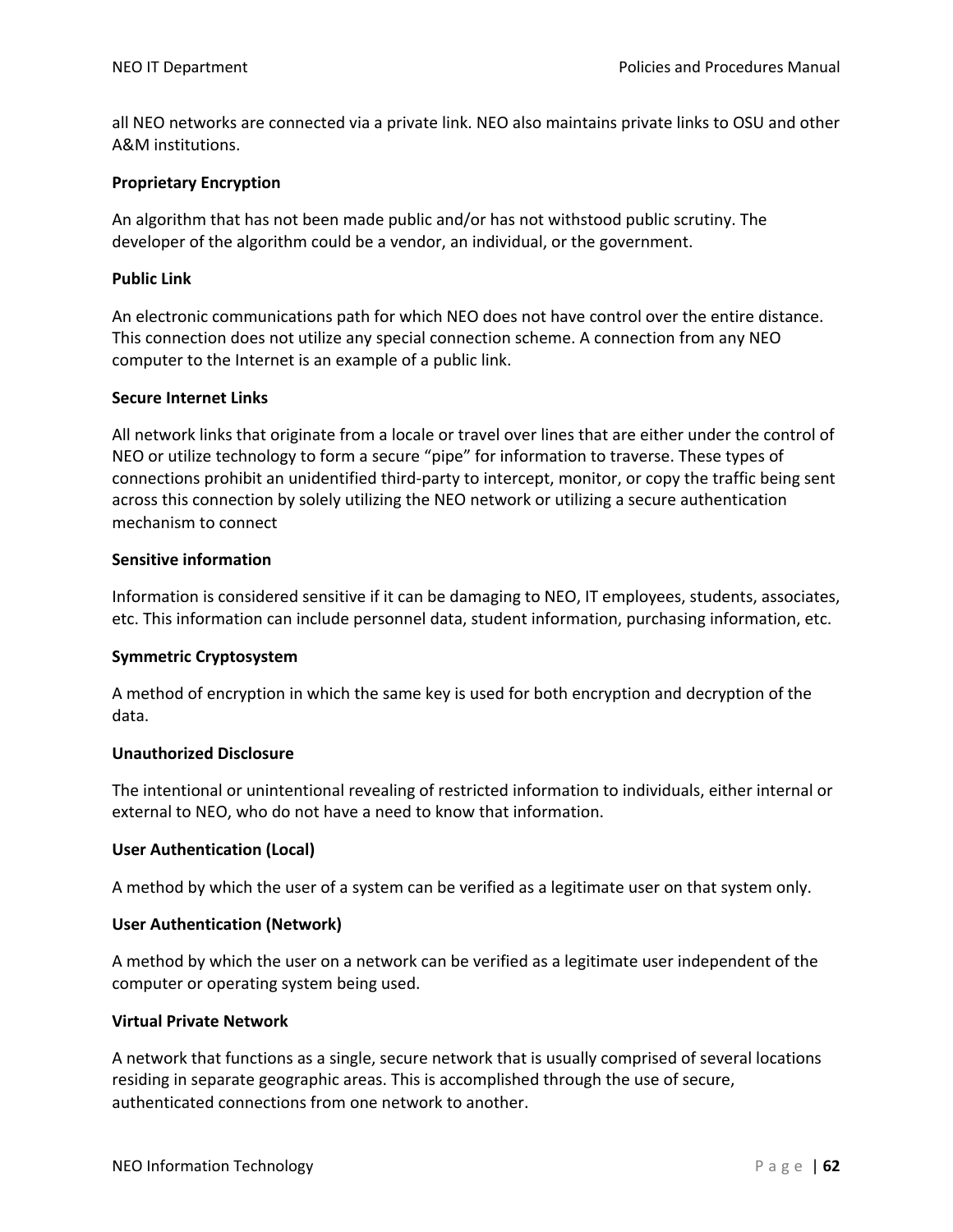#### **Virus Warning**

Typically, these are emails containing warnings about virus or mal-ware. The overwhelming majority of these emails turn out to be a hoax and contain bogus information usually intent only on frightening or misleading users. However, the NEO IT Department occasionally sends out virus warning should the need arise. In these cases, recipients should heed the warnings provided by the IT Department employees rather than treat the information as potentially misleading.

#### **Wide Area Network**

A computer network covering a large geographic area. The Internet is an example of a WAN.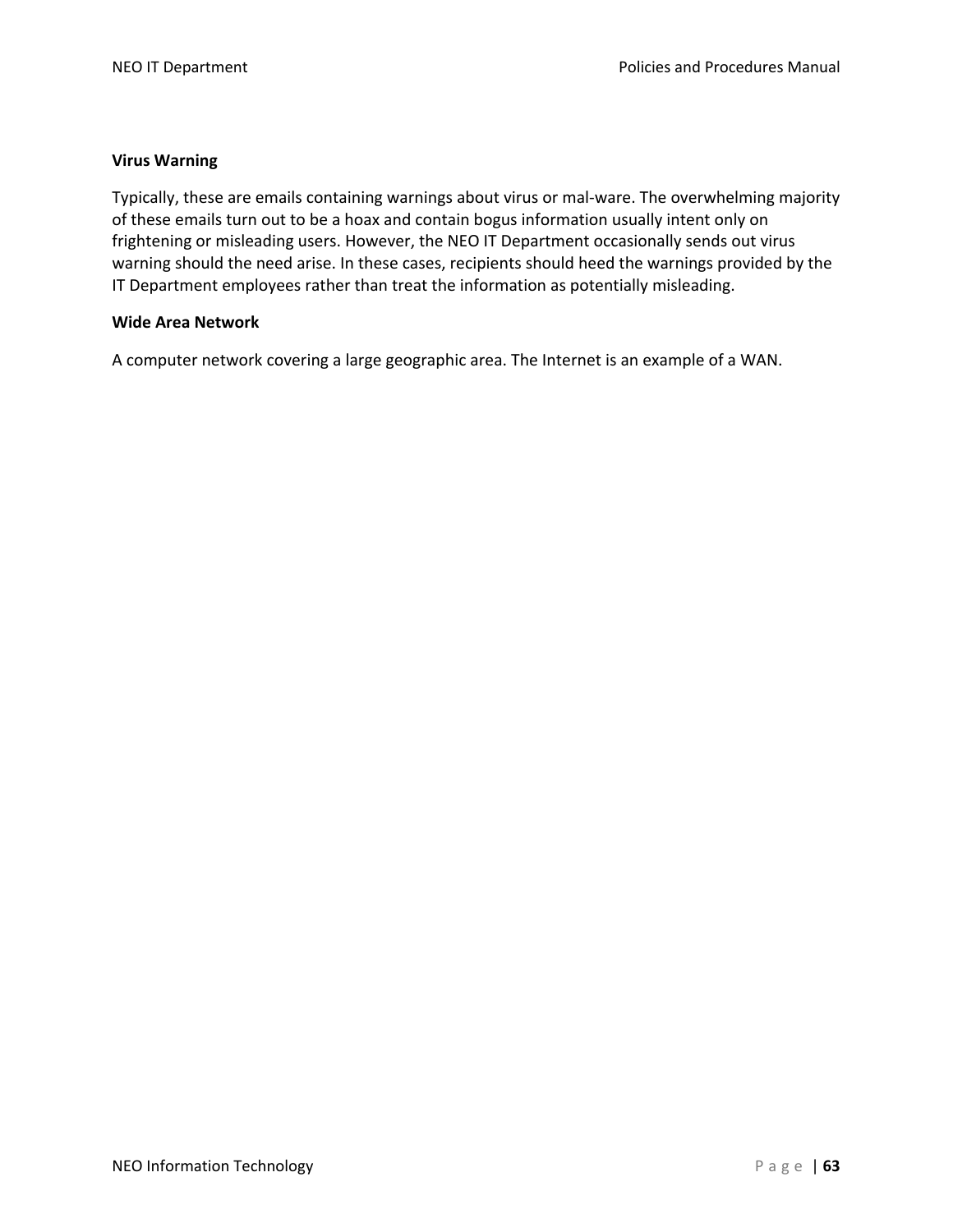# **Disclaimer**

The NEO IT Department regards this document as a work in progress. Because of this, these policies and procedures undergo regular reviews and modifications. Therefore, it is up to each individual employee or associate to remain current on the updated policies and procedures.

The policies and procedures included in this document are supplemental to policies and procedures that may exist at the Oklahoma A&M Board of Regents or Oklahoma State University. It is understood that these policies and procedures are applicable to the A&M institutions (Connors State College, Langston University, Northeastern Oklahoma A&M College, and Oklahoma Panhandle State University). Other similar policies that may exist at the Board or OSU level may supersede these policies until all policies within the Oklahoma A&M System may be consolidated into one location.

Changes in these policies and procedures after the initial agreement signature date does not allow noncompliance or permit the employee or associate to engage in activities contradictory to the modifications made after the initial agreement signature date.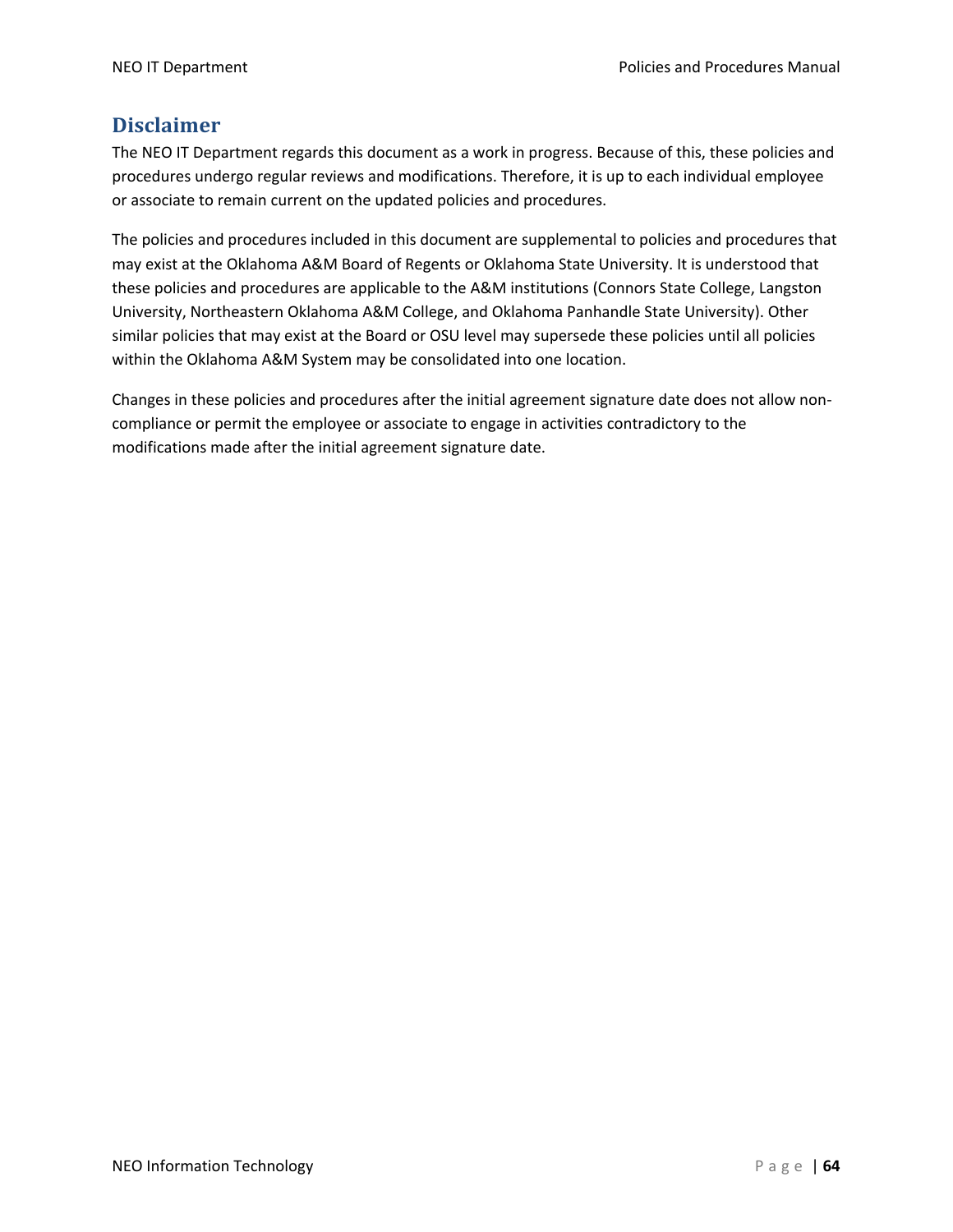# **Forms**

# **Authorization of User Access Form**

| User requesting access:                                                                                                                                                                                                        |                                                    |
|--------------------------------------------------------------------------------------------------------------------------------------------------------------------------------------------------------------------------------|----------------------------------------------------|
|                                                                                                                                                                                                                                |                                                    |
|                                                                                                                                                                                                                                |                                                    |
|                                                                                                                                                                                                                                |                                                    |
|                                                                                                                                                                                                                                |                                                    |
|                                                                                                                                                                                                                                |                                                    |
|                                                                                                                                                                                                                                |                                                    |
|                                                                                                                                                                                                                                |                                                    |
|                                                                                                                                                                                                                                |                                                    |
|                                                                                                                                                                                                                                |                                                    |
|                                                                                                                                                                                                                                |                                                    |
|                                                                                                                                                                                                                                |                                                    |
|                                                                                                                                                                                                                                |                                                    |
|                                                                                                                                                                                                                                |                                                    |
|                                                                                                                                                                                                                                | <u>Special Requirements:</u> Special Requirements: |
|                                                                                                                                                                                                                                |                                                    |
|                                                                                                                                                                                                                                |                                                    |
|                                                                                                                                                                                                                                |                                                    |
| NEO IT Department Personnel Use Only: New York Contract to the Contract of the Contract of the Contract of the Contract of the Contract of the Contract of the Contract of the Contract of the Contract of the Contract of the |                                                    |
|                                                                                                                                                                                                                                |                                                    |
|                                                                                                                                                                                                                                |                                                    |
|                                                                                                                                                                                                                                |                                                    |
|                                                                                                                                                                                                                                |                                                    |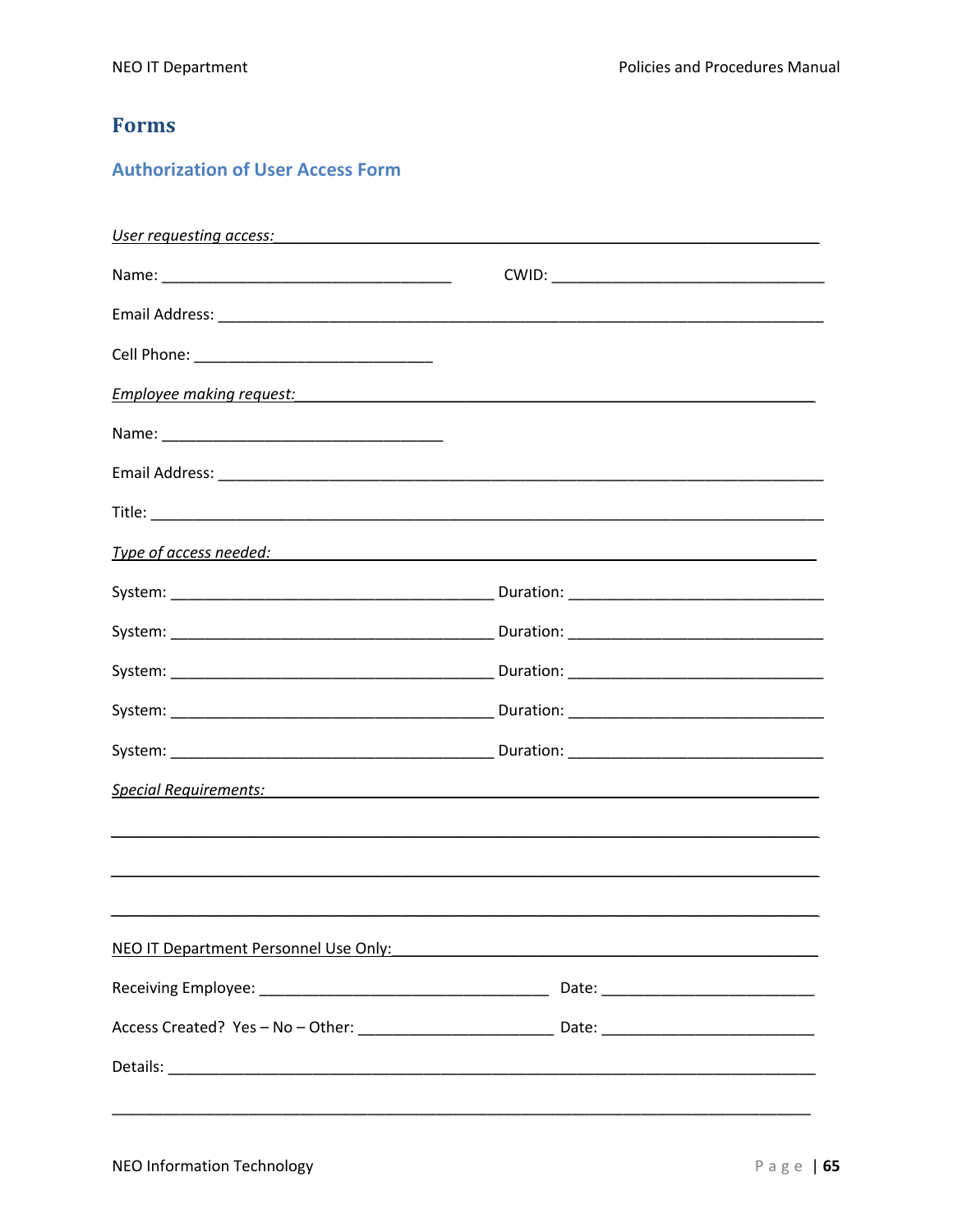# **Equipment Transfer Form**<br>User receiving equipment:

| <u>User receiving equipment:</u> |                                                                                                                                                                                                                                    |  |
|----------------------------------|------------------------------------------------------------------------------------------------------------------------------------------------------------------------------------------------------------------------------------|--|
|                                  |                                                                                                                                                                                                                                    |  |
|                                  |                                                                                                                                                                                                                                    |  |
|                                  |                                                                                                                                                                                                                                    |  |
|                                  |                                                                                                                                                                                                                                    |  |
|                                  |                                                                                                                                                                                                                                    |  |
|                                  |                                                                                                                                                                                                                                    |  |
|                                  |                                                                                                                                                                                                                                    |  |
|                                  | <b>Equipment being transferred:</b> The account of the set of the set of the set of the set of the set of the set of the set of the set of the set of the set of the set of the set of the set of the set of the set of the set of |  |
|                                  |                                                                                                                                                                                                                                    |  |
|                                  |                                                                                                                                                                                                                                    |  |
|                                  |                                                                                                                                                                                                                                    |  |
|                                  |                                                                                                                                                                                                                                    |  |
|                                  |                                                                                                                                                                                                                                    |  |
|                                  |                                                                                                                                                                                                                                    |  |
|                                  |                                                                                                                                                                                                                                    |  |
|                                  |                                                                                                                                                                                                                                    |  |
|                                  |                                                                                                                                                                                                                                    |  |
|                                  |                                                                                                                                                                                                                                    |  |
|                                  | Special Requirements/Notes: All Allen Contract Contract Contract Contract Contract Contract Contract Contract Contract Contract Contract Contract Contract Contract Contract Contract Contract Contract Contract Contract Cont     |  |
|                                  |                                                                                                                                                                                                                                    |  |
|                                  | NEO IT Department Personnel Use Only: Network and Contact the Contact of the Contact of the Contact of the Contact of the Contact of the Contact of the Contact of the Contact of the Contact of the Contact of the Contact of     |  |
|                                  |                                                                                                                                                                                                                                    |  |
|                                  |                                                                                                                                                                                                                                    |  |
|                                  |                                                                                                                                                                                                                                    |  |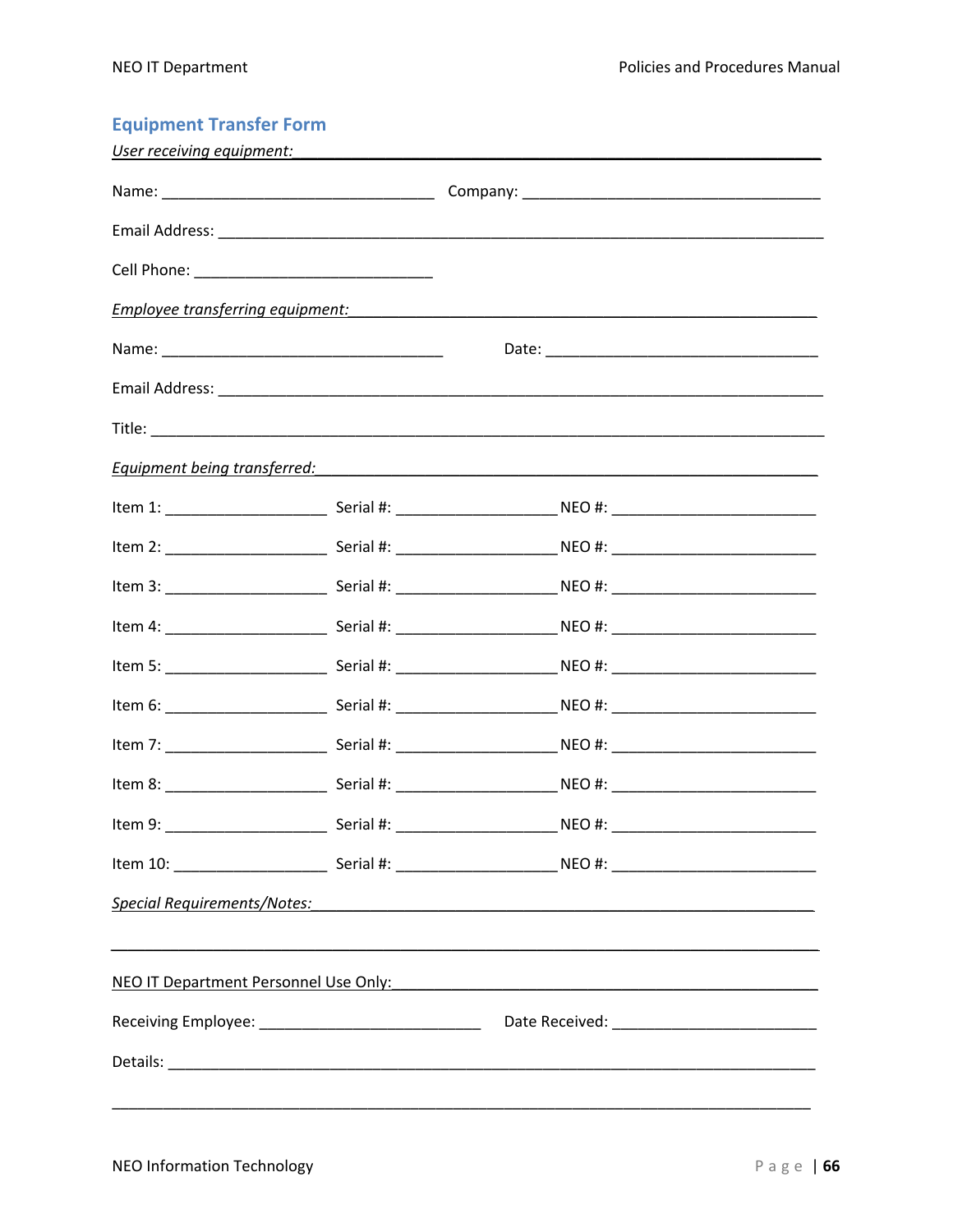| <b>Incident Report Form</b>                |                                                                        |
|--------------------------------------------|------------------------------------------------------------------------|
| <b>User Causing/Experiencing Incident:</b> |                                                                        |
|                                            |                                                                        |
|                                            |                                                                        |
|                                            |                                                                        |
|                                            |                                                                        |
|                                            |                                                                        |
|                                            |                                                                        |
|                                            |                                                                        |
|                                            |                                                                        |
|                                            |                                                                        |
|                                            |                                                                        |
|                                            |                                                                        |
|                                            |                                                                        |
|                                            |                                                                        |
| Special Requirements/Notes:                | <u> 1980 - Jan Samuel Barbara, margaret eta biztanleria (h. 1980).</u> |
|                                            |                                                                        |
|                                            |                                                                        |
| NEO IT Department Personnel Use Only:      |                                                                        |
|                                            |                                                                        |
|                                            |                                                                        |
|                                            |                                                                        |
|                                            |                                                                        |
|                                            |                                                                        |
|                                            |                                                                        |
|                                            |                                                                        |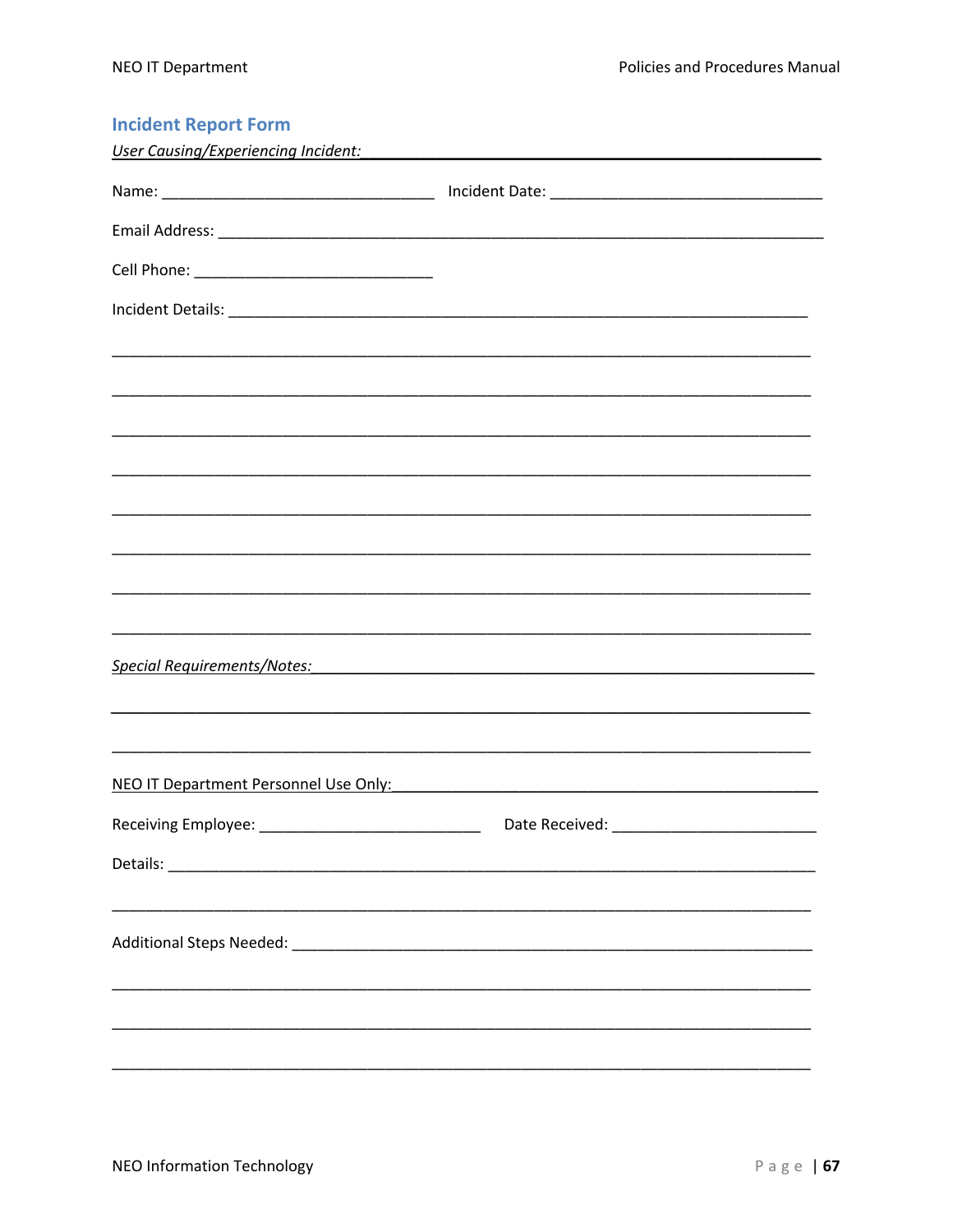*Please Print:*

#### **Personal Technology Service Consent Form**

By signing this form, I understand that the NEO IT Department is not liable for any loss of information that may occur during the service of my technology equipment. I also understand that I waive my right to file any complaints, either formally or informally should such issues arise.

The NEO IT Department will do everything we can to ensure your data is retained, however, issues may occur that cause data loss beyond the control of the IT Department such as equipment failure, virus activity, data corruption, or pre-existing data loss prior to arrival on-site.

I understand that this service is provided free of charge and that I will be liable for any and all additional hardware costs, if needed. I also understand that no warranty or guarantee is provided once services are rendered and that my only recourse is to return the equipment for additional service, if needed.

By signing below, I understand the above statements and agree to the terms and conditions as described within this form and the associated Personal Technology Service Policy.

| ,我们也不能在这里的人,我们也不能在这里的人,我们也不能在这里的人,我们也不能在这里的人,我们也不能在这里的人,我们也不能在这里的人,我们也不能在这里的人,我们也                                                                                                                                              |                                       |
|--------------------------------------------------------------------------------------------------------------------------------------------------------------------------------------------------------------------------------|---------------------------------------|
|                                                                                                                                                                                                                                |                                       |
|                                                                                                                                                                                                                                |                                       |
|                                                                                                                                                                                                                                |                                       |
|                                                                                                                                                                                                                                |                                       |
|                                                                                                                                                                                                                                |                                       |
|                                                                                                                                                                                                                                |                                       |
| NEO IT Department Personnel Use Only: Network and Contact the Contact of the Contact of the Contact of the Contact of the Contact of the Contact of the Contact of the Contact of the Contact of the Contact of the Contact of |                                       |
|                                                                                                                                                                                                                                | Record Added to Spreadsheet? Yes - No |
|                                                                                                                                                                                                                                |                                       |
|                                                                                                                                                                                                                                |                                       |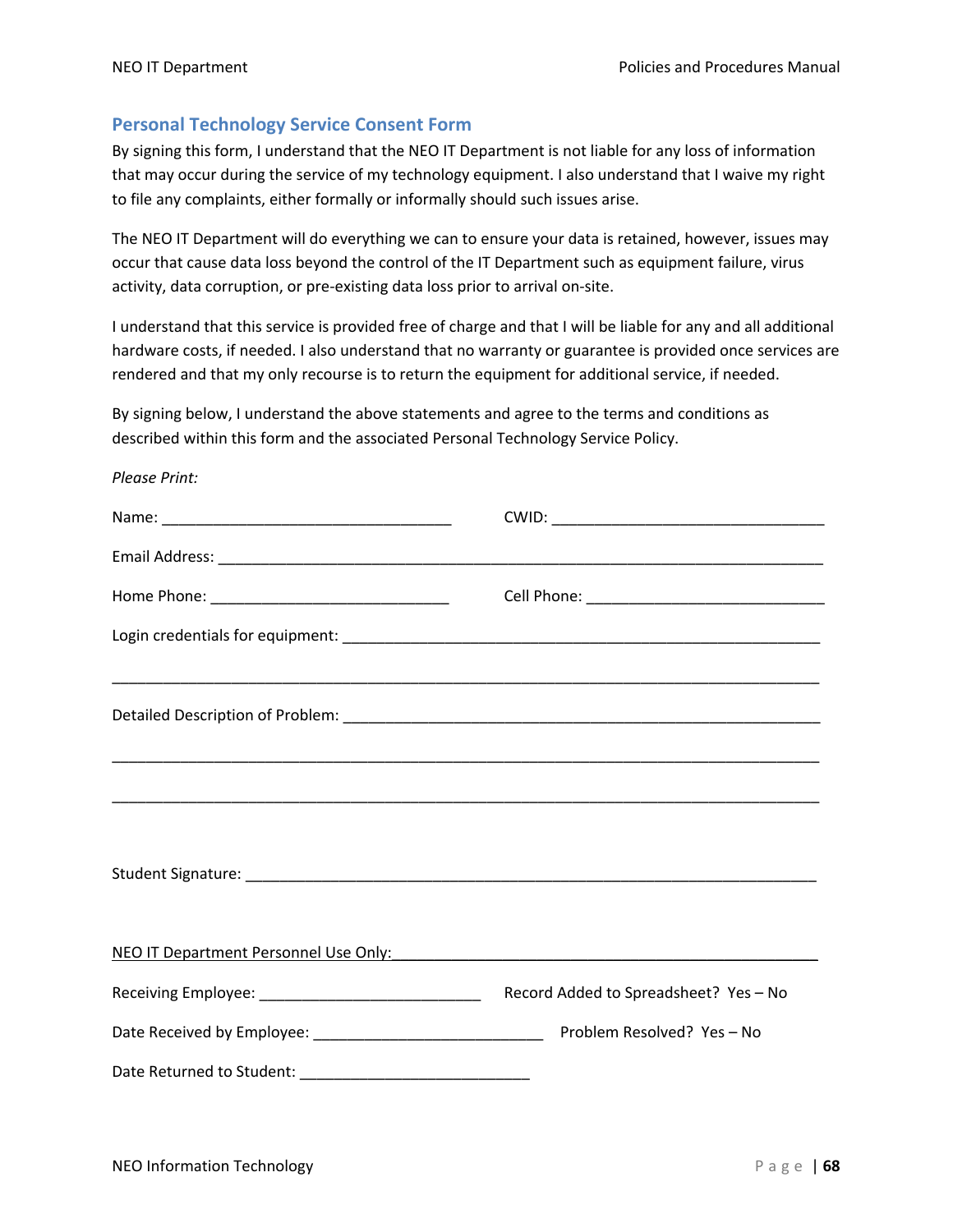# **Policies and Procedures Manual Compliance**

The forms following this page are required for every employee upon successfully reading and agreeing to the policies and procedures set forth within this document. All other forms mentioned earlier within this document may be used as needed during daily activities and as required for performing job duties.

A copy of these two forms shall be retained by the NEO Human Resources Department at all times to ensure all employees have signed and agreed to the policies and procedures included herein.

An employee's signature on a previous version of this policies and procedures manual does not exclude any user from being required to abide by any new or updated policies or procedures. Any signature, by any employee, upon first being hired is transferable to subsequent iterations of this document from henceforth so that all current employees shall not be required to re-sign these documents.

Upon successful approval of changes, a copy shall be made available for all employees so that any current employee may view new policies and procedures and/or any changes to current policies and procedures. If any employee disagrees with any policy, procedure, or change included herein, he/she may voice this complaint to Administration. However, it is important to note that since agreement with this document is stringent upon employment, any employee who does not agree to this document and sign these required forms, will effectively resign from his/her position effective immediately and all technology access will be revoked.

Employees may obtain a current copy of this document from the Human Resources or IT Systems department at any time.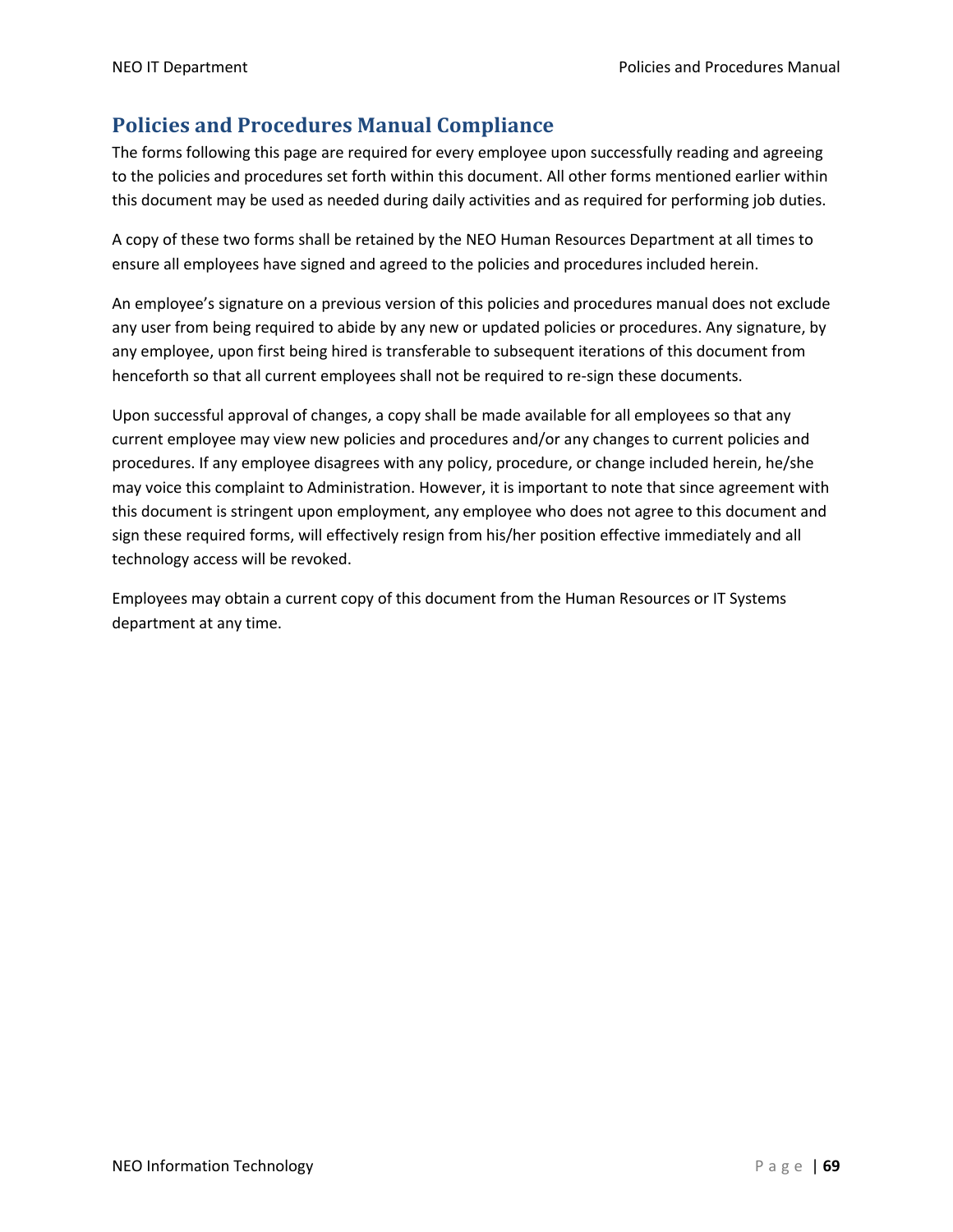## **Policies and Procedures Agreement Form**

I certify, by signing below, that I have read and understand the policies and procedures contained in this document.

Also, by signing below, I agree to abide by the aforementioned policies and procedures having known and understood the consequences outlined within this document.

*Please print.*

| Name:      | Date:<br><u> 1980 - Johann Barn, mars eta bainar eta bainar eta baina eta baina eta baina eta baina eta baina eta baina e</u> |  |
|------------|-------------------------------------------------------------------------------------------------------------------------------|--|
|            |                                                                                                                               |  |
|            |                                                                                                                               |  |
|            |                                                                                                                               |  |
| Title:     |                                                                                                                               |  |
|            |                                                                                                                               |  |
|            |                                                                                                                               |  |
|            |                                                                                                                               |  |
| Signature: |                                                                                                                               |  |

NEO Information Technology Page | **70**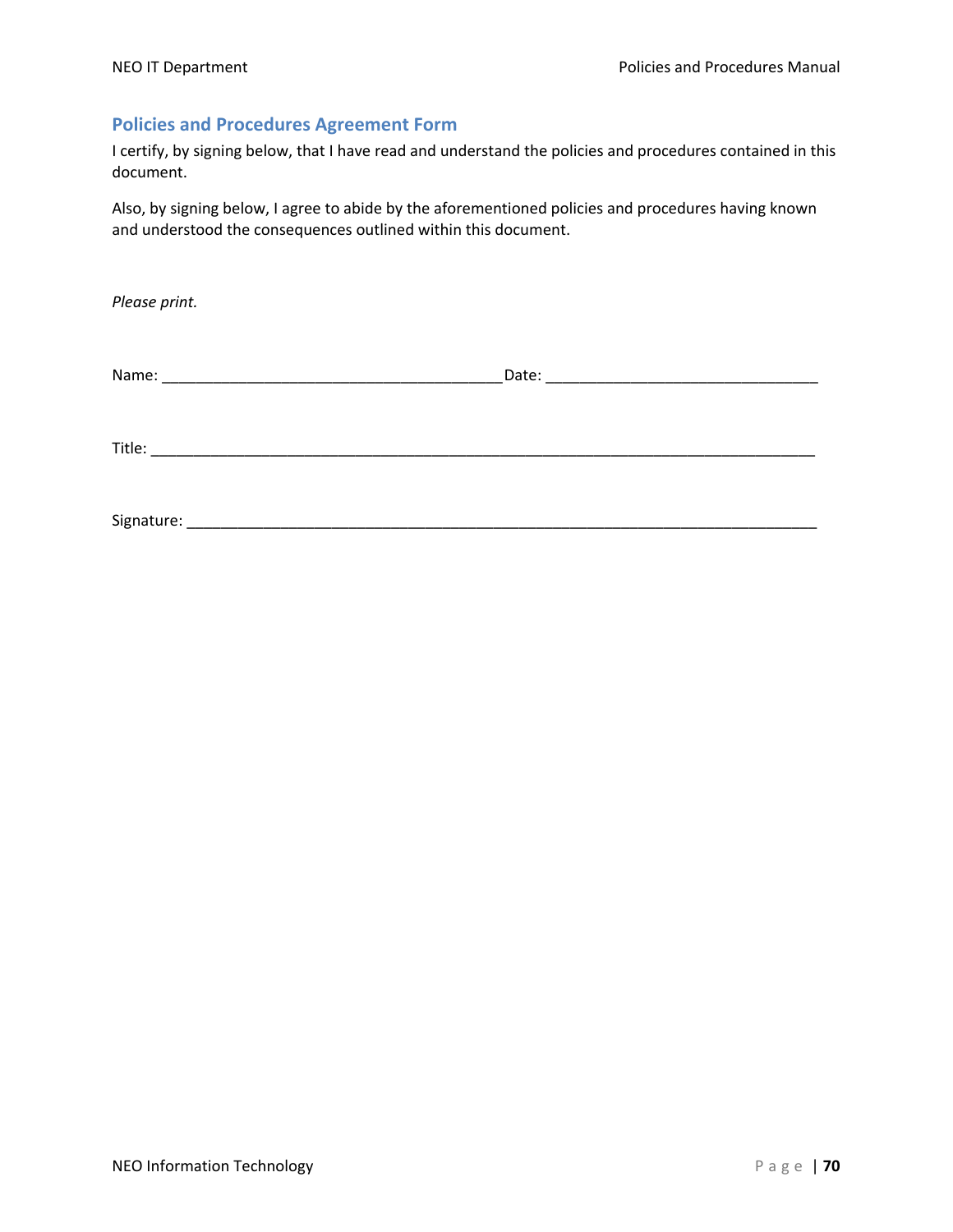## **Non-Disclosure Agreement Form**

The Family Educational Rights and Privacy Act (FERPA) is a federal law enacted in 1974 that guarantees the confidentiality of a student record. As an employee of Northeastern Oklahoma A&M College, it is important for you to familiarize yourself with some of the basic provisions of FERPA to insure that you do not violate federal law. You should not only use student information cautiously but you should also observe these same requirements for NEO employee and associate information as well. Considering this, the two following general guidelines should be observed at all times.

You must **not**, under any circumstances, release to any individual any information about a NEO student, employee, associate, vendor, etc. unless your position specifically requires you to do so. You must refer any requests for information to your supervisor to ensure that you do not potentially violate FERPA.

You should **not** acquire any student, employee, associate, vendor, etc. information that you do not need to perform your job. Also, you should **not** exchange any information that you may have learned while performing your normal job duties. A minor disclosure of information (i.e., telling a student of someone's class schedule or informing someone of a student's grades) may be a violation and could result in penalties including termination from employment.

I certify, by signing below, that I have read and understand my responsibilities stated under the Family Educational Rights and Privacy Act Non-Disclosure Agreement. Also, by signing below, I agree to abide by the aforementioned agreement having known and understood the consequences outlined above.

| Please print. |  |
|---------------|--|
|               |  |
|               |  |
|               |  |

For more information on FERPA, please refer to the FERPA website at: http://www.ed.gov/policy/gen/guid/fpco/ferpa/index.html